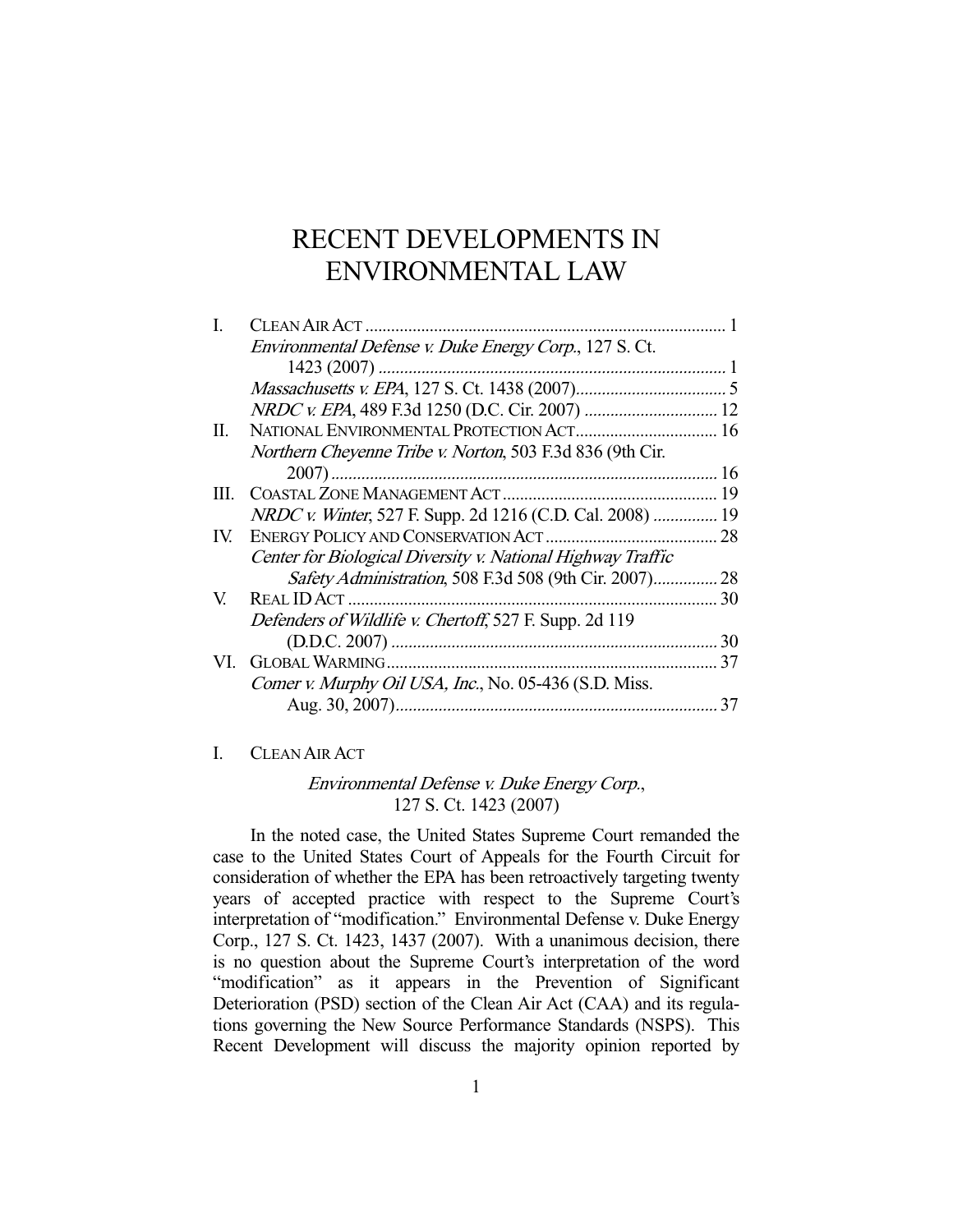Justice Souter and Justice Thomas's opinion concurring in part. Unanimously, the Supreme Court of the United States held that despite the fact that the word "modification" is present in both the PSD and the NSPS, they do not need to be interpreted congruently. *Id.* at 1435.

 The CAA Amendments of 1970 directed the EPA to devise National Ambient Air Quality Standards (NAAQS) limiting various pollutants requiring among other things, the promulgation of standards regulating emissions from both newly constructed and modified sources of pollution at power plants (84 Stat. 392). Congress defined "modification" in the NSPS portion of the statute as "any physical change in, or change in the method of operation of, a stationary source which increases the amount of any air pollutant emitted by such source or which results in the emission of any air pollutant not previously emitted." 42 U.S.C.  $\S$  7411(a)(4) (2000). Since 1971, the EPA has promulgated NSPS regulations that defined "modification" in almost the same terms as the statute. Further, in 1975, the EPA added to the definition of "modification" by adding a regulation which referenced increases in "hourly emissions rate[s]."  $40$  C.F.R.  $\S$ §  $60.14(h)$ -(j) (1987).

 Despite the EPA's efforts to control air pollutants, the NSPS program was not completely effective, so Congress enacted the PSD program in 1977. The PSD program required a permit before a "major emitting facility" could be "constructed" in an area that was already covered by the scheme. 42 U.S.C. § 7475(a). The term "construction," was clarified to include "the modification of any source or facility, as defined in the NSPS statutory definition of modification." Id. § 7479(2)(C). Despite the definitional reference that seems to make the term "modification" identical, the EPA's promulgated regulations interpret the term one way for NSPS and another for PSD. The NSPS regulations require a source to use the best available pollution-limiting technology when a "modification" would increase the kilograms per hour output of pollutants. 40 C.F.R. § 60.14(a) (1987). However, the 1980 PSD regulations require a permit for a "modification" only when there is a "major modification" and when it would increase the actual emission of a pollutant above the actual recorded average of the previous two years. *Id.* §§ 51.166(b)(2)(i) (1987), 51.166(b)(21)(ii).

 The noted case arose out of an action by Duke Energy Corp. (Duke) to replace or redesign some of its coal-fired electric generating units. Envtl. Def., 127 S. Ct. at 1431. The United States filed this enforcement action, citing that among other things, Duke violated the EPA's PSD regulations by performing work on the generating units without a permit. Id. at 1430. Various environmental groups intervened charging similar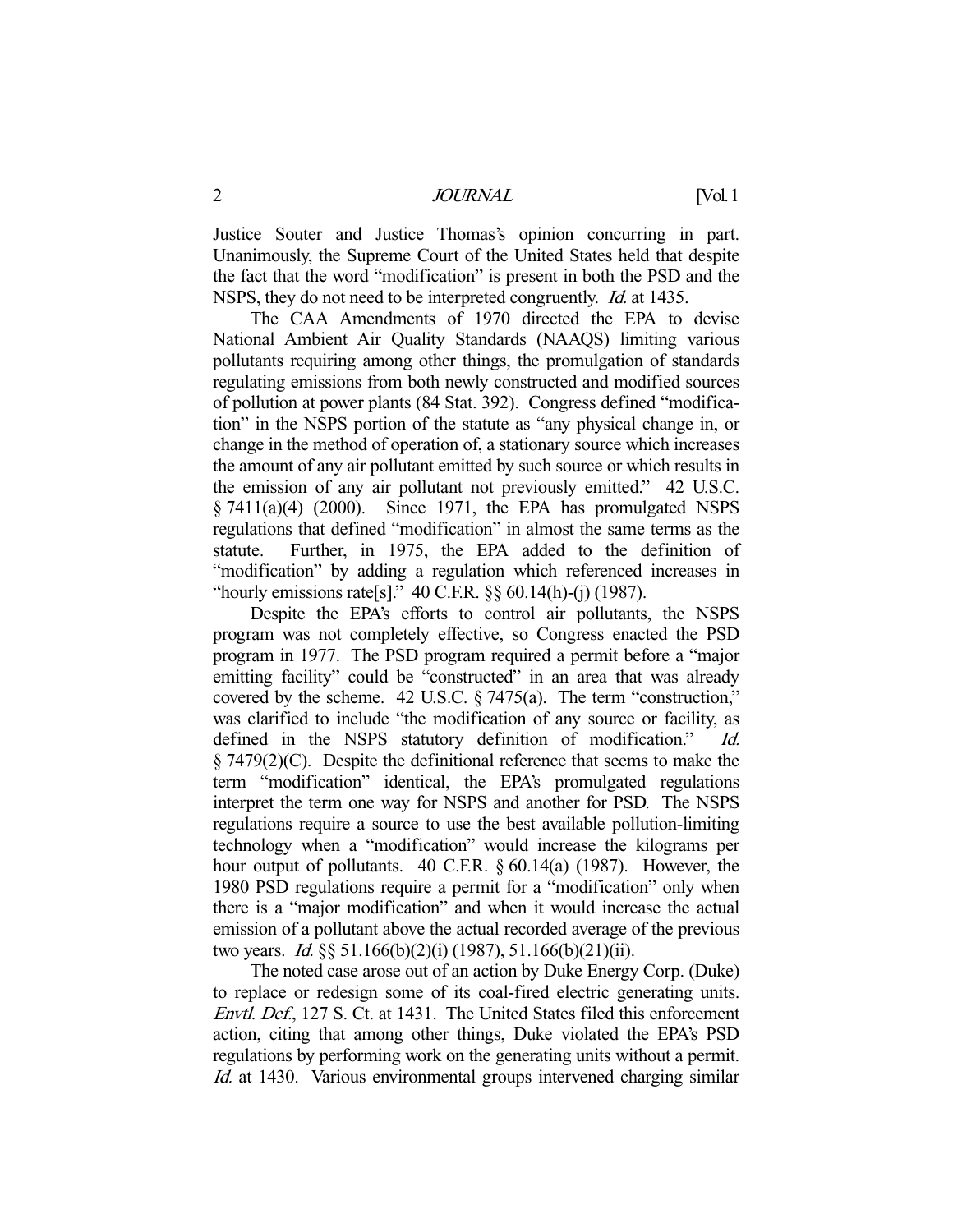violations. Id. In the trial court, Duke moved for summary judgment, inter alia, arguing that none of its projects was a "major modification" and thus, a PSD permit was not required. Id. Duke further argued that a PSD permit was not required because none of the changes caused an increase in the hourly emissions rates. *Id.* at 1431. Agreeing with Duke, the district court entered summary judgment for Duke on all claims. Id.

 The Fourth Circuit affirmed the district court's decision, stating that Congress intended to create identical statutory definitions of "modification" for both the NSPS and PSD regulations. The Fourth Circuit explained that because of the identical definitions, the EPA was affirmatively mandated to interpret the term identically under both regulations. The court referenced Rowan v. United States, 452 U.S. 247 (1981), which held that the different interpretations of the word "wages" could not be adopted and stated that Rowan created an "'irrebuttable' presumption that PSD regulations must contain the same conditions for 'modification' as the NSPS regulations, including an increase in the hourly rate of emissions." *Envtl. Def.*, 127 S. Ct. at 1431 (quoting United States v. Duke Energy Corp., 411 F.3d 539, 550 (4th Cir. 2005)). Finally, the court rejected the argument that its interpretation of "modification" invalidated the PSD regulations. The court reasoned that because the PSD regulations can be interpreted to require an increase in the hourly emissions rate as an element of a major "modification." *Id.* at 1432.

 At issue in the present case is whether the improvements made by Duke constituted "modification" under the PSD regulations of the CAA. The Supreme Court held that the EPA was not required to interpret the term "modification" congruently in each of its regulations. Id. at 1436. The Court first looked to statutory construction and noted that the basic principles of statutory construction are "not so rigid." Id. at 1435. The Court noted that although courts in general tend to presume that the same term has the same meaning when it occurs in the same statute, there is no "effectively irrebuttable presumption" that they are the same. Id. at 1433. The Court reiterated reasoning from a previous case, Atlantic Cleaners  $\&$ Dryers, Inc. v. United States, 286 U.S. 427 (1932), and stated that the "natural presumption that identical words used in different part of the same act are intended to have the same meaning . . . is not rigid and readily yields whenever there is such variation in the connection in which the words are used as reasonably warrant the conclusion that they were employed in different parts of the act with different intent." *Id.* at 1432. Thus, "a given term in the same statute may take on distinct characters from association with distinct statutory objects calling for different implementation strategies." Id.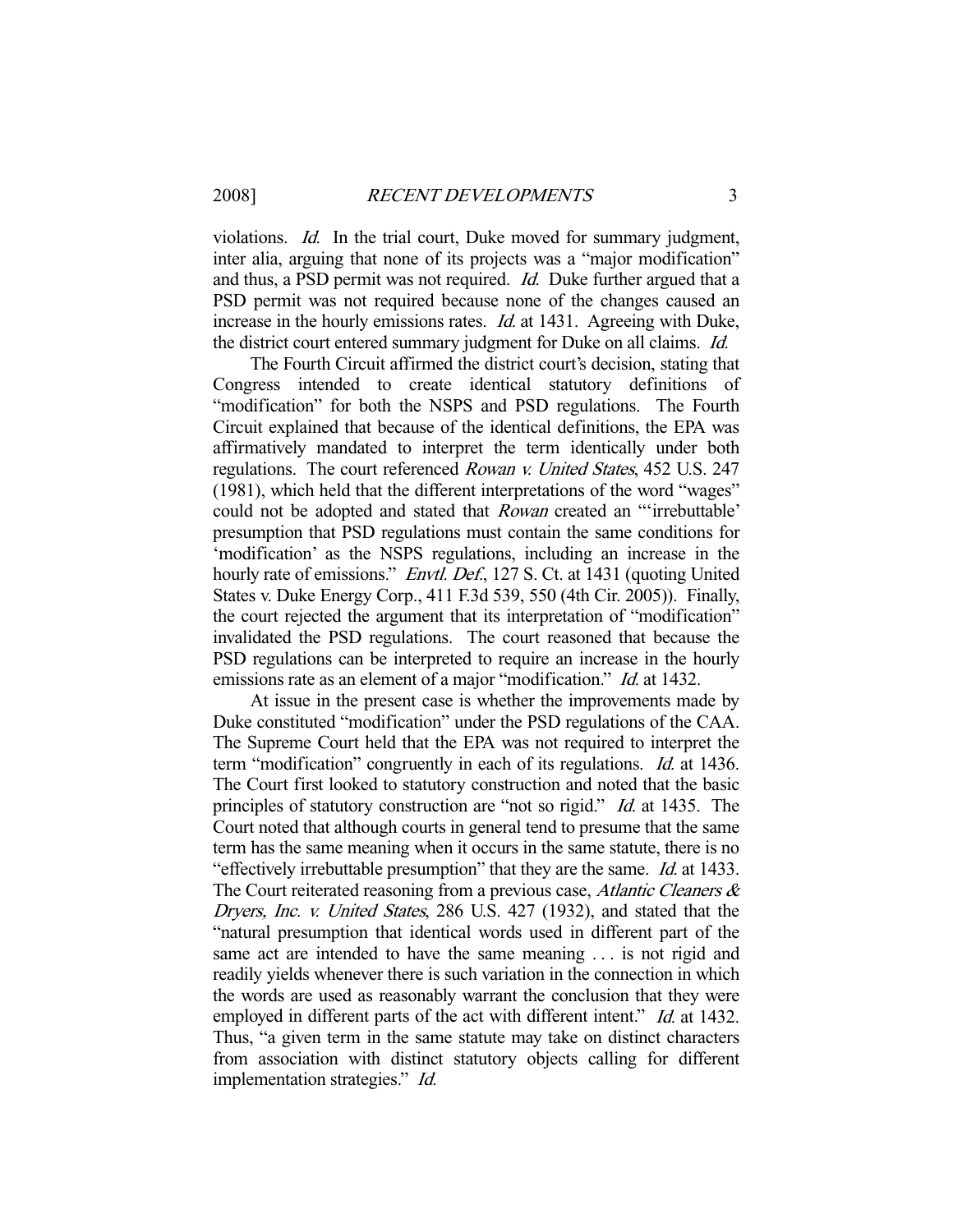The Court analyzed *Robinson v. Shell Oil Co.*, 519 U.S. 337 (1997), in which the issue was whether the term "employees" in section 704(a) of title VII of the Civil Rights Act of 1964 covered former employees. Envtl. Def., 127 S. Ct. at 1433. Despite the fact that "employee" was defined in the Act, the term could still be seen as consistent with either current or past employees. In *Robinson*, the Court found that "each section [of Title VII] must be analyzed to determine whether the context gives the term a further meaning that would resolve the issue in dispute. Robinson, 519 U.S. at 343-44.

The Court further analyzed whether *Rowan* could be viewed as compatible with Robinson. Envtl. Def., 127 S. Ct. at 1433. The Court revisited *Rowan* and noted that they held that "wages" held the same meaning under the Federal Insurance Contributions Act (FICA) and the Federal Unemployment Tax Act (FUTA) because there was a displayed congressional intent that they be interpreted identically. Id. However, the Court, in United States v. Cleveland Indians Baseball Co., 532 U.S. 200 (2001), refused to require uniformity in identical statutory terms.

 The Court found that despite the presence of the same term "modification" in both sections and the reference to the NSPS definition of "modification," there was no legislative history that would suggest a congressional intent to interpret the terms equivocally. Id. The Court reasoned that "the cross-reference alone is certainly no unambiguous congressional code for eliminating the customary agency discretion to resolve questions about a statutory definition by looking to the surroundings of the defined term, where it occurs." *Envtl. Def.*, 127 S. Ct. at 1433. The Court stated that "absent an iron rule to ignore the reasons for regulating PSD and NSPS 'modifications' differently, EPA's construction need do no more than fall within the limits of what is reasonable, as set by the Act's common definition." *Id.* at 1434. Thus, because the EPA's construction of PSD and NSPS limits was reasonable under the Act's common definition, the Court has no authority to overturn the EPA's reasonable interpretation. Id.

 Additionally, the Court looked at the Fourth Circuit's interpretation of the term "modification" and found that in essence the court was invalidating the PSD regulations. *Id.* at 1435. The Court reasoned that if the Fourth Circuit's holding was allowed to stand, that it would violate the constraints on judicial review of EPA regulation for validity. Id. The Court correctly stated that any challenges to the validity of EPA regulations are limited to the United States Court of Appeals for the District of Columbia within sixty days of EPA rulemaking, which had lapsed. Finally, the Court addressed Duke's claim that the EPA has been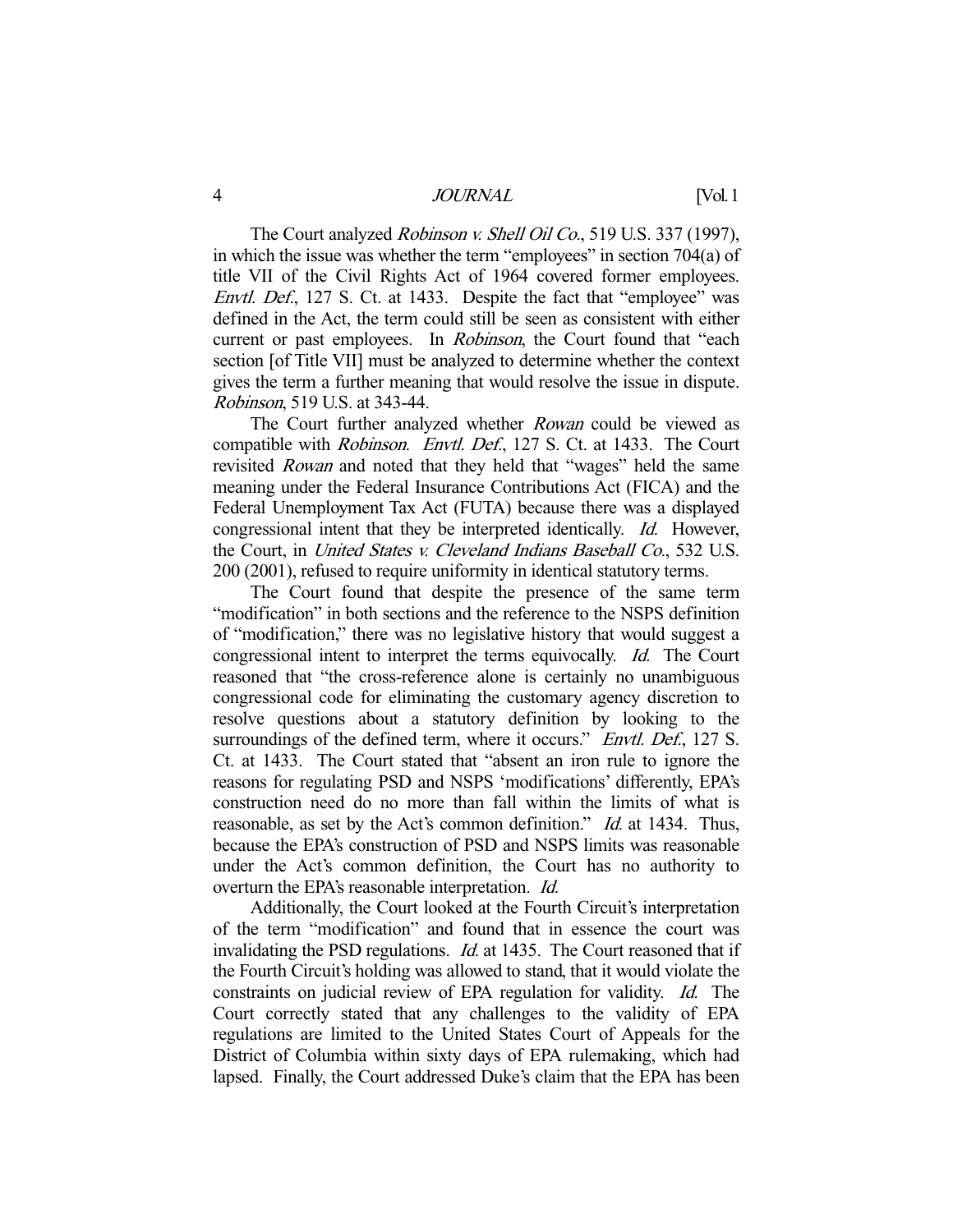inconsistent in its positions and is not retroactively targeting twenty years of accepted practice. Id. at 1436. The Court determined that this claim had not been examined by the lower courts and to the extent that it was not procedurally foreclosed, it would be addressed on remand. Id.

 Despite the unanimous 9-0 majority decision for Environment Defense, Justice Thomas wrote an opinion concurring with the majority in part and disagreeing with the majority's statement that the statutory cross-reference does not mandate a singular regulatory construction. Id. at 1437. Justice Thomas stated that the cross-reference created a strong presumption that "the same words, when repeated, carry the same meaning." *Id.* He went on to conclude that the majority has the burden of stating why the general presumption doesn't control the outcome here and they have not done so here. Id. at 1437-38.

 This case marks an important development in the interpretation of congruent terms in related statutes. It enables the EPA to regulate air pollutants in the best way they see fit, instead of being forced to abide by one strict regulation scheme. However, this case seems to indicate that the EPA has carte blanche when determining emissions regulations provided that the reasons behind the regulations are reasonable.

Lindsay Carr

# Massachusetts v. EPA, 127 S. Ct. 1438 (2007)

In *Massachusetts v. EPA*, the United States Supreme Court held that Massachusetts suffered an injury to its interests as a sovereign entity sufficient to afford Petitioners standing; the Clean Air Act's (CAA) broad definition of "air pollutant" authorizes the Environmental Protection Agency (EPA) to regulate global climate change; and the EPA unlawfully declined to regulate greenhouse gas emissions from new motor vehicles based on political concerns rather than the feasibility of making an endangerment finding under section 202 of the CAA. 127 S. Ct. 1438 (2007).

 In 1999, the International Center for Technology Assessment (ICTA) and environmental groups petitioned the EPA to regulate greenhouse gas emissions from new motor vehicles under section 202 of the CAA. INT'L CTR. FOR TECH. ASSESSMENT, PETITION FOR RULEMAKING AND COLLATERAL RELIEF SEEKING THE REGULATION OF GREENHOUSE GAS EMISSIONS FROM NEW MOTOR VEHICLES UNDER SECTION 202 OF THE CLEAN AIR ACT (Oct. 20, 1999). Section 202(a)(1) of the CAA states that the EPA Administrator "shall by regulation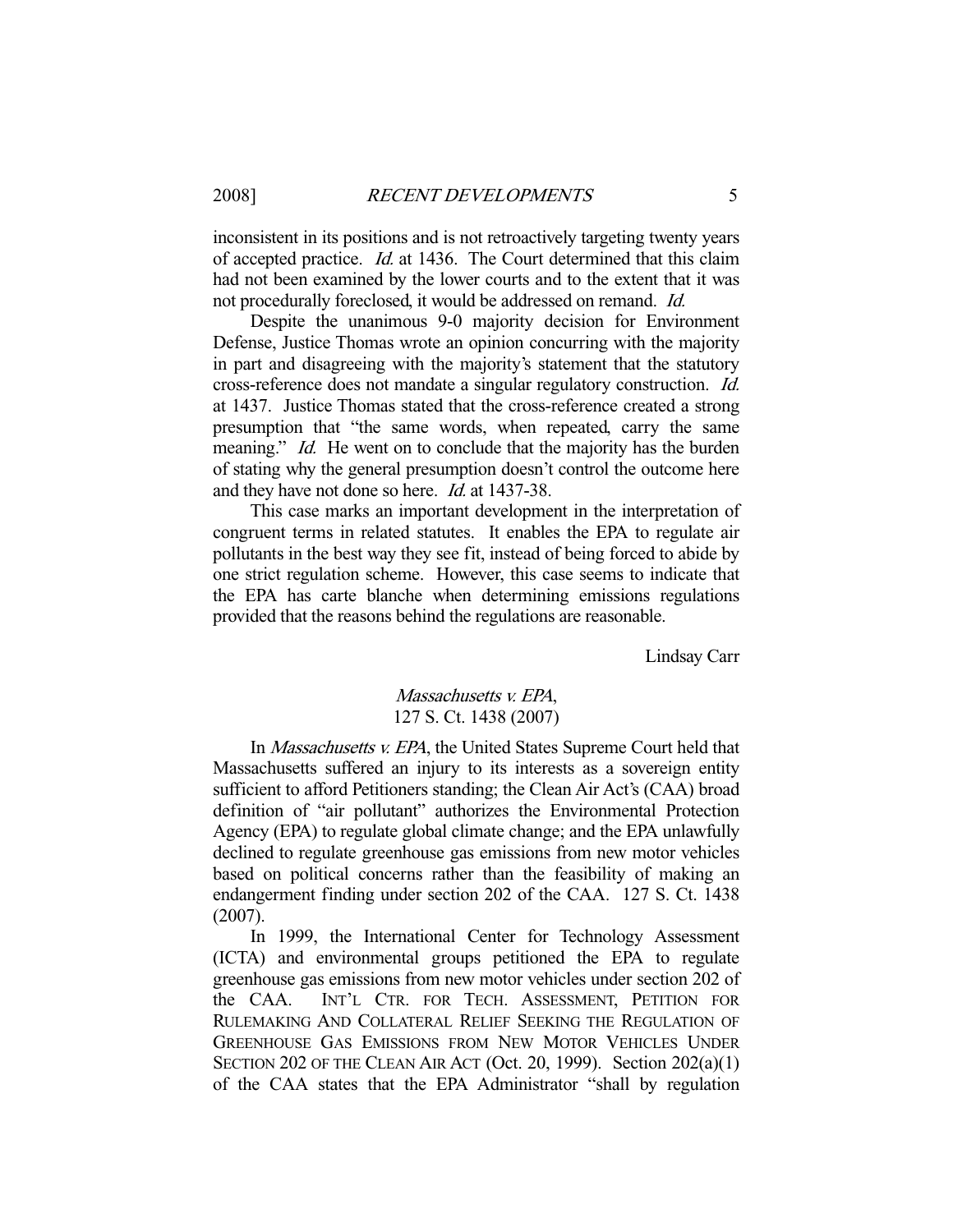prescribe" standards for air pollutants emitted from new motor vehicles "which in his judgment cause, or contribute to, air pollution which may reasonably be anticipated to endanger public health or welfare." CAA § 202(a)(1), 42 U.S.C. § 7521(a)(1) (2000).

 After receiving 50,000 comments on ICTA's section 202 rulemaking petition and commissioning its own study on the uncertainties in global climate change science, the EPA declined to regulate motor vehicle emissions for their contribution to global warming. *Massachusetts*, 127 S. Ct. at 1449-50. In its petition denial, the EPA argued that the CAA does not authorize the agency to regulate greenhouse gases for their contribution to global warming. Id. at 1450. The EPA also argued that section 202 does not require the agency to judge whether greenhouse gases endanger the public before deciding whether to regulate under the statute. *Id.* at 1451. Instead, the EPA reasoned that scientific uncertainty and the political effects of global warming regulation counseled against regulating greenhouse gas emissions from new motor vehicles at that time. Twelve states, three cities, one American territory, and numerous environmental groups sought judicial review of the EPA's section 202 petition denial in the United States Court of Appeals for the District of Columbia. Massachusetts v. EPA, 415 F.3d 50, 53 (D.C. Cir. 2005), vacated and remanded, 127 S. Ct. 1438 (2007). The D.C. Circuit split three ways, but a majority upheld EPA's rulemaking petition denial. Twelve states, four localities, and thirteen public interest groups (Petitioners) petitioned for certiorari, and "the unusual importance of the underlying issue persuaded [the United States Supreme Court] to grant the writ." Massachusetts, 127 S. Ct. at 1446-47.

 The Supreme Court began by addressing the issue of Petitioners' standing to bring a suit against the EPA. *Id.* at 1452. Article III of the United States Constitution authorizes federal courts to adjudicate "cases and controversies." U.S.CONST. art. III, § 2.

 A petitioner must traditionally establish all of the elements of standing—an injury in fact that is fairly traceable to the defendant and likely to be redressed by a favorable decision-to meet Article III's "cases and controversies" requirement. Id. at 1453 (citing Lujan v. Defenders of Wildlife, 504 U.S. 555, 560-61 (1992)). However, courts relax the imminence and redressability requirements for standing when Congress grants parties a procedural right to judicial review in a statute. Because section 307(b)(1) of the CAA grants judicial review of EPA rulemaking petition denials, the Court found that Congress intended to create a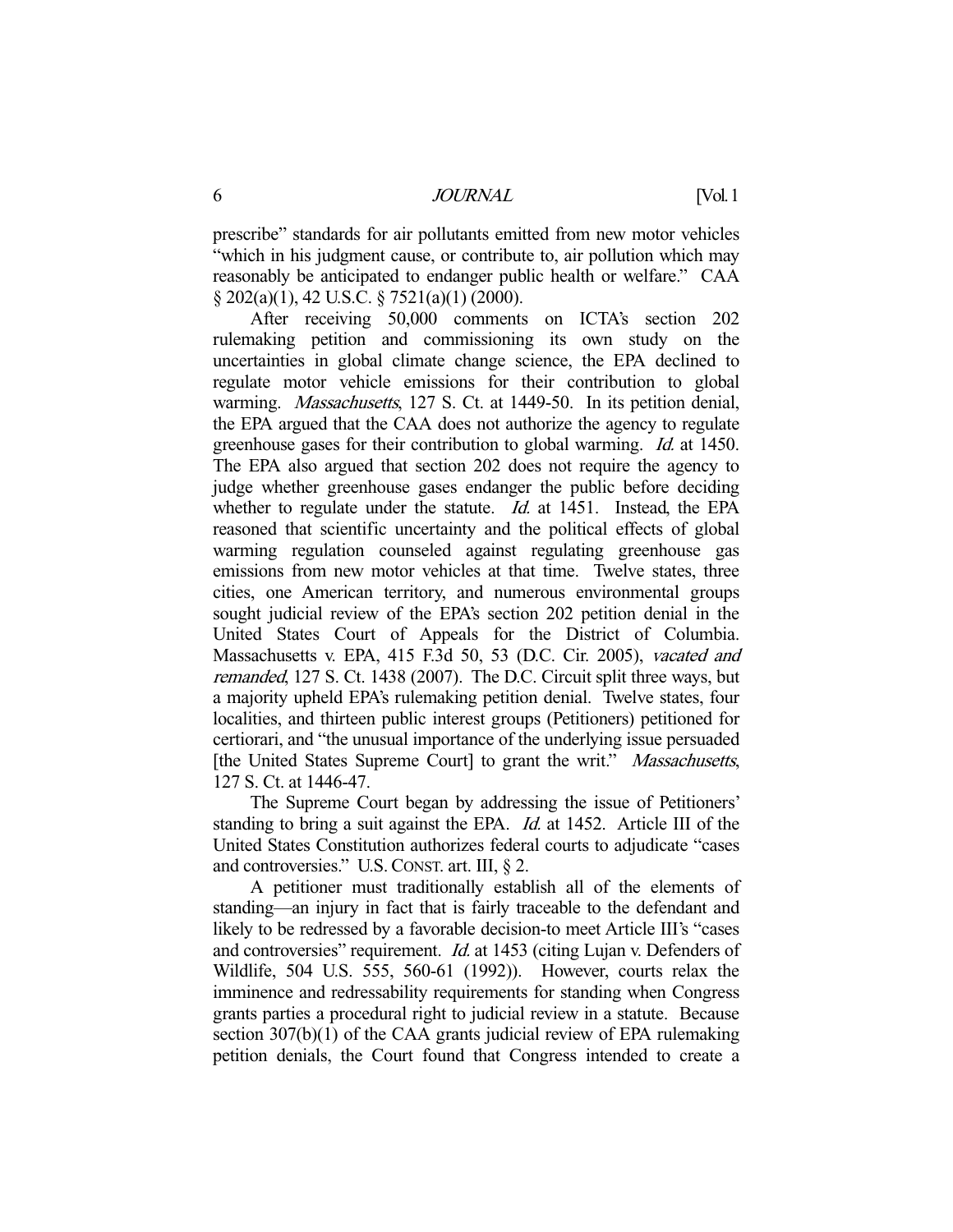procedural right to judicial review when a traditional standing injury may not exist.

 The Court framed the standing issue by focusing on Massachusetts' interests as a quasi-sovereign entity within a federal framework and subject to injury by surrounding states. *Id.* at 1454. The court was primarily concerned with the loss of coastal land that Massachusetts has and will continue to suffer due to global warming. *Id.* at 1456. By acknowledging a sovereign's interests in being free from harm, the Court hearkened back to its early common law jurisprudence on transboundary pollution disputes between neighboring states. *Id.* at 1454. The Court noted that a state relinquishes its own rights to mitigate the harms of global warming to the federal government under the CAA. Id. "Massachusetts cannot invade Rhode Island to force reductions in greenhouse gas emissions, it cannot negotiate an emissions treaty with China or India, and in some circumstances the exercise of its police powers to reduce in-state motor-vehicle emissions might well be preempted." *Id.* 

 From this framework, the Court determined that Massachusetts has suffered an injury in fact that is directly traceable to the EPA, and is likely to be redressed with greenhouse gas regulation. The Court noted that the EPA conceded that human activity has been linked to the global warming effects that put Massachusetts' coastal territory at risk. Id. at 1457. However, the EPA refused to take action to mitigate the human activity and protect Massachusetts' interests. Id. at 1454-55. Because the federal government chose to leave Massachusetts vulnerable to a serious risk of land loss and other deleterious effects, the Court found that Petitioners established a concrete and sufficiently imminent injury that is traceable to the EPA. Additionally, the Court found redressability because a favorable decision would likely prompt the EPA to regulate new motor vehicle emissions under section 202 of the CAA. Id. at 1455. The Court rejected the EPA's argument that such regulations would have such an insignificant effect on global warming that they could not possibly redress plaintiff's injury. Id. at 1457. The Court held that EPA action need not remedy global warming; it was sufficient that reductions would slow the pace of global emissions increases. *Id.* at 1458 (citing Larson v. Valente, 456 U.S. 228, 243 n.15 (1982)).

 After establishing federal jurisdiction over Petitioner's claims, the Court then turned to the two statutory issues in the case. The Court noted that review of rulemaking petition denials is "extremely limited" and "highly deferential." Id. at 1459 (quoting Nat'l Customs Brokers & Forwarders Ass'n of Am., Inc. v. United States, 883 F.2d 93, 96 (D.C. Cir.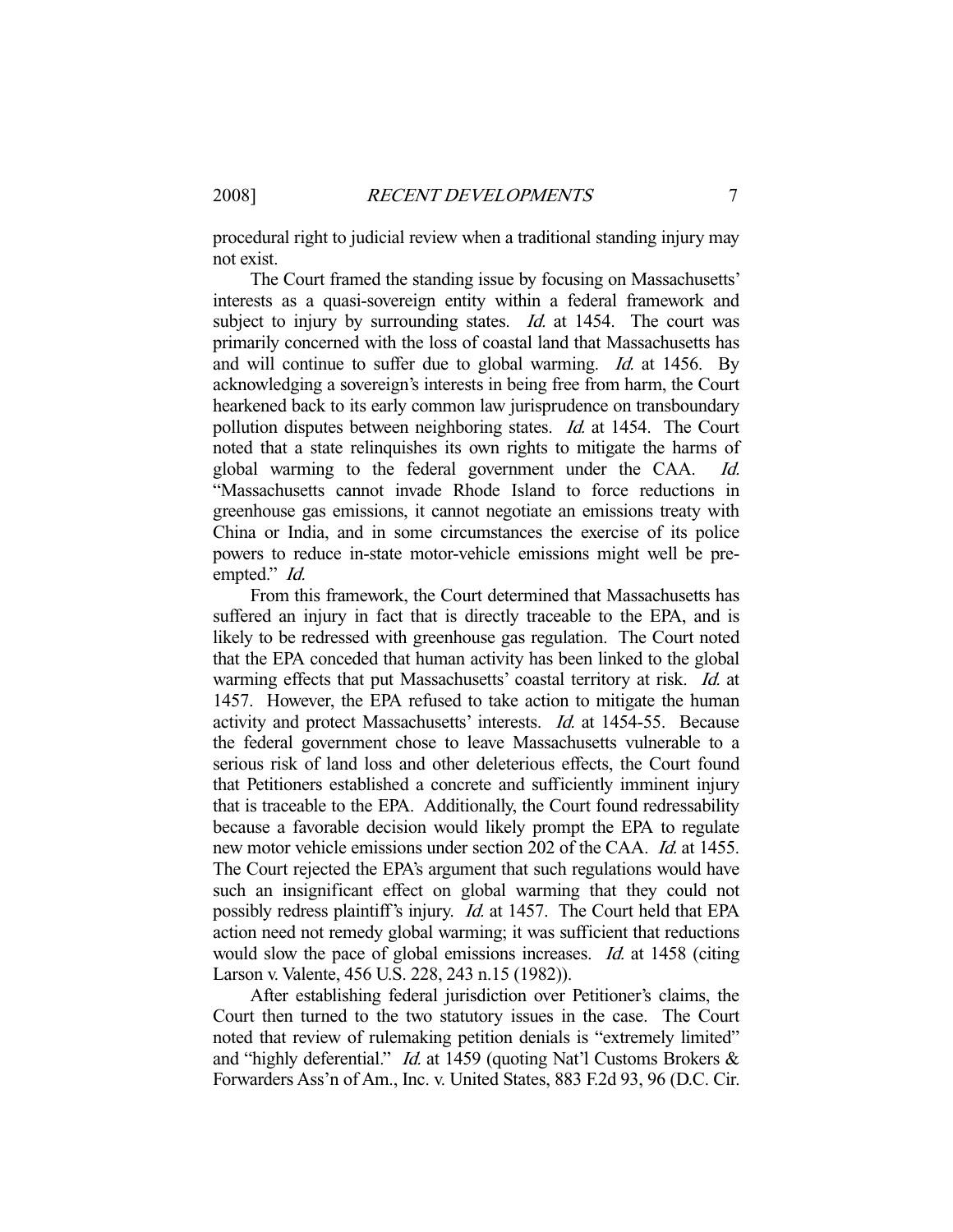8 JOURNAL [Vol. 1

1989)). However, a reviewing court may overturn a rulemaking petition denial found to be "arbitrary, capricious, an abuse of discretion, or otherwise not in accordance with law." CAA § 307(d)(9), 42 U.S.C.  $\S 7607(d)(9)$  (2000). On the merits, the Court rejected the EPA's arguments that the agency is not authorized to regulate greenhouse gases under the CAA, and, in the alternative, can decline to act under section 202 when executive policies warrant forbearance. *Massachusetts*, 127 S. Ct. at 1459-60, 1463.

 The EPA's petition denial argued that global warming's political history counseled against addressing the issue until the agency received an express directive from Congress to do so. Control of Emissions from New Highway Vehicles and Engines, 68 Fed. Reg. 52,922, 52,927 (Sept. 8, 2003) (citing FDA v. Brown & Williamson Tobacco Corp., 529 U.S. 120, 159 (2000)). Because the EPA assumed that Congress did not intend the EPA to regulate global climate change under the CAA, it concluded that greenhouse gases cannot be considered "air pollutants" under the act for their contributions to global warming.

While not expressly invoking *Chevron* deference, the Court began its statutory analysis by holding that the CAA definition of "air pollutant," while broad, is not ambiguous. Massachusetts, 127 S. Ct. at 1460; see Chevron Inc. v. Natural Res. Def. Council, Inc., 467 U.S. 837, 843 n.9 (1984) (holding that courts must defer to an agency's reasonable statutory interpretations when the statute is ambiguous . . . "[i]f a court, employing traditional tools of statutory construction, ascertains that Congress had an intention on the precise question at issue, that intention is the law and must be given effect"). The CAA authorizes, and at times mandates, regulation of air pollutants, which are defined as "any physical, chemical, . . . substance . . . emitted into . . . the ambient air [which acts as a pollutant agent]." CAA  $\S 302(g)$ , 42 U.S.C.  $\S 7602(g)$ . In rejecting the EPA's argument, the Court reasoned that the CAA's simple definition of "air pollutant" was intended to grant the EPA a sufficiently broad authority to address scientific advances in the field of air pollution and maintain the CAA's predominance over all air quality issues. Massachusetts, 127 S. Ct. at 1460. The Court reiterated that broad statutory language, properly interpreted to incorporate action not expressly contemplated by Congress, does not amount to ambiguity; and instead demonstrates breadth. Id. at 1460-62 (citing Pa. Dep't of Corr. v. Yeskey, 524 U.S. 206, 212 (1998)). Additionally, the Court found that subsequent congressional action on global warming did not evince an intent to limit the EPA's authority to regulate greenhouse gases as an air pollutant under the CAA. Id. at 1460-61. Because greenhouse gases are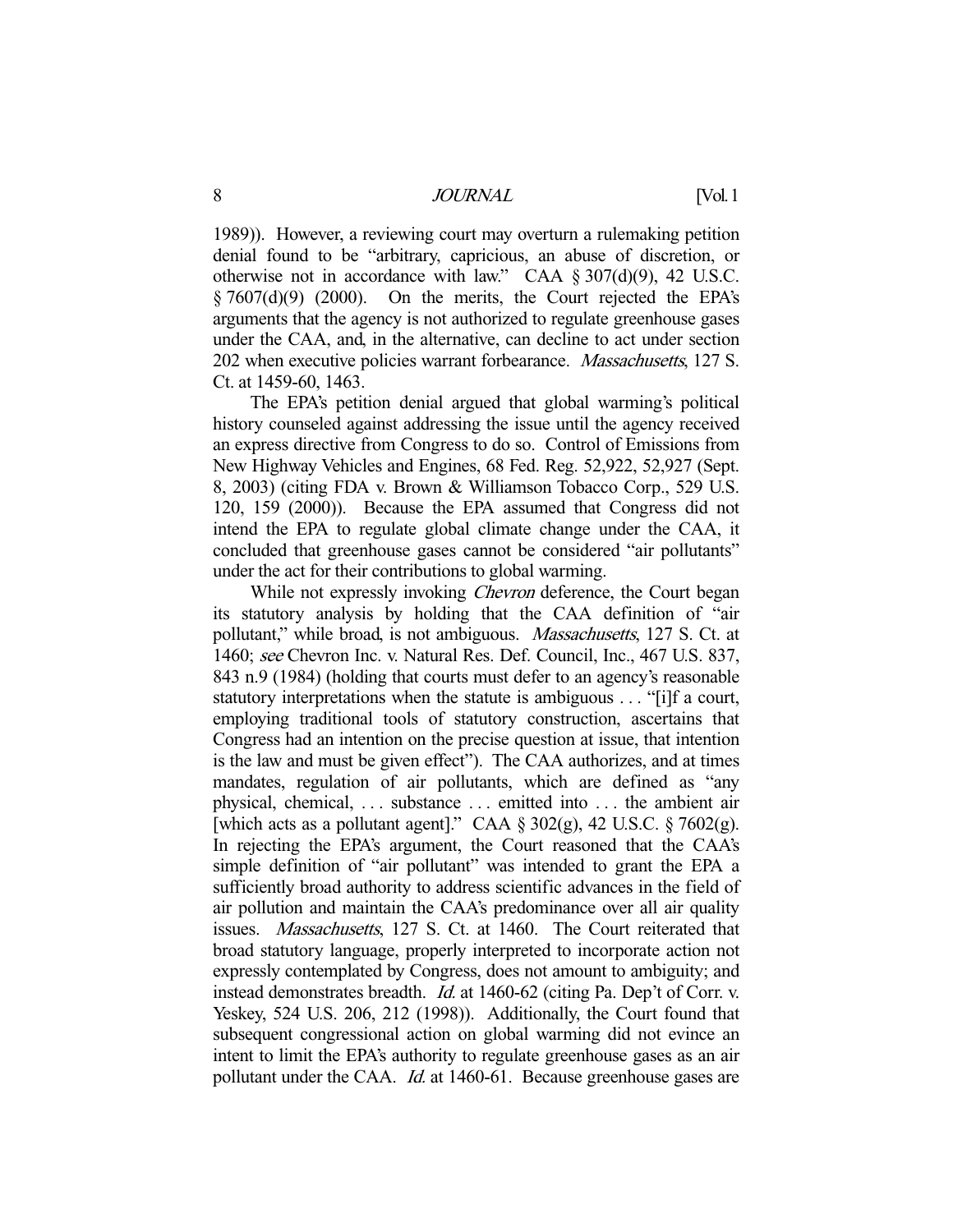a physical chemical substance emitted into ambient air, the Court held that the EPA has authority under the CAA to regulate greenhouse gases as air pollutants under the plain language of the statute. Id. at 1462.

 Next, the Court rejected the EPA's argument that the agency may refuse to regulate under section 202 when it is faced with a contentious political climate and scientific uncertainty. Id. at 1463. The EPA contended that the statutory language "in the Administrator's judgment" grants the agency complete discretion to make or withhold that initial judgment on which the statutory mandate "shall regulate" is conditioned. Control of Emissions from New Highway Vehicles and Engines, 68 Fed. Reg. 52,922, 52,929 (Sept. 8, 2003); CAA § 202, 42 U.S.C. 7521. This interpretation would essentially give the agency complete discretion over whether to regulate, despite the mandatory language in section 202. The Court rejected the EPA's interpretation, and held that the EPA's initial judgment about the appropriateness of regulation "must relate to whether an air pollutant' cause[s], or contribute[s] to, air pollution that may reasonably be anticipated to endanger public health or welfare.'" Massachusetts, 127 S. Ct. at 1462 (quoting 42 U.S.C. § 7521(a)(1)). The Court reasoned that under section 202's clear terms, the EPA may only avoid regulating if it judges that greenhouse gases do not cause or contribute to global warming or offers a reasonable explanation for refusing to make the threshold judgment. On this basis, the Court held that executive foreign policy did not absolve the EPA of its duty to make a scientific finding. Id. at 1463. The Court noted, "while the President has broad authority in foreign affairs, that authority does not extend to the refusal to execute domestic laws." Id. The Court also determined that the EPA improperly relied on scientific uncertainty to deny the rulemaking petition. The Court reiterated that the EPA must have a statutory basis for denying a rulemaking petition under section 202 of the CAA. On these grounds, the Court held that the EPA may only rely on scientific uncertainty if it is "so profound" that the EPA *cannot* make a reasonable judgment as to whether greenhouse gases cause or contribute to global warming. The Court then reversed the decision below, and remanded to the EPA to ground its response to the 202 rulemaking petition in the text of the statute.

 Chief Justice Roberts and Justice Scalia wrote dissenting opinions, which were joined by Justice Alito and Justice Thomas. Chief Justice Roberts took issue with the fact that the Majority framed its standing argument in terms of Massachusetts' rights as a quasi-sovereign entity. Id. at 1464-66 (Roberts, C.J., dissenting). The Chief Justice would have taken a narrow approach to the issue, set aside the procedural injury that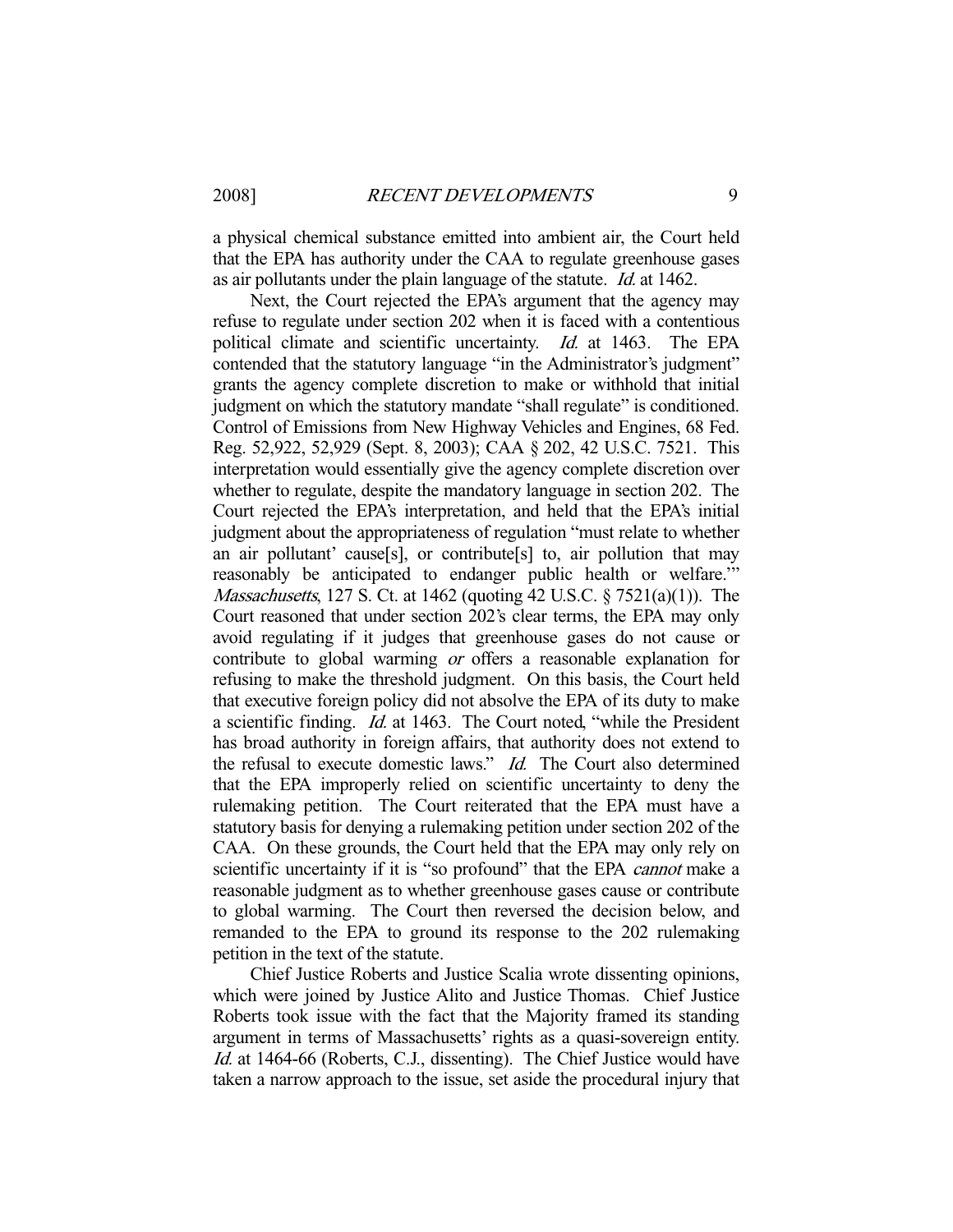occurs when the federal government ignores a congressional mandate, and applied the most stringent standing requirements yet to befall Supreme Court jurisprudence. See id. at 1467-71 (Roberts, C.J., dissenting) (requiring Massachusetts to elaborate on its argument that global climate change leads to increased sea levels, and increased sea levels resulting from global climate change have swallowed Massachusetts' territory; arguing loss of coastal land is only a "possible future injury"; and requiring a showing that a reduction in greenhouse gas emission from new motor vehicles alone will preserve Massachusetts' coastal property). Justice Scalia agreed with Chief Justice Roberts that Petitioners did not establish standing, but addressed the merits because the Majority did so. Id. at 1471 (Scalia, J., dissenting). Justice Scalia would frame the issue on the merits as whether the EPA properly deferred a decision to regulate greenhouse gas emissions from new motor vehicles, rather than whether the EPA properly denied a rulemaking petition requesting regulation of such emissions. *Id.* at 1473 (Scalia, J., dissenting). Additionally, Justice Scalia would have deferred to the EPA's interpretation of what constitutes an "air pollutant" and what underlies an agency's "judgment" under the CAA. Id. at 1473-74 (Scalia, J., dissenting). On these grounds, Justice Scalia would have upheld the EPA's decision-making based on the agency's political concerns and its desire for unequivocal proof that greenhouse gas emissions cause global climate change. Id. at 1474-75 (Scalia, J., dissenting).

Environmentalists celebrate *Massachusetts* as one of the most important Supreme Court decisions in recent decades, despite the fact that the EPA is not likely to regulate greenhouse gas under the CAA any time soon. While suffering from the same agency foot-dragging maladies that have stretched this case out for eight years, Massachusetts has helped create a common-sense discourse about global warming that has changed the way the United States government talks and thinks about global warming.

Since *Massachusetts*, the EPA has declined to move with any expediency or purpose towards greenhouse gas emissions regulation. In June 2007, Stephen Johnson, EPA Administrator, told the House Special Committee on Energy Independence and Global Warming that the statutory term "endangerment" is a "legal term of art," and that the agency will need until late 2008 to understand and comply with the Supreme Court's directives. EPA Wordplay: What Does "Endanger" Mean? (Warming Law, Changing the Climate in the Courts) (June 12, 2007), http://warminglaw.typepad.com/my\_weblog/2007/06/index.html.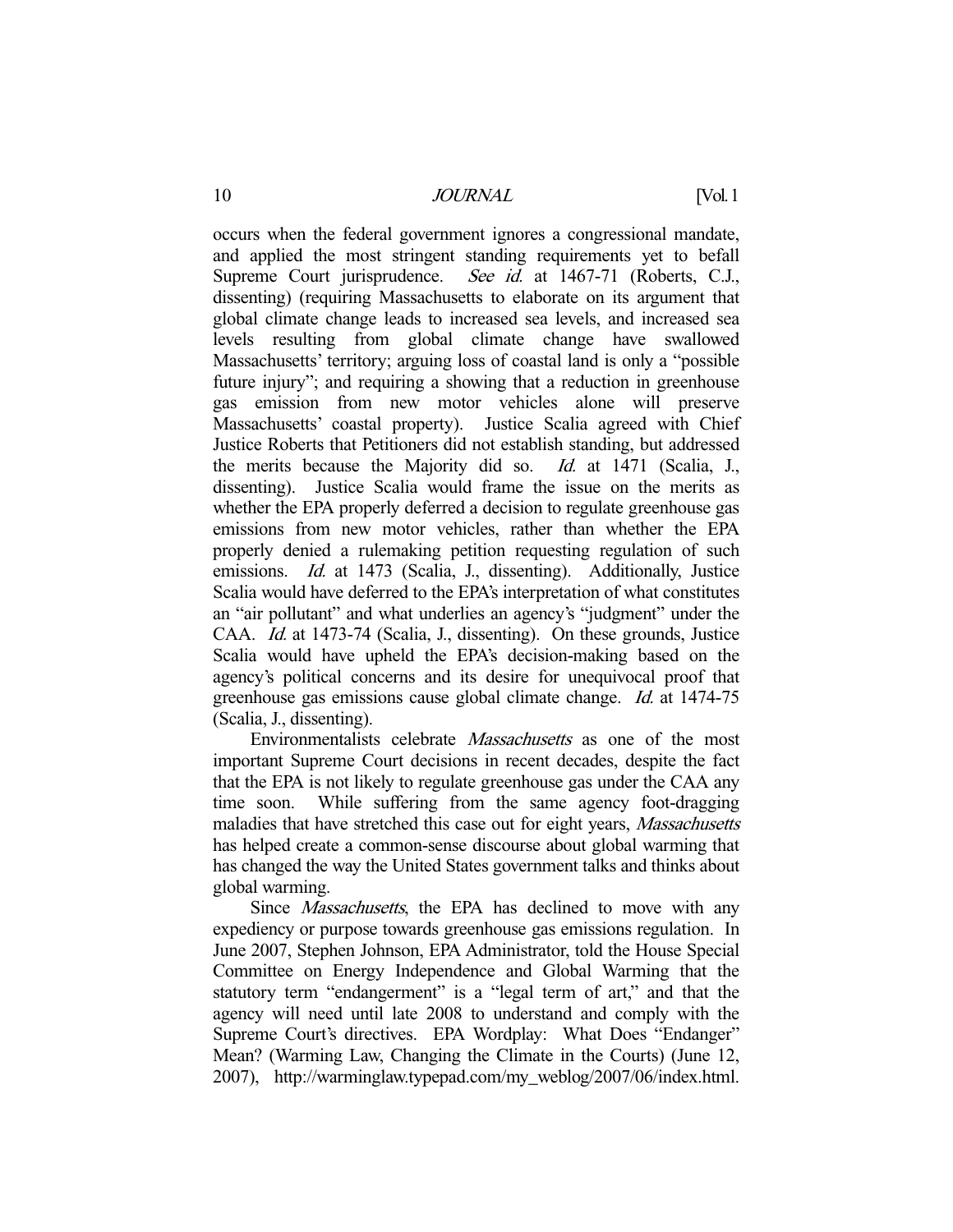In August 2007, the EPA issued an air permit to a coal-fired power plant, and declined to place any control requirements on  $CO<sub>2</sub>$  emissions from the plant. In doing so, the EPA determined that  $CO_2$  is not "subject to regulation" such that control is required, because the EPA has not *yet* regulated it. Response to Public Comments on Draft Air Pollution Control Prevention of Significant Deterioration (PSD) Permit to Construct Permit No. PSD-OU-0002-0.400 at 5-6, United States Environmental Protection Agency Region 8 (Aug. 30, 2007), available at http://www.epa.gov/region8/air/permitting/ResponseToComments.pdf. The EPA has also been slow to address California's request for a preemption waiver under the CAA, so that the state can impose its own greenhouse gas emission regulation while the EPA continues to deny and

decry the need for immediate action.

Although *Massachusetts* has not been the "action-forcing" decision some hoped for, its legal and political implications have affected and will continue to affect how the U.S. federal government operates. By acknowledging a state's standing to sue when the federal government has primary authority to mitigate harm to a state and refuses to do so, the Supreme Court has opened the door to states challenging federal agency inaction. Agency inaction is at the heart of *Massachusetts* and many other controversial and politicized issues. By granting Massachusetts standing based on its rights as a quasi-sovereign entity, the Supreme Court has provided state governments, and therefore state citizens, a venue to challenge agency inaction in the future. Massachusetts is an important case for administrative law, as well. Prior to Massachusetts, it was unclear whether courts had the authority to review an agency's decision to *deny* a rulemaking petition when the agency had no statutory duty to make a final decision on the petition in the first place. However, the Supreme Court adopted the Circuit Court positions on this matter, and agreed that judges can review rulemaking petition denials but that review should be very deferential. While not expressly doing so, Massachusetts also addresses a question of statutory interpretation that has been decided different ways in different Circuits. Courts have had difficulty interpreting statutes that combine both discretionary language (like "in his judgment") and mandatory language (such as "shall regulate"). In *Massachusetts*, the Supreme Court essentially addressed this split by holding that any decision to withhold the exercise of discretion, the judgment, must be rooted in the language of the statute.

Perhaps the most important effect of *Massachusetts* is the way the opinion changed how the U.S. federal government talks about global warming. Prior to *Massachusetts*, the EPA and President Bush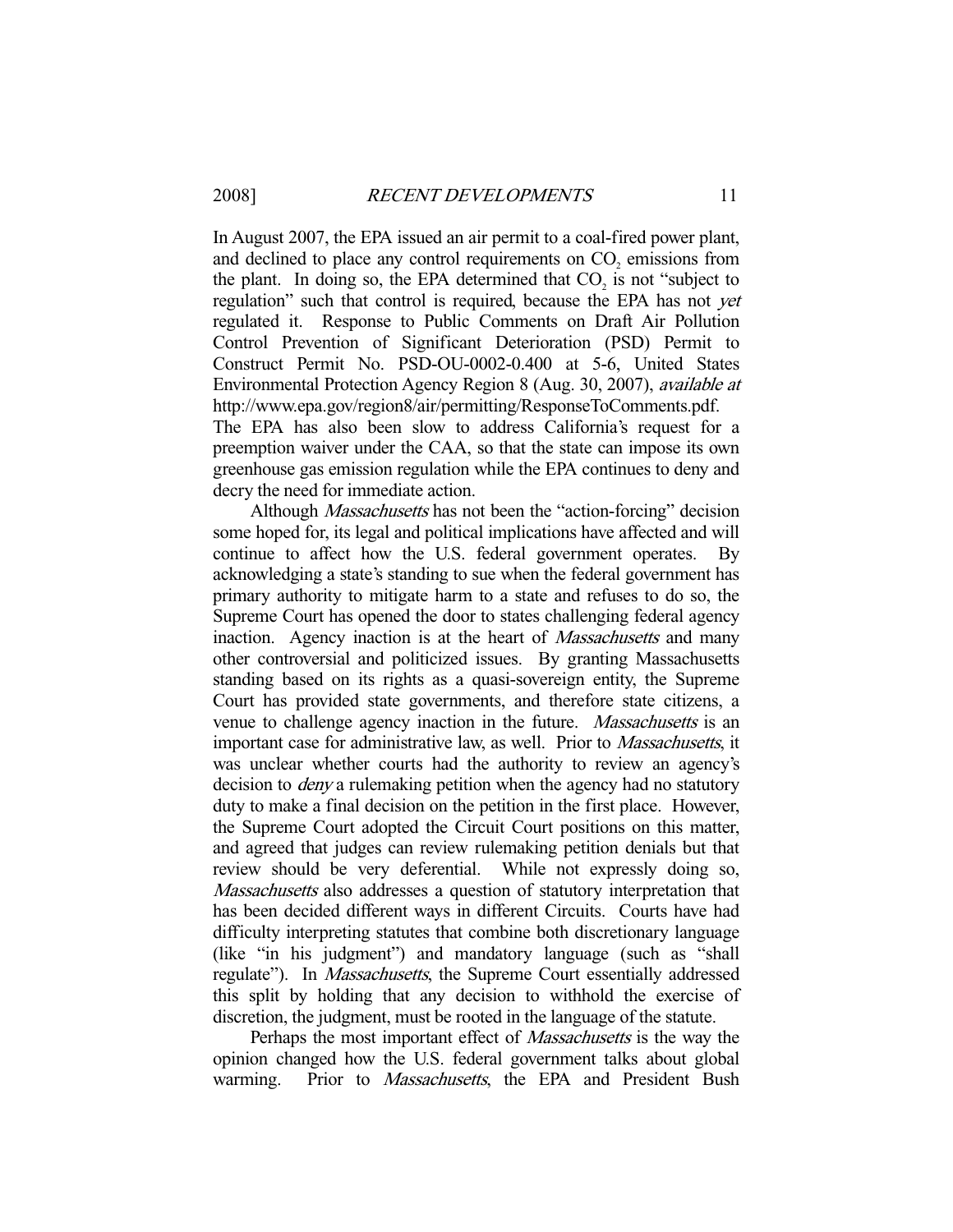repeatedly denied that human activity caused global warming. Now that the Supreme Court has stated that even *they* can see how humans cause global warming, the executive branch cannot continue its unilateral position without looking foolish. Moreover, Massachusetts has vindicated the individuals, industries, organizations, and state and local governments that have been pushing for global warming regulation all along. This political momentum has already led to major changes in the U.S. global warming policy, and will continue on until the 110th Congress takes action.

Erica L. Rancilio

# NRDC v. EPA,

# 489 F.3d 1250 (D.C. Cir. 2007)

 The National Resource Defense Council (NRDC) petitioned the United States Court of Appeals for the District of Columbia arguing that two rules recently promulgated by the Environmental Protection Agency (EPA) violated the Clean Air Act (CAA). The first rule, Standards of Performance for New Stationary Sources and Emission Guidelines for Existing Sources: Commercial and Industrial Solid Waste Incineration Units, 70 Fed. Reg. 55,568 (Sept. 22, 2005) (CISWI Rule), was promulgated under CAA section 129 (42 U.S.C. § 7429 (2000)). The CISWI Rule was challenged by four environmental organizations: the NRDC, the Sierra Club, the Environmental Integrity Project, and the Louisiana Environmental Action Network. These environmental petitioners argued that the CISWI Rule too narrowly defined "commercial or industrial waste" such that the term contradicted the plain language of CAA section 129. This definition is important, the environmental petitioners argued, because it is necessary in defining a "solid waste incineration unit." By narrowly defining "commercial or industrial waste," the EPA effectively shrunk the number of "solid waste incineration units" subject to the emission requirements of the CISWI Rule, instead classifying them as boilers. NRDC v. EPA, 489 F.3d 1250, 1253-54 (D.C. Cir. 2007).

The second rule at issue in *NRDC*, the National Emission Standards for Hazardous Air Pollutants for Industrial, Commercial, and Institutional Boilers and Process Heaters, 69 Fed. Reg. 55,218 (Sept. 13, 2004), as amended on recons., 70 Fed. Reg. 76,918 (Dec. 28, 2005) (Boilers Rule), was promulgated under CAA section 112 (42 U.S.C. § 7412). The above-mentioned environmental petitioners challenged the standards set in the Boilers Rule, as well as the methodology in reaching those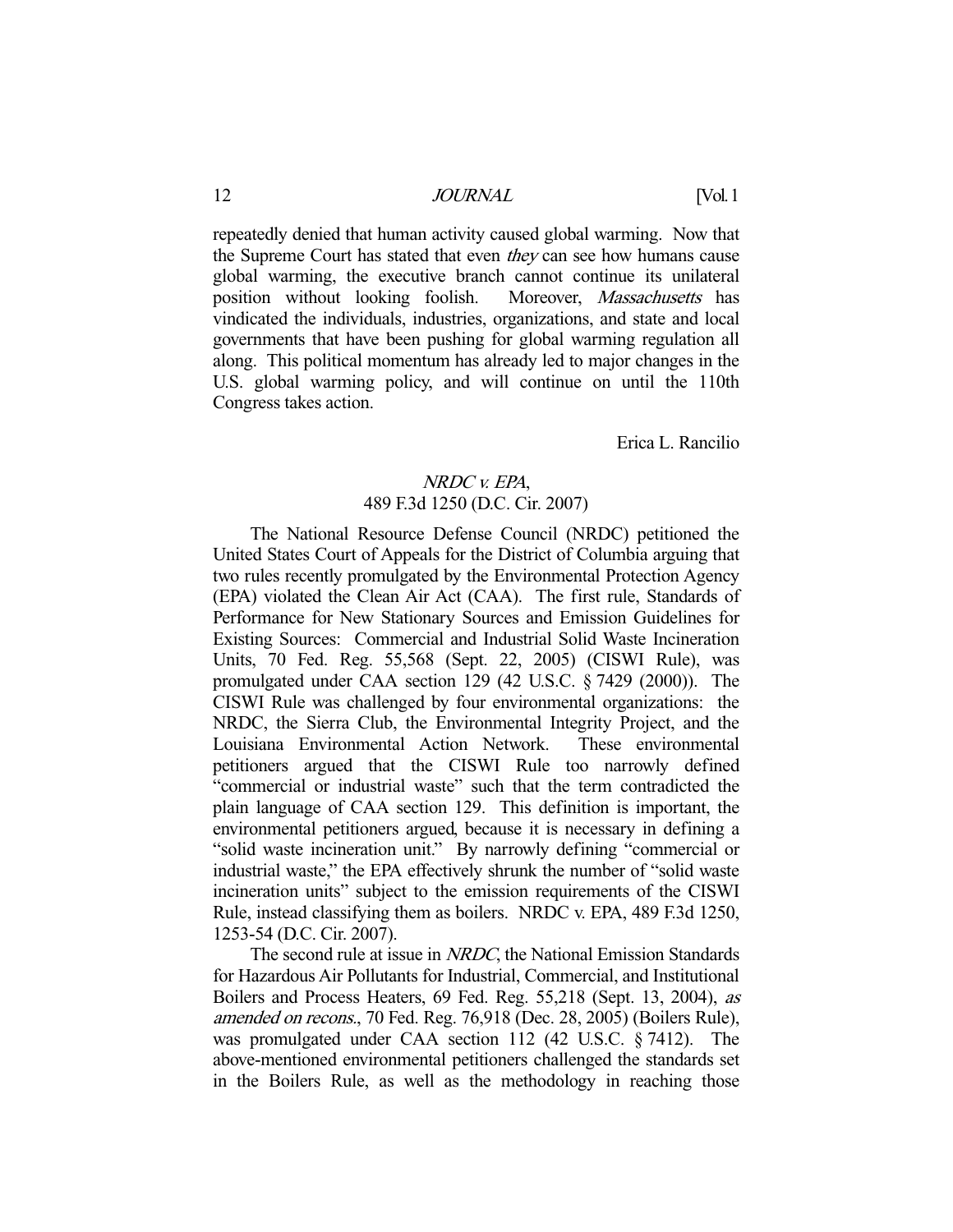standards. The Boilers Rule also was challenged by municipal-based industry petitioners, namely six of American Municipal Power-Ohio, Inc.'s members, who argued that "EPA failed to comply with the requirements of the Regulatory Flexibility Act, 5 U.S.C. § 601, and that the [Boilers Rule] standards as applied to small municipal utilities are unlawful." NRDC, 489 F.3d at 1253-54.

 The D.C. Circuit first examined the CISWI Rule, reviewing the environmental petitioners' argument that the EPA's definition of "commercial or industrial waste" conflicted with the language of CAA section 129. The D.C. Circuit moved directly into an analysis under Chevron U.S.A., Inc. v. NRDC, first determining whether Congress had spoken on the issue, and then only if the CAA was silent or ambiguous, deferring to a permissible interpretation of the statute. *Id.* at 1257 (citing Chevron U.S.A. Inc. v. Natural Res. Def. Council, Inc., 467 U.S. 837, 842-43 (1984)). The D.C. Circuit held that the EPA's CISWI Rule failed Chevron's first step. CAA section 129 defines "solid waste incineration unit" as "a distinct operating unit of any facility which combusts any solid waste material from commercial or industrial establishments or the general public (including single and multiple residences, hotels, and motels)." 42 U.S.C.  $\S$  7429(g)(1). The CISWI Rule promulgated by the EPA, however, defined the material that comes out of those units commercial or industrial waste—only to include "solid waste . . . that is combusted at any commercial or industrial facility using controlled flame combustion in an enclosed, distinct operating unit: (1) whose design does not provide for energy recovery (as defined in this subpart); or (2) operated without energy recovery." 70 Fed. Reg. at 55,572. The EPA defined the term "energy recovery" as "the process of recovering thermal energy from combustion for useful purposes such as steam generation or process heating." NRDC, 489 F.3d at 1257. By narrowing the definition for "commercial or industrial waste" to exempt facilities that provide for any sort of energy recovery, the EPA effectively reduced the number of waste units to which section 129 of the CAA applied. If a commercial or industrial incinerator had any sort of thermal recovery component, CAA section 129 would not apply under the EPA's rule. Because the CAA defined "solid waste incineration unit" more broadly to include *any* unit that combusts any solid waste material from commercial or industrial establishments, the D.C. Circuit held that the EPA's CISWI Rule violated the plain language of the CAA. Id.

 The EPA asserted several arguments to justify the CISWI Rule, but the D.C. Circuit rejected them all. The EPA's principal argument was that the CAA did not define the term "commercial or industrial waste";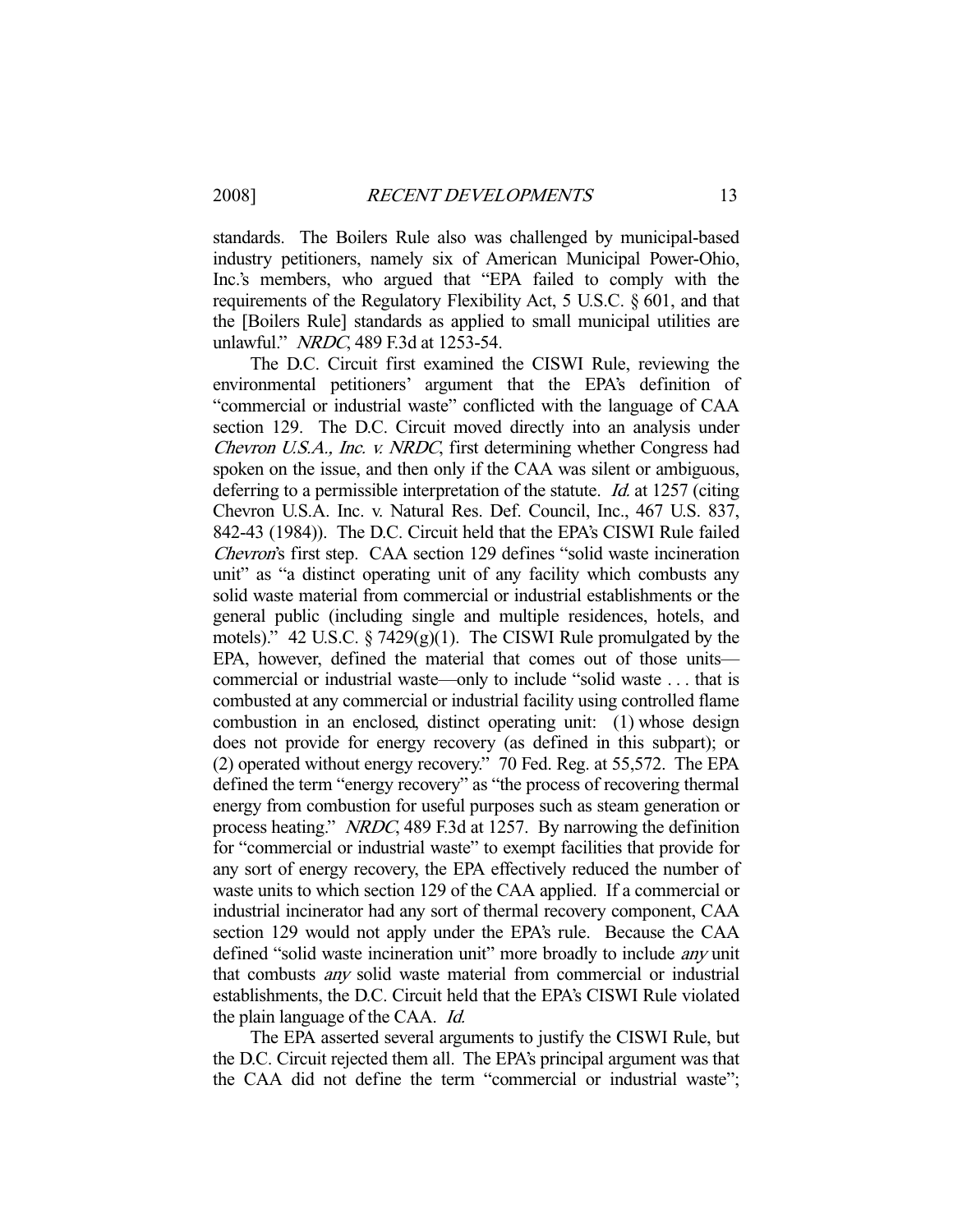therefore, the term was ambiguous and the EPA could promulgate its own definition. The D.C. Circuit disagreed, stating that "the lack of a statutory definition of a word does not necessarily render the meaning of a word ambiguous." Id. at 1258 (citing Goldstein v. SEC, 451 F.3d 873, 878 (D.C. Cir. 2006)). The court explained that the term was not ambiguous because of the clear definition of "solid waste incineration unit" in the CAA, which provides clear meaning as to what constitutes "commercial and industrial waste." Id.

 The EPA next argued that the legislative history of CAA section 129 demonstrated that the term "any" has a narrower meaning in the Act than the term carries in common usage, and therefore provided the EPA the discretion to exempt thermal energy recovery facilities from the emission requirements of the CISWI Rule. The D.C. Circuit disagreed, noting that the EPA's evidence—"the isolated remarks of a few senators"—could not overcome the clear language of the statute. In fact, the court took the opposite position of the EPA and gave "an expansive reading to 'any' to increase the number of CISWI units subject to section 129's emission standards." Id. at 1258-60.

 The EPA next argued that their CISWI Rule reasonably distinguished between incinerators, the primary purpose of which is to destroy materials, and boilers, which operate to recover heat. While the court acknowledged that such a distinction may be reasonable, the argument failed in this context because that distinction conflicts with the distinction made by Congress in CAA section 129 ("any facility which combusts any solid waste material"). Id. at 1260.

 Lastly, the EPA argued that the CAA separates facilities subject to section 129's requirements from those subject to section 112's requirements, and that Congress left discretion in the hands of the EPA to draw the line and ensure that facilities are on one side of the line only. The D.C. Circuit again cited the "straightforward" directive of CAA section 129, which directs the EPA to use section 129's definition of "solid waste incineration unit" to make this distinction. In other words, Congress conferred no discretion to the EPA in this area. Id. at 1260-61.

 The D.C. Circuit next examined the Boilers Rule. The court declined to reach the merits of the arguments presented by the environmental and municipal petitioners, agreeing instead with the EPA's oral argument that if the CISWI Rule was overturned, the EPA must revise the Boilers Rule as well. By striking down the CISWI Rule, the D.C. Circuit effectively shifted thousands of units that the EPA had placed under the Boilers Rule and put them back under the CISWI Rule, ruling that under the CAA even units with some thermal energy recovery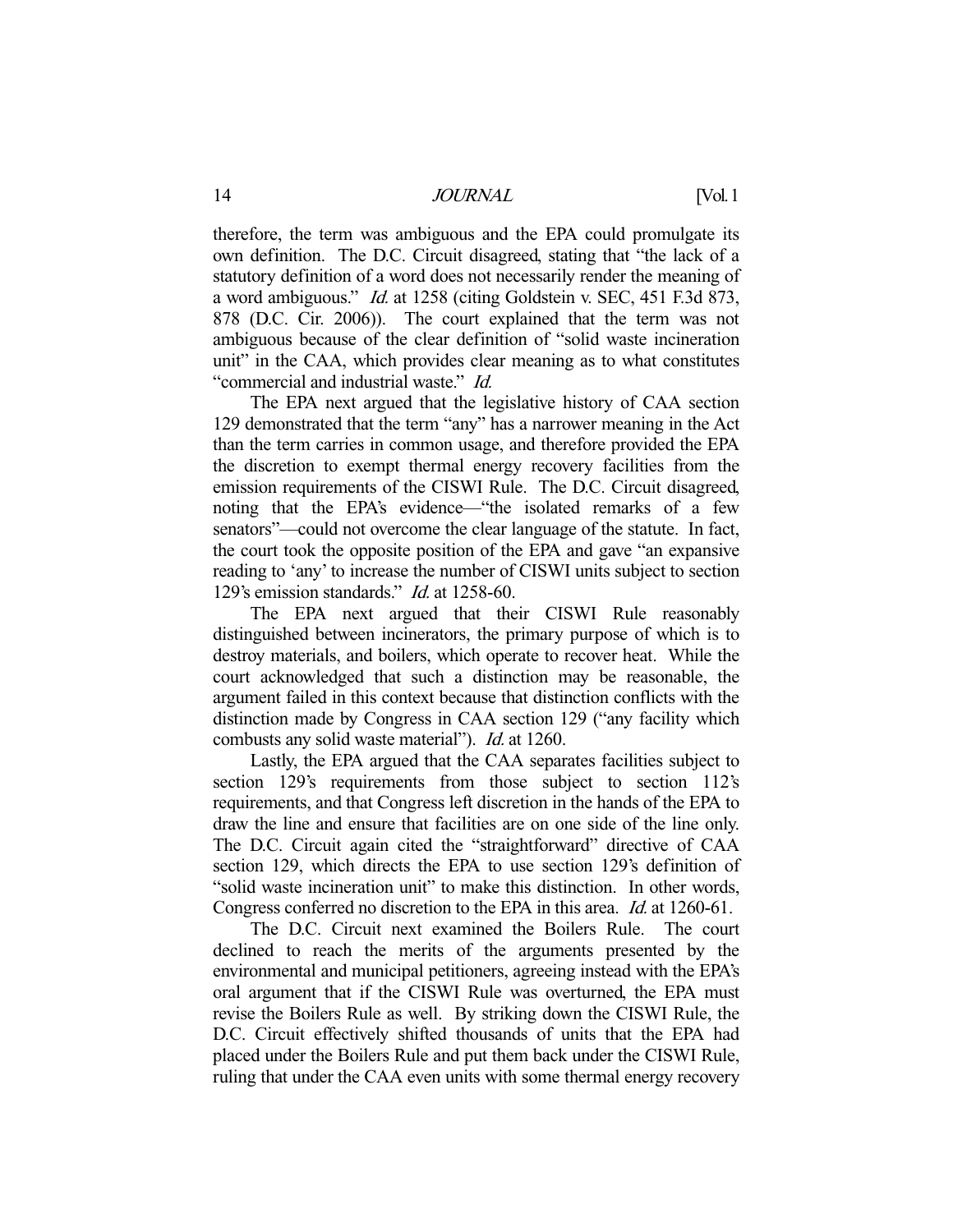function were incinerators, not boilers. Because of the significant increase in the number of incinerator facilities, and the corresponding decrease in the number of boiler facilities, the court required the EPA to reconsider emissions standards for both. Id. at 1261. Accordingly, the D.C. Circuit vacated and remanded the Boilers Rule, as well as the CISWI Rule, in their entirety. The court acknowledged that this decision created a standardless zone, albeit a temporary one, and therefore permitted any party to "file a motion to delay issuance of the mandate to request either that the current standards remain in place or that EPA be allowed reasonable time to develop interim standards." Id. at 1262 (citing Cement Kiln Recycling Coal v. EPA, 255 F.3d 855, 872 (D.C. Cir. 1998)).

 Judge Randolph concurred in the judgment of the court, offering a separate opinion to articulate the merits of the decision not only to remand, but also to vacate. Judge Randolph argued that in non-APA § 706(2) cases such as this one, the court should not simply remand, but also vacate. Judge Randolph strongly suggested that in this particular case the court also should "entertain a motion for a stay of the mandate while the agency [takes] corrective action," thereby providing a hint to environmental petitioners as to how to deal with the potentially standardless interim period once the court's decision takes effect. Id. Judge Randolph reasoned that if the court simply remands then the unlawful agency action remains in place, and the agency has no incentive to move quickly and resolve the matter. The complained of injury continues to inflict harm, and the plaintiffs, the victors in the case, have the burden of bringing a mandamus petition to make it stop. Plus, a simple remand is not subject to further judicial review, while a decision to vacate in this case opens the issue for appeal to the United States Supreme Court. Id. at 1263-64.

 Judge Rodgers, on the other hand, concurred in the judgment, but dissented as to the remedy, arguing that the court should simply remand the two rules because it was better to leave in place some environmental protections, even if inadequate, rather than no protection at all. Id. at 1266. Rebutting Judge Randolph's arguments, Judge Rodgers argued a stay of mandate is supposed to be for no more than ninety days, yet the agency response may take years. Id. at 1265 (citing D.C. Cir. R.  $41(a)(2)$ ). Therefore, the court should not rely on a stay to fix the problem of a standardless interim period for incinerator and boiler emissions. Judge Rodgers argued further that the EPA had not suggested that its response would be prompt, no party had made any mention of appealing the decision, and the environmental petitioners themselves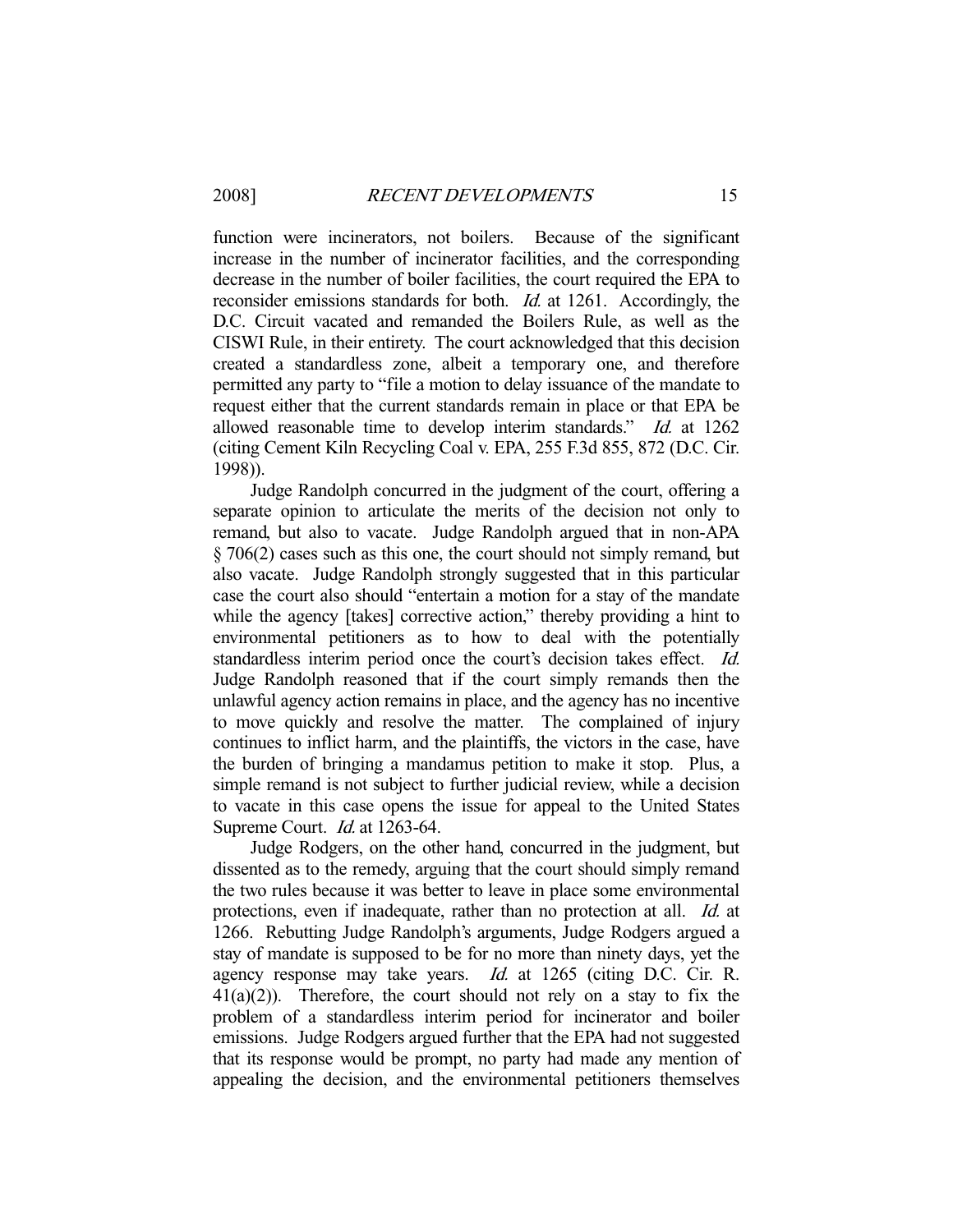argued only for a remand precisely because of the potentially large gap of time in which emissions from incinerators and boilers may go unregulated. Id.

 Somewhat surprisingly, both the deadline to request a rehearing and the deadline to request a stay expired in July 2007 with neither party making a request. Consequently, the D.C. Circuit's decision to vacate the two rules took effect when those deadlines expired. Id., Judgment, No. 04-1385, *available at* www.epa.gov/ttn/atw/129/ciwi/boilers mandate-07\_30\_07.pdf. Industry members affected by the CISWI and Boilers Rule are now in a standardless zone, waiting for the EPA to go through its rulemaking procedure to comply with the CAA. It is unclear when new standards will arrive, but as Judge Rogers suggested in his dissent, it may take years.

Armand M. Perry

#### II. NATIONAL ENVIRONMENTAL PROTECTION ACT

# Northern Cheyenne Tribe v. Norton, 503 F.3d 836 (9th Cir. 2007)

 The United States Court of Appeals for the Ninth Circuit upheld the district court's partial injunction proscribing coal bed methane (CBM) development on ninety-three percent of the Powder River Resource Area (PRRA) in Montana and Wyoming. Northern Cheyenne Tribe v. Norton, 503 F.3d 836 (9th Cir. 2007). "CBM is a natural gas . . . trapped in coal seams by groundwater." *Id.* at 839. The process of extracting CBM from the ground can lead to aesthetic harm due to the large equipment involved, along with groundwater pollution, and lowering of the water table. In response to a growing scarcity of natural gas, interest in developing CBM has increased in recent years.

 At the district court level, a partial injunction was issued in response to a deficient final environmental impact statement (EIS) issued by the Bureau of Land Management (BLM) analyzing the development of CBM resources in the PRRA. Id. at 840. The district court held that the final EIS was deficient under the National Environmental Policy Act (NEPA) in that it failed to consider a "phased development" alternative. The district court held that aside from this specific omission, the final EIS was otherwise compliant with NEPA. A partial injunction issued on BLM's terms, under which phased development would proceed while BLM analyzed its efficacy and completed a supplemental EIS. On appeal, the Northern Cheyenne Tribe (NCT), along with Native Action (a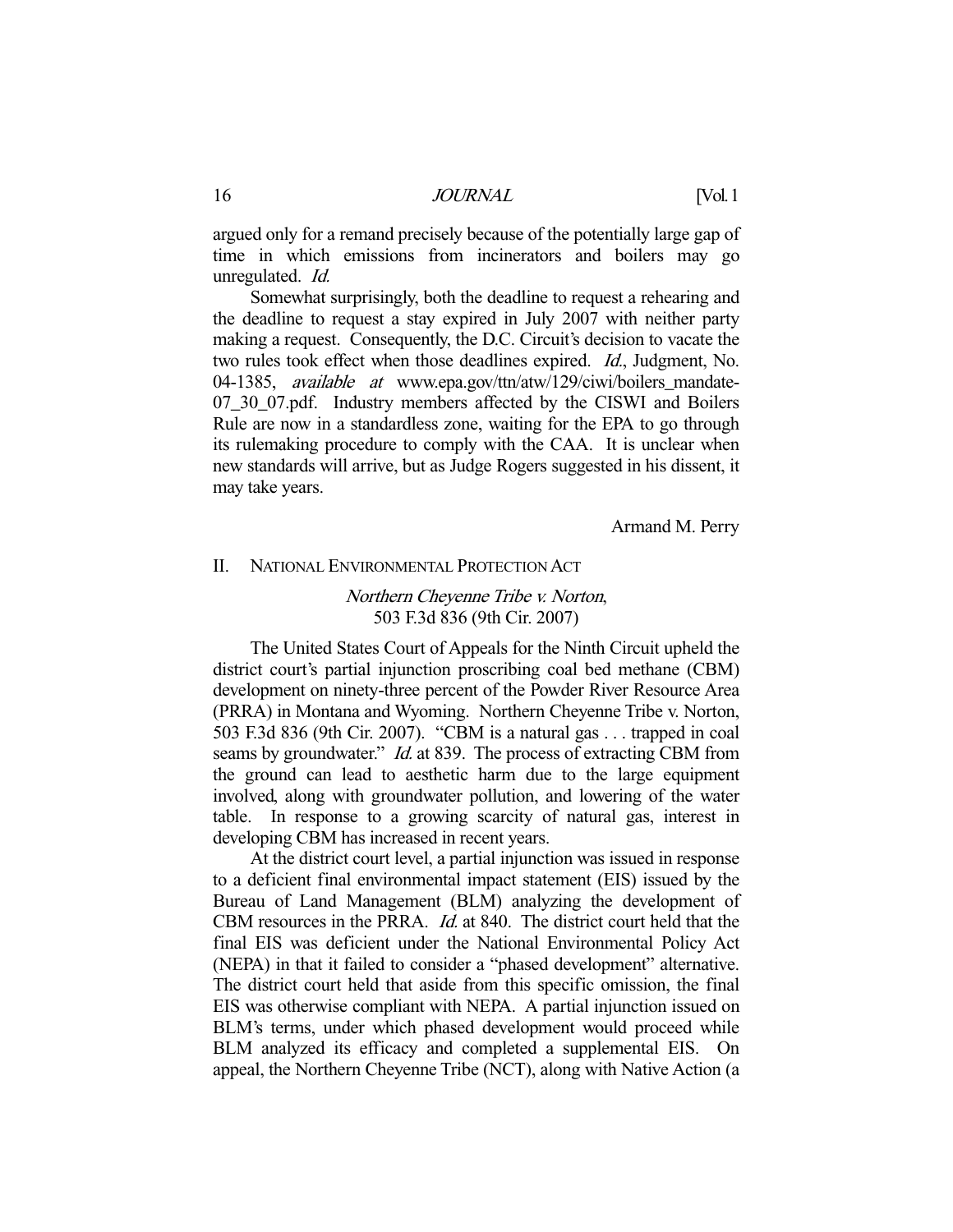Montana-based non-profit) sought a full injunction of CBM development in the PRRA. *Id.* at 842.

 The majority rejected NCT's argument that the district court was obligated to enjoin all CBM development because a valid EIS was never issued. *Id.* at 842, 846. NCT's theory was that the partial injunction was inconsistent with NEPA regulations proscribing agencies from taking major federal action pending the completion of an EIS, when doing so would limit available alternatives. *Id.* (citing 40 C.F.R.  $\S 1506.1(c)(3)$ ) (1978)). The majority rejected this theory, holding that traditional standards in equity for injunctive relief apply to NEPA violations. *Id.* at 842 (citing High Sierra Hikers Ass'n v. Blackwell, 390 F.3d 630, 642 (9th Cir. 2004)). Under these standards there is no requirement mandating an automatic blanket injunction.

 The majority recognized the district court's broad latitude in designing equitable relief in a manner that "balance[s] the equities between the parties and give<sup>[s]</sup> due regard to the public interest." *Id.* at 843 (quoting Idaho Watersheds Project v. Hahn, 307 F.3d 815, 833 (9th Cir. 2000)). Based on this theory, the majority held that not only was the district court free to issue a partial injunction, but that a failure to do so would violate Supreme Court precedent mandating a consideration of the effect on each party when issuing equitable relief. Id. (citing Amoco Prod. Co. v. Vill. of Gambell, 480 U.S. 531, 542 (1987)). Implicit in the majority's reasoning was the belief that a full injunction would cause undue economic harm to CBM developers.

The majority held that NCT suffered no *irreparable* harm under the partial injunction. Because the partial injunction implemented the phased development alternative, the majority reasoned that the only deficiency in the final EIS had been rectified. Further, the majority noted that the district court's decision accounted for "the public interest in clean energy development as well as the prevention of environmental harms." In sum, the majority reasoned that since a more comprehensive injunction would have led to increased harm to CBM developers with no corresponding benefit for the NCT, the district court was well within their discretion in designing equitable relief.

 The majority's review of the district court's balancing excluded consideration of the possible cultural harm CBM development presented for the NCT. Id. at 844. The NCT argued that the EIS contained only a superficial examination of the potential disruption of important cultural sites in the PRRA and was therefore inadequate. The majority reasoned that since no actual development was possible without an additional EIA being issued for each drilling lease, the partial injunction could have no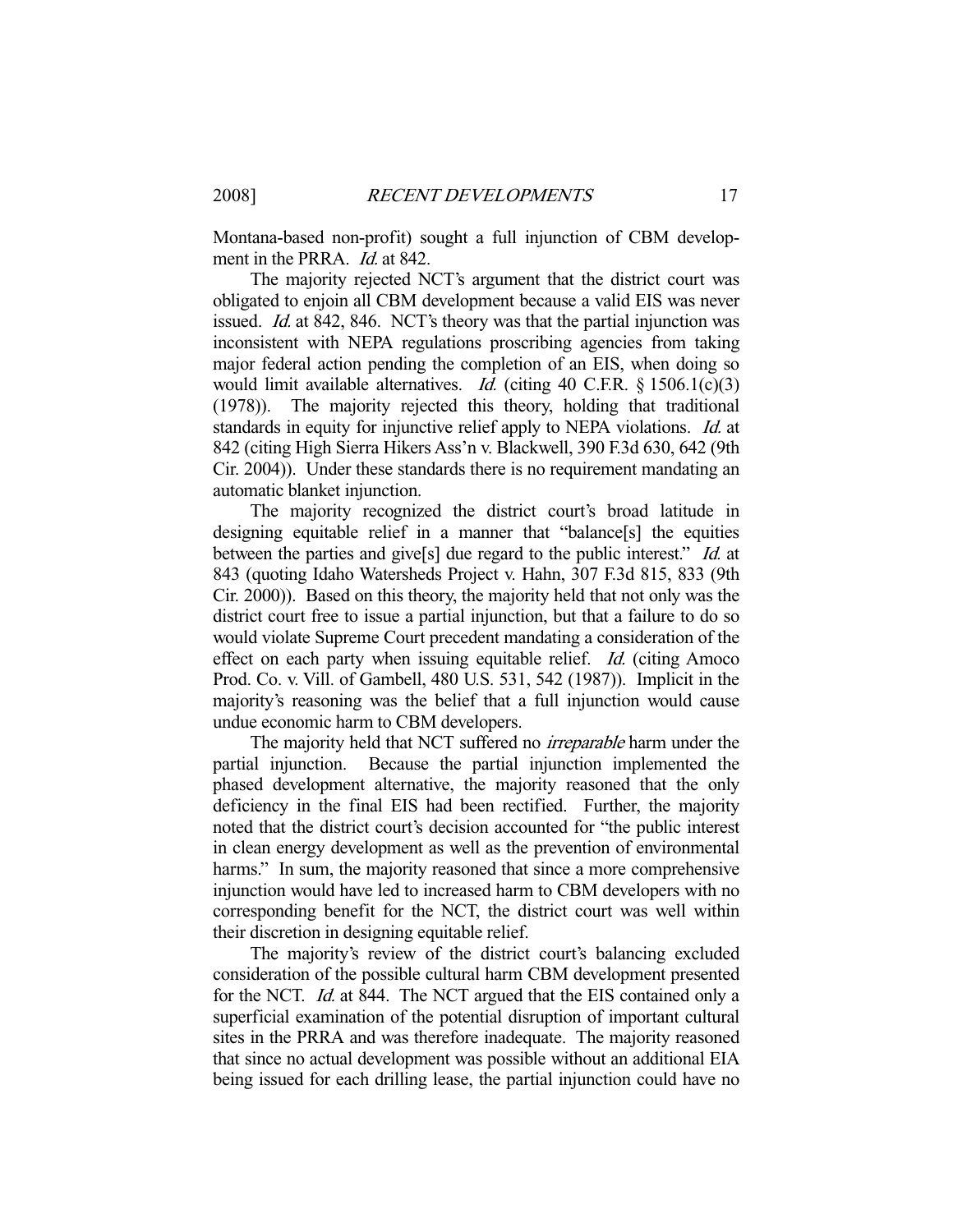effect on NCT cultural sites. Therefore, NCT's claim was not ripe until "a specific 'final agency action' has an actual or immediately threatened effect." Id. at 846 (quoting Lujan v. Nat'l Wildlife Fed'n, 497 U.S. 871, 894 (1990)).

 On the broader issue of whether a presumption of irreparable harm is necessary in environmental cases, the majority affirmed that "the environment can be fully protected without [such a] presumption." *Id.* at 844 (quoting Amoco, 480 U.S. at 544). The majority cited Amoco for the proposition "that a presumption of irreparable harm 'is contrary to traditional equitable principals." *Id.* (quoting *Amoco*, 480 U.S. at 544). In *Amoco*, the Supreme Court allowed oil exploration to continue pending administrative review of compliance with the Alaska National Interest Lands Conservation Act. The Supreme Court reasoned that since "injury to subsistence resources from exploration was not at all probable" and because the oil company had already committed seventy million dollars to exploration, an injunction was inappropriate. Id. (quoting Amoco, 480 U.S. at 544). In addition, the majority noted that the court in High Sierra Hikers held that a partial injunction was appropriate under NEPA if the potential harms on both sides of the issue were sufficiently accounted for. Id. (citing High Sierra Hikers, 390 F.3d at 642-43). The majority held that these cases demonstrate a presumption of irreparable harm is unnecessary in environmental cases, and that such a presumption would be at odds with traditional equitable principles.

 In addition to the NEPA claim, NCT argued that the district court erred in dismissing its claim under the National Historic Preservation Act (NHPA), 16 U.S.C. § 470 (2000). NCT argued that the NHPA requires BLM to consult with NCT prior to issuing leases because some portions of the PRRA contained sites of cultural importance. Northern Cheyenne Tribe, 2007 WL 2595476, at 844. As with NCT's NEPA claim, the majority held that the issue was unripe until BLM took action that would actually affect the NCT cultural sites. Id. at 846.

 Chief Judge Schroeder dissented, arguing that the partial injunction failed to maintain the status quo pending BLM's compliance with NEPA. Id. at 846 (Schroeder, C.J., dissenting). His argument focused on the logical inconsistency of permitting BLM to implement the same alternative that BLM failed to include in the EIS. Schroeder argued that under the majority approach, major new activities, such as "mining, road construction, and water usage affecting precious underground aquifers" could take place without first satisfying NEPA. Schroeder reasoned that the central purpose of NEPA is to ensure consideration of all alternatives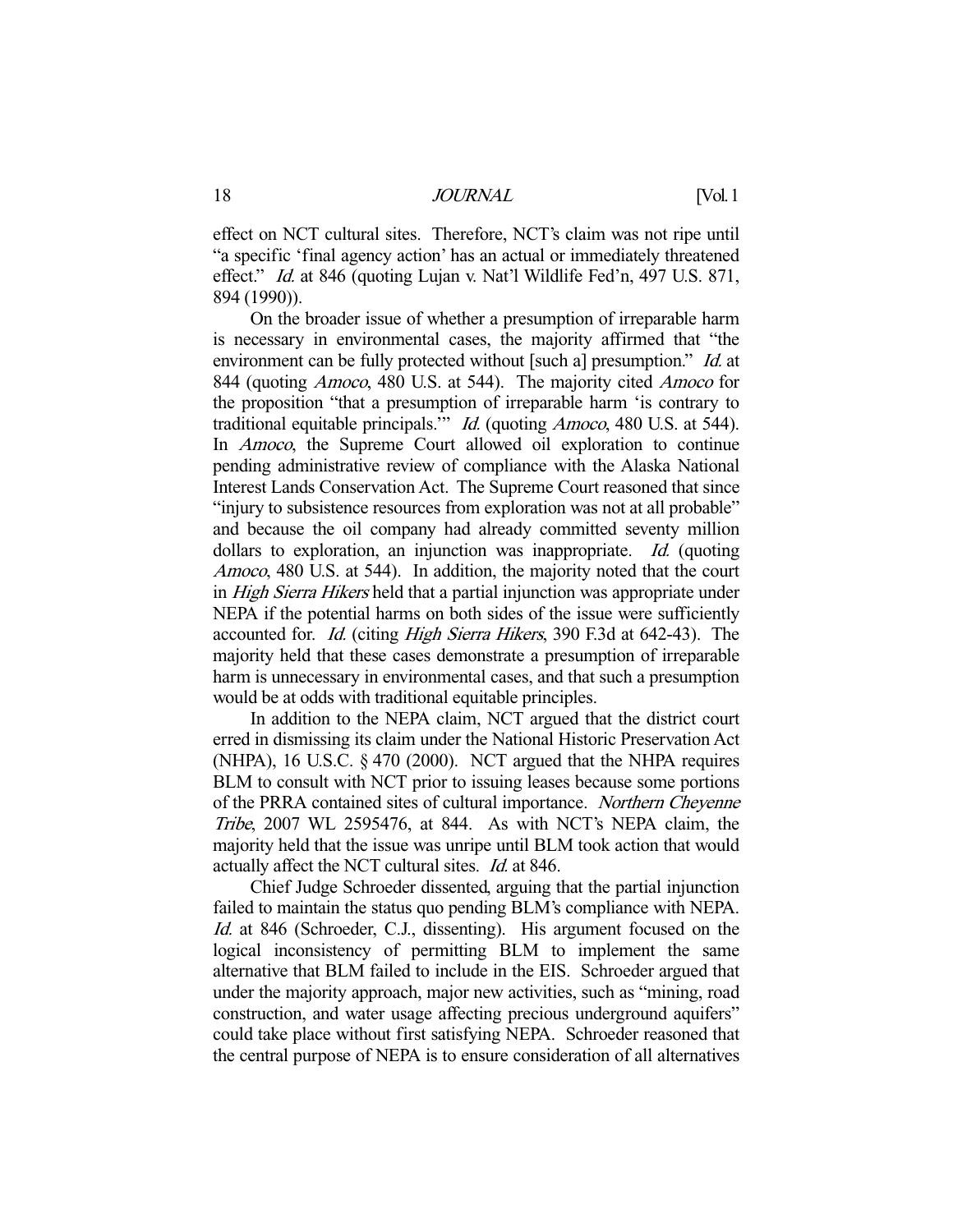prior to major government action, and that a partial injunction was contrary to this purpose. *Id.* at 847.

 Schroeder attacked the majority's decision for ignoring fundamental injunction principles that stress maintaining the status quo and avoiding undue stress to the parties. *Id.* at 847. Schroeder noted that as a consequence of the district court's failure to preserve the status quo, a motions panel of the court was forced to grant an emergency motion enjoining all projects, drilling and new construction pending the Ninth Circuit's appellate decision. He emphasized that if the district court had adhered to established injunction principals as applied to NEPA, this emergency motion would not have been necessary.

Schroeder further argued that the majority misapplied High Sierra Hikers because that case permitted activities already taking place to continue while only proscribing new activities. Schroeder explains that in High Sierra Hikers, the court "enjoined issuance of new commercial packstock special-use permits, while allowing packstock operators to continue to use the special-use permits that already had been issued." Contrary to the majority's assertion, Schroeder argues that High Sierra Hikers emphasizes the importance of maintaining the status quo when dealing with NEPA.

 The Ninth's Circuit's decision sets a problematic precedent in terms of enforcing NEPA. By allowing BLM to proceed with an alternative the agency failed to address in its initial EIS, the court permitted BLM to take action without fully complying with the statute. Although there is a strong argument that no actual harm transpired as a consequence of the deficient EIS, the possibility existed that irreparable harm could have resulted from CBM development in the PRRA. Even more troubling, the possibility now exists that agencies can take significant action affecting the environment without first completing a proper EIS, so long as a EIS is pending.

Ivan A. Watkins

#### III. COASTAL ZONE MANAGEMENT ACT

# NRDC v. Winter, 527 F. Supp. 2d 1216 (C.D. Cal. 2008)

 The United States Court of Appeals for the Ninth Circuit remanded the noted case to the United States District Court of Central California, instructing the court to consider the effect of executive measures by President George W. Bush and the Council on Environmental Quality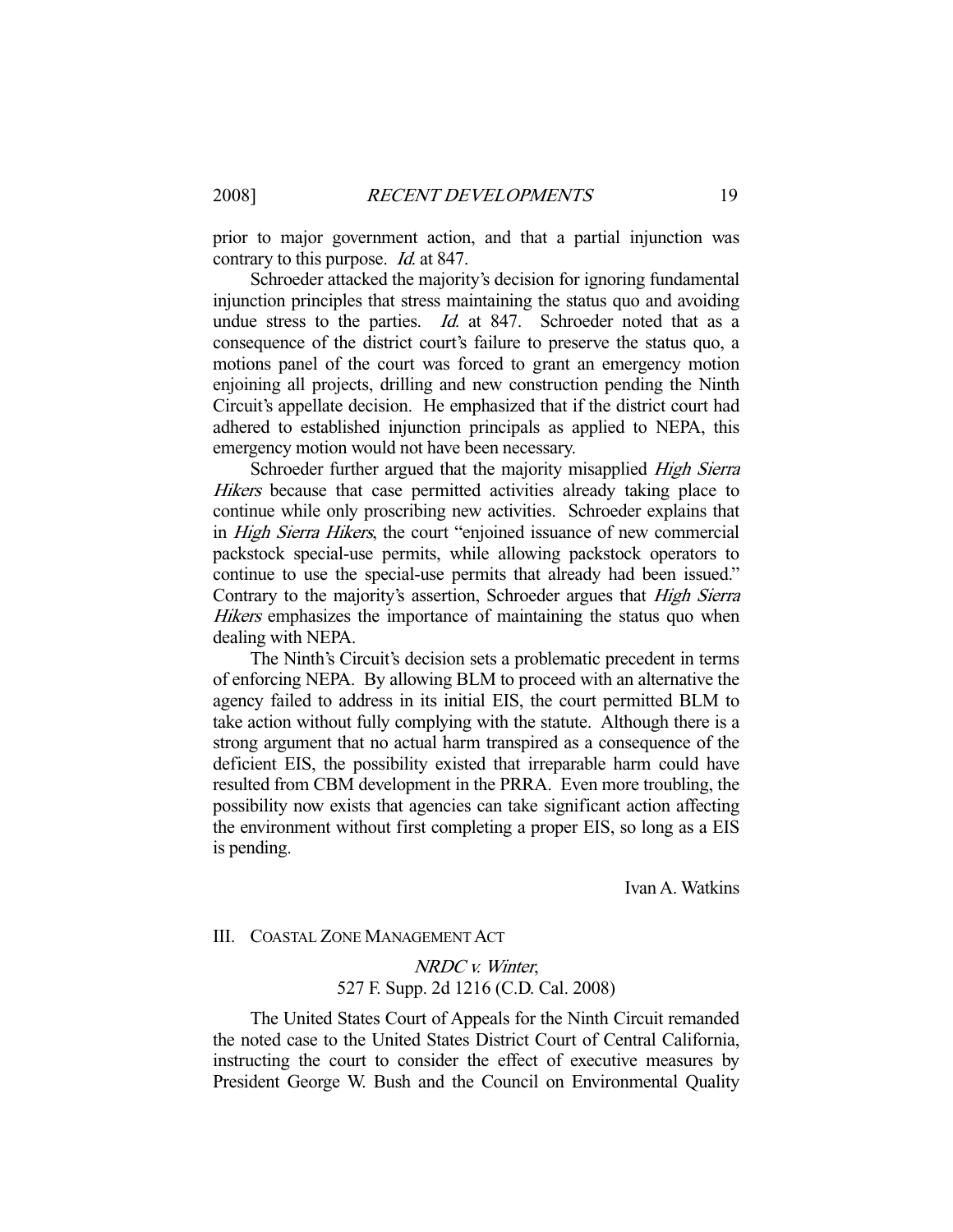(CEQ) on its prior orders granting environmental protection groups a preliminary injunction and denying the Department of the Navy an immediate vacatur, or partial stay, pending appeal. NRDC v. Winter, 527 F. Supp. 2d 1216, 1219 (C.D. Cal. 2008).

#### I. Factual Background/Prior Precedent

 The series of court decisions preceding the controversy in the noted case was set into motion when the Natural Resources Defense Council (NRDC) and other environmental protection organizations brought suit against the United States Navy for its use of mid-frequency active (MFA) sonar in planned training missions off the coast of southern California. Id. at 1220. The Navy became interested in MFA sonar because of its effectiveness in the detection of modern submarines. The Navy began its own analysis of the environmental impacts of using the sonar. First, it conducted an Environmental Assessment (EA), which concluded that the use of this sonar would cause injury, including hearing loss and possible death, to a substantial number of marine mammals. Despite these statistics, the Navy determined that the use of the sonar during its training exercises would not cause a significant environmental impact. Id. at 1221. Thus, the Navy concluded that the National Environmental Policy Act (NEPA) did not mandate the preparation of an Environmental Impact Statement (EIS). It also decided that the harm to natural resources on the California coastal zone would be trivial. Relying on this finding, the Navy submitted a "consistency determination" to the California Coastal Commission (CCC), but it failed to take into account the actual exercises utilizing the MFA sonar. Subsequently, the Navy rejected mitigation procedures that the CCC later concluded were essential for compliance with the California Coastal Management Program (CCMP). Id. at 1221-22.

 Based upon these actions, NRDC sought declaratory and injunctive relief on March 22, 2007. It alleged that the Navy was in violation of NEPA, the Endangered Species Act (ESA), the Administrative Procedure Act (APA) and the Coastal Zone Management Act (CZMA). In June 2007, NRDC moved for a preliminary injunction seeking to prevent the Navy from using the MFA sonar until certain mitigation measures were adopted to prevent harm to marine life. The district court granted this request, finding that NRDC had demonstrated a likelihood of success on its NEPA, CZMA and APA claims. The Navy's failure to prepare an EIS in contradiction to its own scientific findings was particularly damaging. However, a Ninth Circuit panel granted the Navy an emergency stay of the injunction pending appeal in August 2007. Id. at 1222 (citing Natural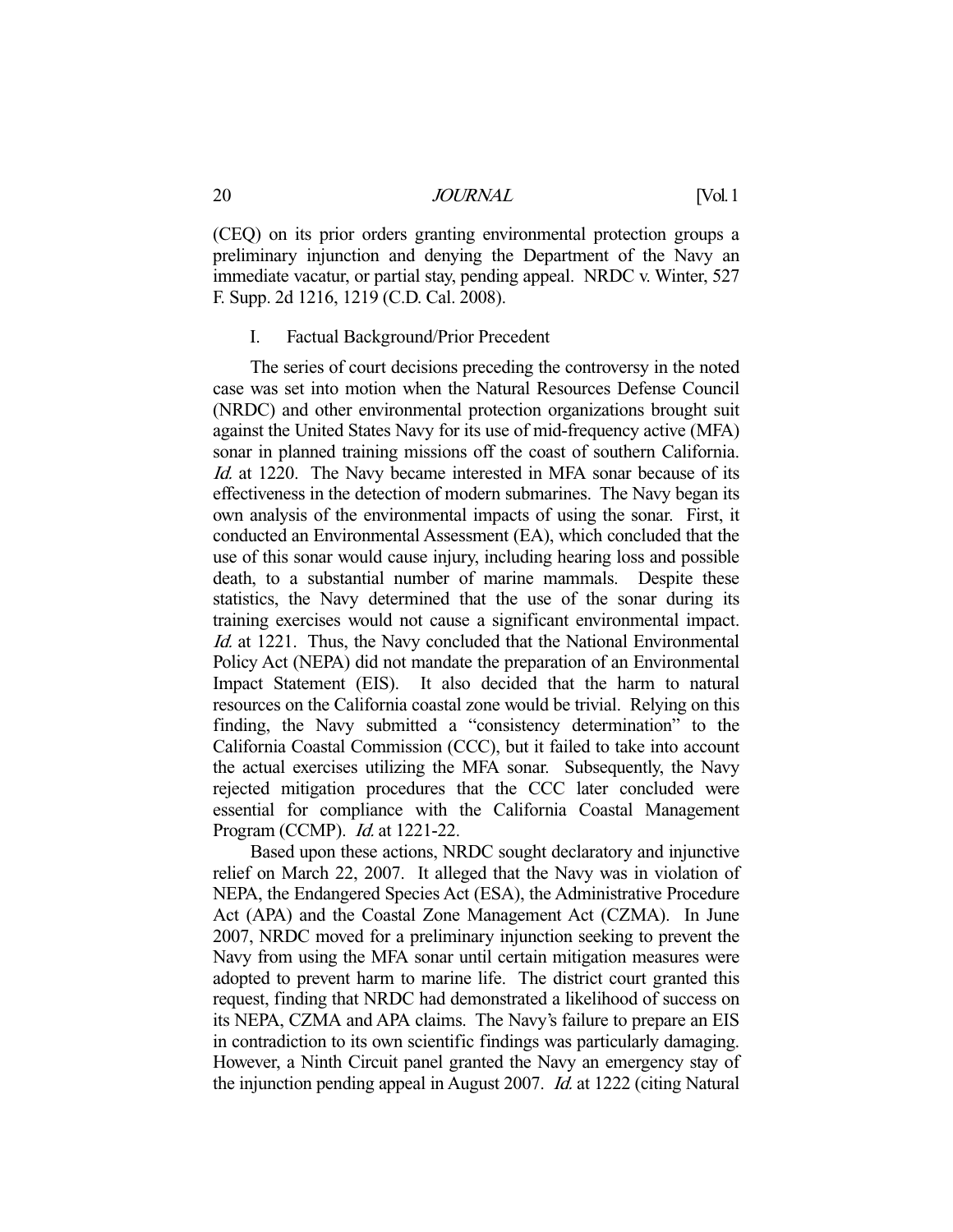Res. Def. Council v. Winter, 502 F.3d 859, 865 (9th Cir. 2007)). Consequently, another Ninth Circuit panel remanded to the district court, holding that if certain mitigation measures were implemented the Navy could continue its training exercises. Id. (citing Natural Res. Def. Council v. Winter, 508 F.3d 885, 887 (9th Cir. 2007)). The district court was ordered to issue an amended injunction setting forth such mitigation measures.

 As part of this process, NRDC suggested to the court several broad mitigation procedures which were in great contrast to the Navy's proposal to maintain the status quo. Id. at 1222-23. The district court rejected both plans and instead chose to tailor its own measures, which it set forth in its January 3, 2008 order. The Navy immediately sought a stay pending appeal. Id. at 1223. In response to the motion, the district court issued a modified injunction to reiterate its January 3rd order. The Navy filed a notice of appeal the following day, which the district court quickly denied three days later. The next day, President Bush issued a memorandum stating that CZMA compliance "would 'undermine the Navy's ability to conduct realistic training exercises,'" concluding that "the exercises 'are in the paramount interest of the United States' and exempted the Navy from compliance." *Id.* at 1223-24 n.8 (quoting Memorandum from President George W. Bush for Sec. of Def. & Sec. of Com., Presidential Exemption from the Coastal Zone Management Act, 44 WEEKLY COMP. PRES. DOC. 79 (Jan. 15, 2008)). On the same day, CEQ approved "alternative arrangements" for the Navy to meet compliance with NEPA. Citing its own regulation as its authority, CEQ found that "emergency circumstances" existed which necessitated these special arrangements. *Id.* (citing 40 C.F.R. § 1506.11 (2007)). Specifically, CEQ decided that national security issues compelled the use of MFA sonar in order to protect American lives. Id. (citing Letter from CEQ to Donald C. Winter, Secretary of the Navy (Jan. 23, 2007)). Basing its authority on both of these executive actions, the Navy requested that the Ninth Circuit vacate or stay the injunction, claiming that the legal foundations supporting it—specifically NRDC's likelihood of success on the merits—were no longer viable. On January 16, 2008, the Ninth Circuit remanded again to the district court in the noted case to consider whether or not to vacate or stay its injunction.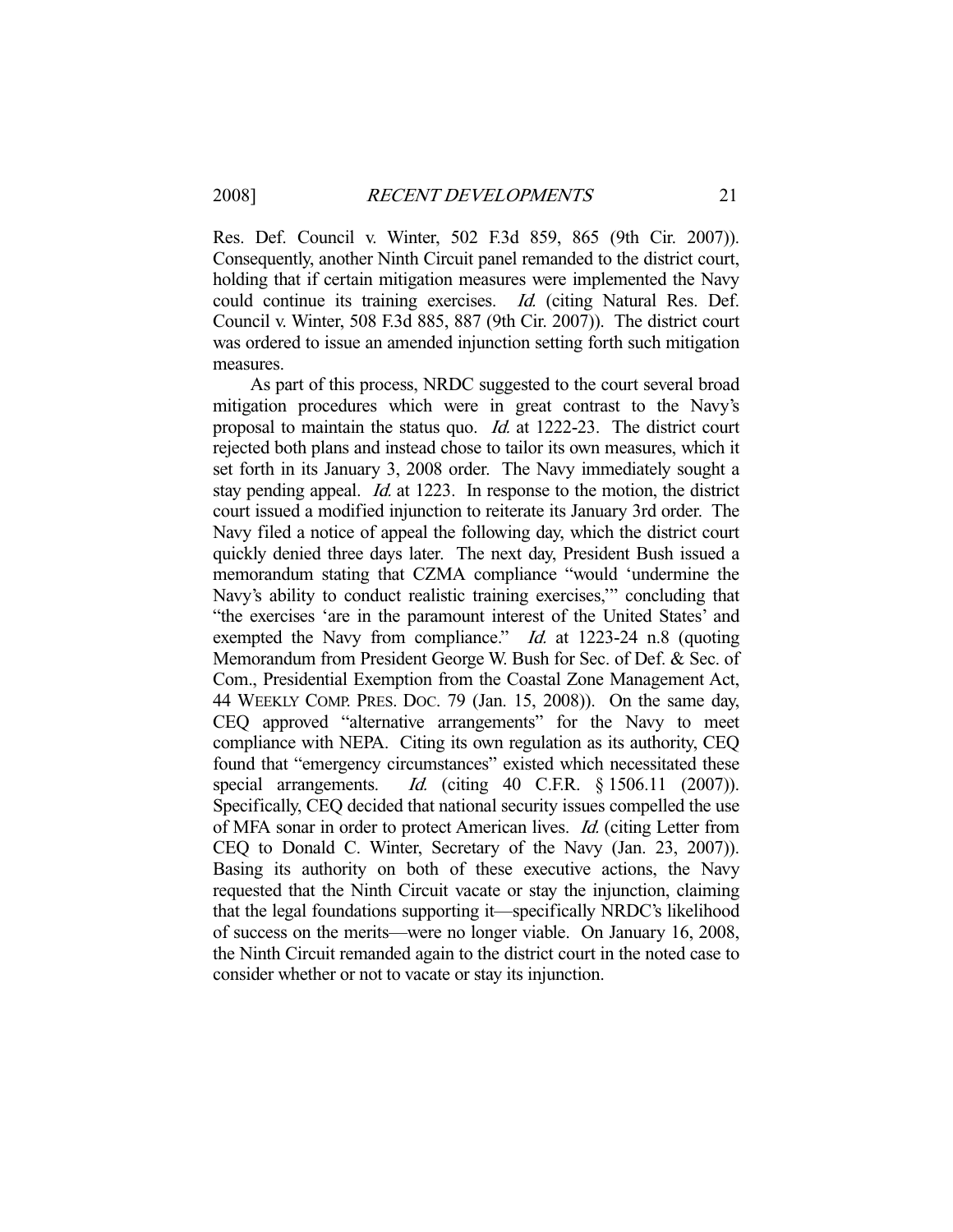#### II. The Court's Decision

# A. NEPA

 The court first considered whether CEQ's decision to allow alternative arrangements to NEPA requirements compelled it to vacate or stay the injunction. Id. at 1224. It consulted 40 C.F.R. § 1506.11 to determine CEQ's authority in finding that emergency circumstances existed. The analysis began with a general discussion concerning the policy reasons for promulgating procedural CEQ regulations. The purported "goals of the regulations as a whole were to 'make the environmental impact statement process more useful to decisionmakers and the public; and to reduce paperwork and the accumulation of extraneous background data, in order to emphasize the need to focus on real environmental issues and alternatives." Id. at 1225 (quoting Exec. Order No. 11,991 § 1, 3 C.F.R. 124 (1978) (amending subsection (h) of section (3) of Exec. Order No. 11,514)). The current regulations detail the procedures for drafting an EIS, "as well as for referral of interagency disagreements." The court then noted that "emergency circumstances" were not defined in any of the regulatory or statutory provisions.

 The court began the rest of its analysis by declaring that no "emergency circumstances" existed for the activity at issue. Id. at 1225-26. The first factor which the court cited for its conclusion was that CEQ's interpretation of its regulation was not entitled to deference. It began with the well-established principle that "if the statute is silent or ambiguous with respect to the specific issue" courts should give deference to an agency's reasonable interpretation. *Id.* at 1226 (quoting Chevron, U.S.A., Inc. v. Natural Res. Def. Council, Inc., 467 U.S. 837, 843 (1984)). However, deference should not be afforded if "an alternative reading is compelled by the regulation's plain language or by other indications of the [agency's] intent at the time of the regulation's promulgation." Id. (quoting Thomas Jefferson Univ. v. Shalala, 512 U.S. 504, 512 (1994)). The issue presented in the noted case was whether deference should be granted to CEQ's broad interpretation of "emergency circumstances." *Id.* at 1226-27. Therefore, the court focused on the plain meaning of the regulation and the agency intent at the time of promulgation regarding to what "emergency circumstances" referred. Id. at 1227.

 To determine the plain meaning of the statute, the court focused on the significance of the word "emergency." It considered both a dictionary definition and the California Environmental Quality Act (CEQA) definition, a statute which is based on NEPA. Both definitions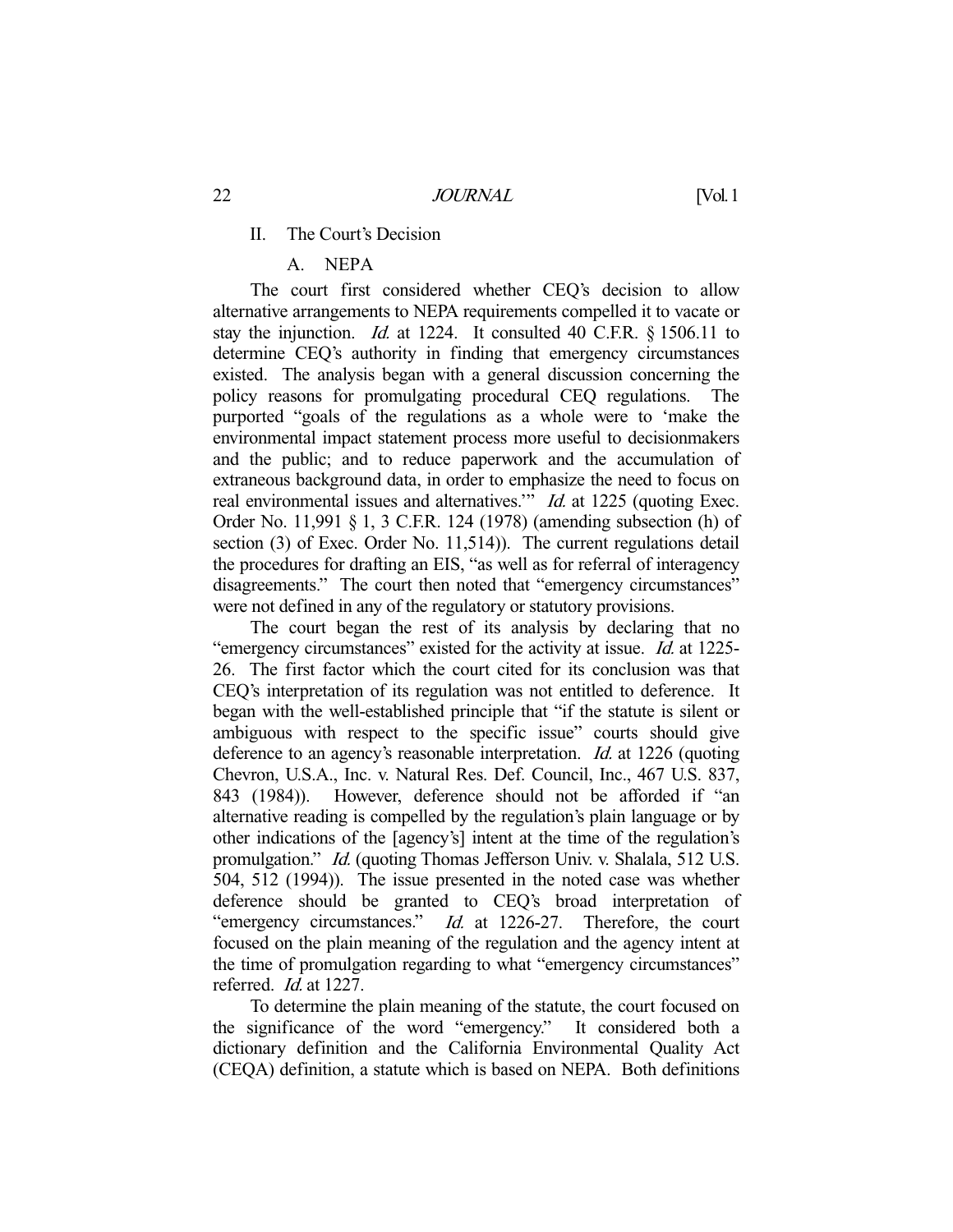corresponded with NRDC's claim that the plain reading of the regulation revealed that its "'manifest purpose'" was to "'permit the government to take immediate remedial measures in response to urgent and unforeseen circumstances not of the agency's own making.'" Id. (citation omitted). The court then rejected the Navy's claim that the sonar training exercises were comparable to actions in other cases where CEQ had given "alternative arrangements" to military departments. The crucial difference to the court was that those cases had involved "circumstances of great urgency." The court specifically addressed one case in particular to highlight its reasoning. Id. (citing Valley Citizens for a Safe Env't v. Vest, Civ. A. No. 91-30077-F, slip op. (D. Mass. May 30, 1991)). In Valley Citizens, CEQ made a determination of emergency circumstances allowing alternative arrangements in the place of a supplemental EIS (SEIS) for the transport of planes out of an air force base to supply military equipment and personnel for the Gulf War. *Valley Citizens*, slip op., at 6-7. The court concluded that Valley Citizens was "markedly different" than the noted case. *Winter*, 527 F. Supp. 2d at 1228. CEO and the Navy in the noted case failed to "identify any changed circumstances. . .that would justify invocation of 40 C.F.R. § 1506.11." Id. Instead, the court found that the emergency situation was caused by the Navy itself when it failed to comply with NEPA provisions and refused to produce an EIS.

 After considering the plain meaning of the regulation, the court went on to discuss the agency's initial intent in promulgating the regulation. NRDC offered a declaration by Nicolas Yost, CEQ's general counsel from 1977 to 1981, who had helped to draft some of the regulations. Id. at 1228-29. The court rejected his declaration, reasoning that his statements were unreliable because they were made almost thirty years after promulgation of the regulations. Id. at 1229. Nevertheless, even absent support from Mr. Yost's declaration, the court found that the regulation's limited history supported a narrow interpretation of "emergency circumstances." The proposed version of 40 C.F.R. § 1506.11 initially mandated agencies "proposing to take" emergency actions to confer with CEQ regarding alternative arrangements. Id. (citing 43 Fed. Reg.  $25,243$  (June 9, 1978)). However, the final regulation contained the phrase "to take" as a replacement for "proposing to take." CEQ explained that the change was made to emphasize that agencies might not have time for a consultation in emergency circumstances. The court found this change indicative of the notion that "emergency circumstances" referred to "sudden, unanticipated events, not the unfavorable consequences of protracted litigation." *Id.* at 1224.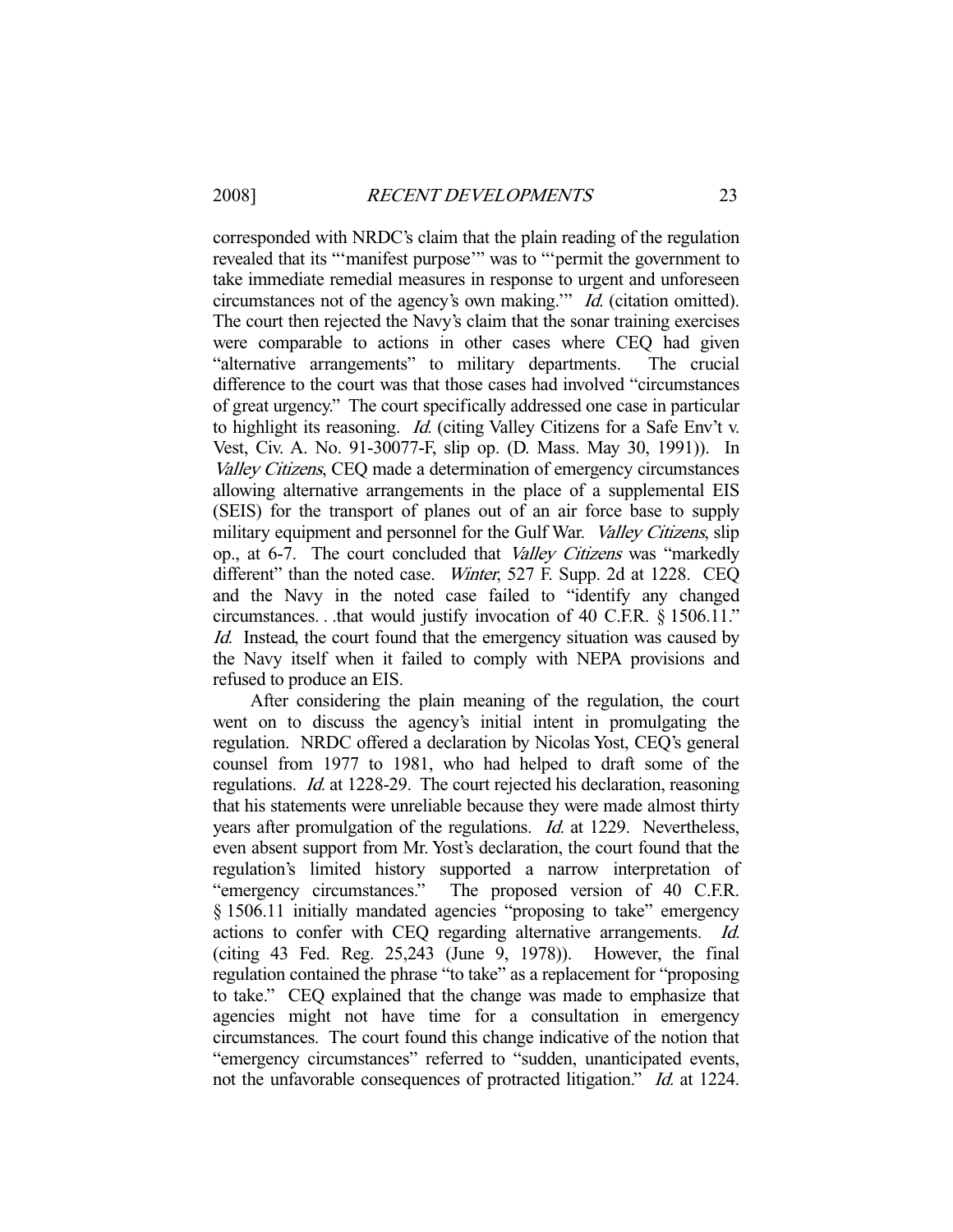Therefore, the court held that CEQ's interpretation was "'plainly erroneous and inconsistent'" and thus not entitled to deference.

 The court additionally found that there were other principles of statutory construction that prevented acceptance of a broad interpretation of "emergency circumstances." Id. at 1230. The court reasoned that such a reading was contrary to NEPA. It agreed with NRDC that it was telling that NEPA failed to contain a national security exemption. Id. (citing San Luis Obispo Mothers for Peace v. NRC, 449 F.3d 1016, 1035 (9th Cir. 2006)). The court stated that "it was axiomatic that there exists a presumption against reading an exemption into a statute where Congress has not authorized one." *Id.* The court was unwilling to allow CEQ to interpret such exemptions when Congress had not done so expressly. Further, to do so would be in direct conflict with NEPA's mandate that "agencies comply with their NEPA duties 'to the fullest extent possible." *Id.* at 1231 (citing 42 U.S.C. § 4332 (2000)). Allowing such a result would be ultra vires under NEPA. The court reasoned that CEQ's interpretation would, in essence, allow agencies to bypass NEPA by crafting their activities as "emergencies." *Id.* at 1231-32. This would allow a narrow exception to the requirements of NEPA to become the rule.

 The court next expressed its constitutional concerns over CEQ's broad interpretation. The major issue to the court was that CEQ, in making its own alternatives to NEPA compliance, was circumventing the court's order denying the Navy a stay of its injunction. *Id.* at 1232. Such a separation of powers issue was disturbing, but the court stated that it "must endeavor to avoid a finding of unconstitutionality." Id. (citing Meinhold v. U.S. Dep't of Def., 34 F.3d 1469, 1476 (9th Cir. 1994)). The court could avoid such a finding by rejecting CEQ's broad interpretation of 40 C.F.R. § 1506.11.

#### B. CZMA

 Next, the court moved on to consider the effect of President Bush's exemption of CZMA on the injunction. The CZMA provision utilized by the President allowed him to exempt activity from compliance with the CCMP if, after a court found activity failed to comply with the plan, the President found such activity to be in the "paramount interest" of the United States. *Id.* at 1233 (citing 16 U.S.C. § 1456(c)(1)(B) (2000)). The President had complied with the statute's requirement of abstention until a court decision on whether or not the activity complied with CCMP. Id. at 1233.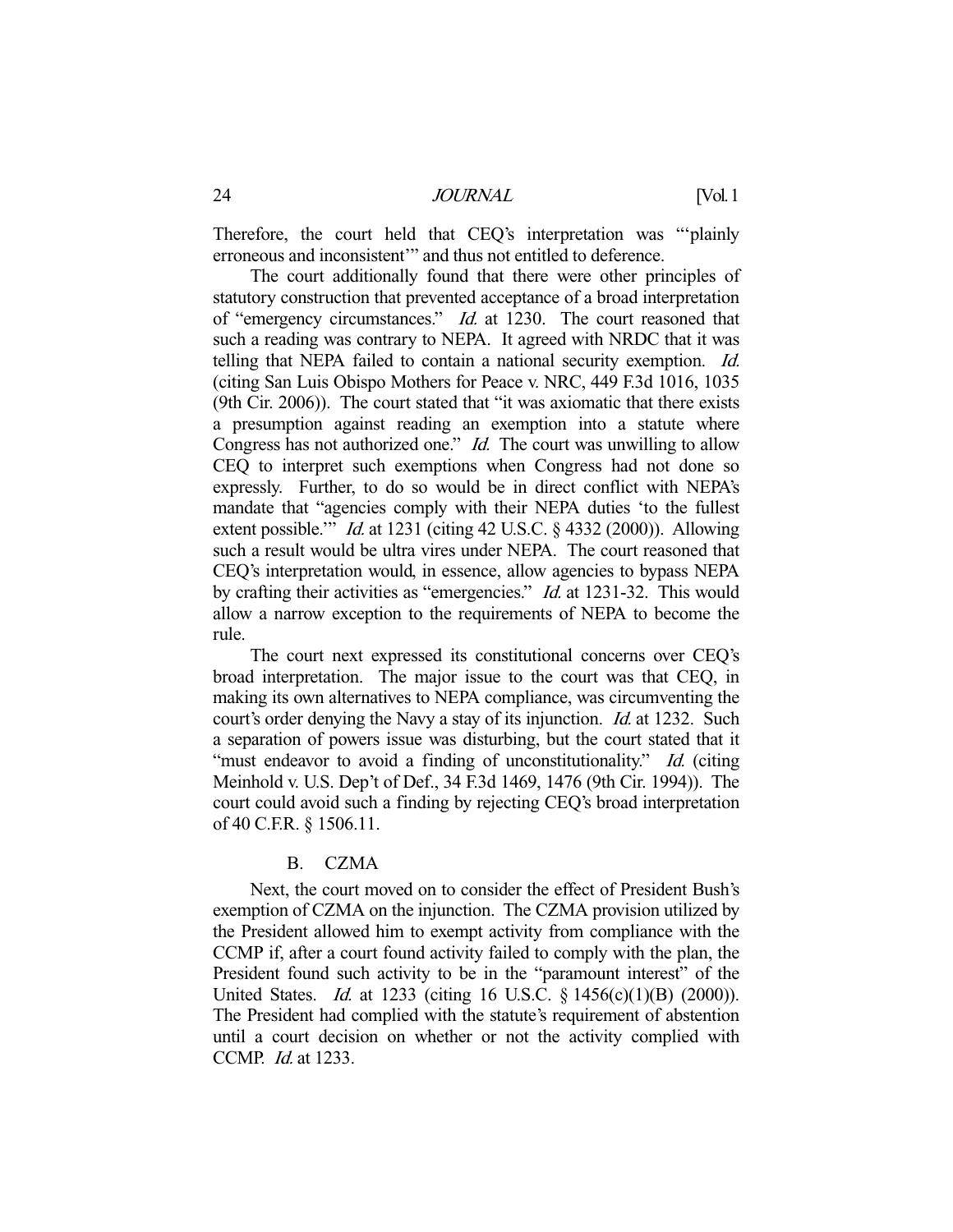The problem arose when the court considered the constitutionality of the exemption as applied to the Navy's sonar activity. NRDC argued that the President acted in violation of Article III of the United States Constitution by using his power to circumvent the court's decision to grant NRDC's injunction. The Navy countered that the President had accepted the court's decision, but had changed the applicable law because he felt that it was in the "paramount interest" of the country. *Id.* at 1234. The court would not question the President's determination that a "paramount interest" was involved because such a determination was not reviewable by the court. *Id.* (citing Kasza v. Browner, 133 F.3d 1159, 1173-74 (9th Cir. 1998)).

 The inquiry began with the declaration that "the decision of an Article III court is subject to the review only of a higher court." The executive branch could not be delegated the power to review decisions of courts. Id. (citing Plaut v. Spendthrift Farm, Inc., 514 U.S. 211, 218 (1995) (Scalia, J.)). However, Congress was possessed with the power to change a law even if it had an effect on a pending action. Id. (citing *Plaut*, 514 U.S. at 214).

 The inquiry was presented precisely as, "[d]id the President's exemption effectively change or amend the underlying law, or [did] it either direct the result or constitute a review of the [c]ourt's decision in [the] case?" *Id.* at 1235. If President Bush's exemption was a change to the law, then the act was constitutional. However, if he had directed a result or reviewed the court's decision, that action was unconstitutional under Article III. The court considered several cases set forth by the Navy to support their claim that the President had acted constitutionally. It first examined Weinberger v. Romero-Barcelo, 456 U.S. 305 (1982), which dealt with the Federal Water Pollution Control Act's (FWPCA) presidential exemption. In Romero-Barcelo, the Supreme Court had to determine whether the district court possessed the power to issue a remedy other than an injunction when the Navy dumped materials without first obtaining a permit. *Id.* at 319. The Court held that the FWPCA allowed the district court to make an exception to granting an injunction because to do so would be consistent with the presidential exemption of noncompliance in special circumstances. *Id.* The court in the noted case found Romero-Barcelo distinguishable because it did not involve an action of the President, and therefore the exemption was not being judged for constitutionality. Winter, 527 F. Supp. 2d at 1235-36 (citing Romero-Barcelo, 456 U.S. at 319).

 The court also considered a Ninth Circuit case which dealt with the President's decision to exempt certain documents owned by the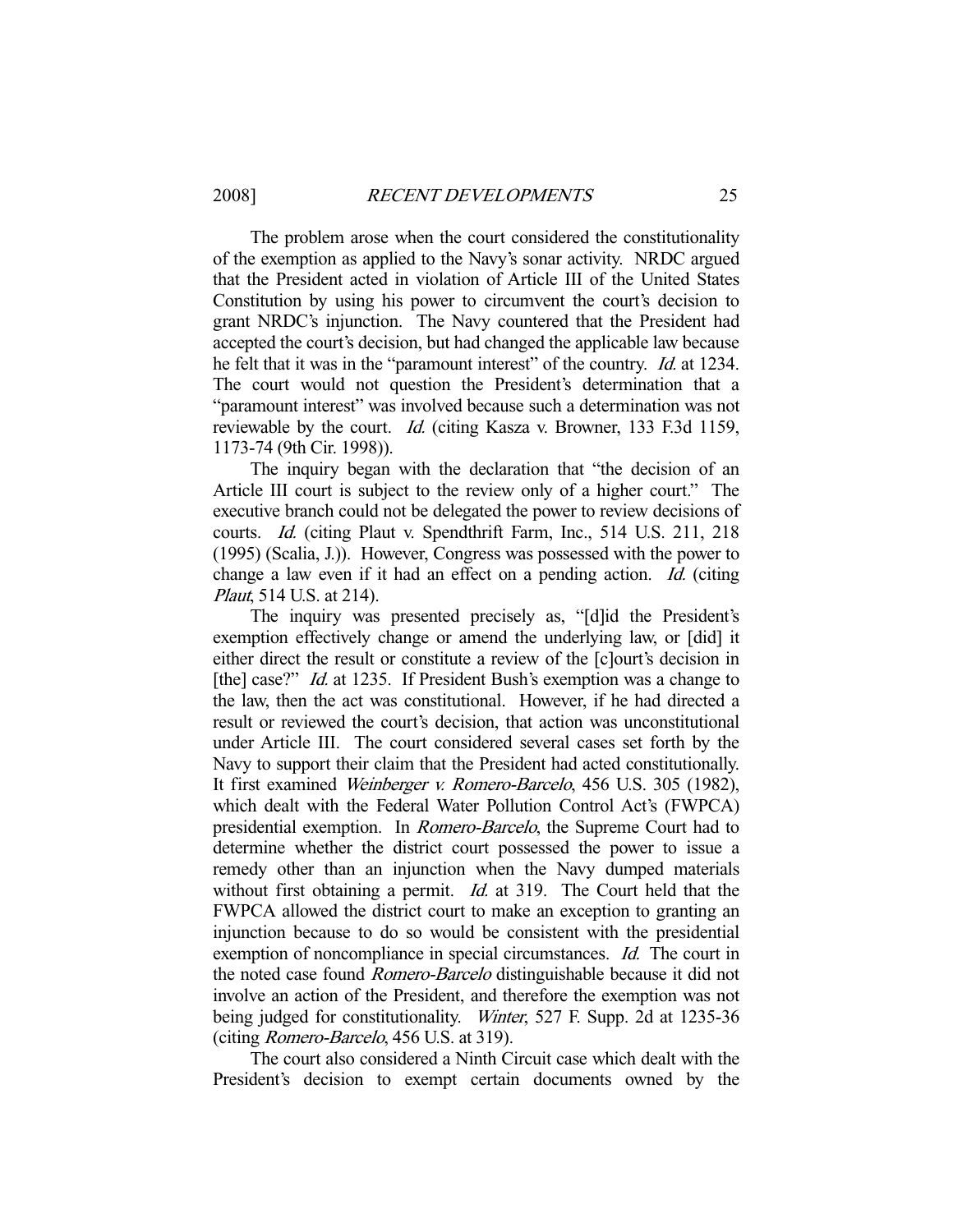Environmental Protection Agency (EPA) from disclosure under the Resource Conservation and Recovery Act (RCRA). Kasza, 133 F.3d at 1173. In Kasza, the President decided that the documents that were supposed to be disclosed were classified. However, the plaintiff in that case failed to bring a constitutional argument, and the Ninth Circuit held that a provision in RCRA allowed the President to exempt compliance with any RCRA "requirement." *Id.* This case was also unpersuasive to the court. The court in the noted case chose to focus on two important facets of the President's action in exempting the Navy from CZMA requirements. First was the timing of the exemption. The court found it suspicious that the President chose to act only after the court refused the Navy's stay. The Navy argued that was because it did not need the exemption until it was prohibited from conducting its training activities. The court found this to be the "inter-branch equivalent of forum shopping." The exemption was not an amendment to the underlying law, but rather an action to "strip the [c]ourt of its ability to provide effective relief." *Id.* at 1237. The second important factor was "the absence of any considerations other than those already weighed by the [c]ourt." *Id.* at 1237. It appeared to the court that the President had come in after the issuance of the injunction and had made his own assessments. The court's decision was purely advisory.

 The court next recognized that deference is normally granted to the Executive Branch for issues involving national security. Id. (citing Dep't of the Navy v. Egan, 484 U.S. 518, 527 (1988)). It elaborated further that "deference must be tempered, however, by '[t]he established principle of every free people . . . that the law shall alone govern; and to it the military must always yield." *Id.* (quoting Dow v. Johnson, 100 U.S. 158, 169 (1880)). Such principles were instrumental in the court's decision. It "deferred to the Navy's representations of the interests of national security, while avoiding using deference to create a judicial exemption from the nation's environmental laws."

 Following this in-depth analysis, the court concluded that it did not have to make a determination regarding the constitutionality of President Bush's action. The court was justified in denying the Navy's stay because it had failed to comply with NEPA. The Navy was required to implement the mitigation measures that the court set out in its January 3rd order. Until the Navy complied with these measures, it was prohibited from carrying out its MFA sonar training. *Id.* at 1238.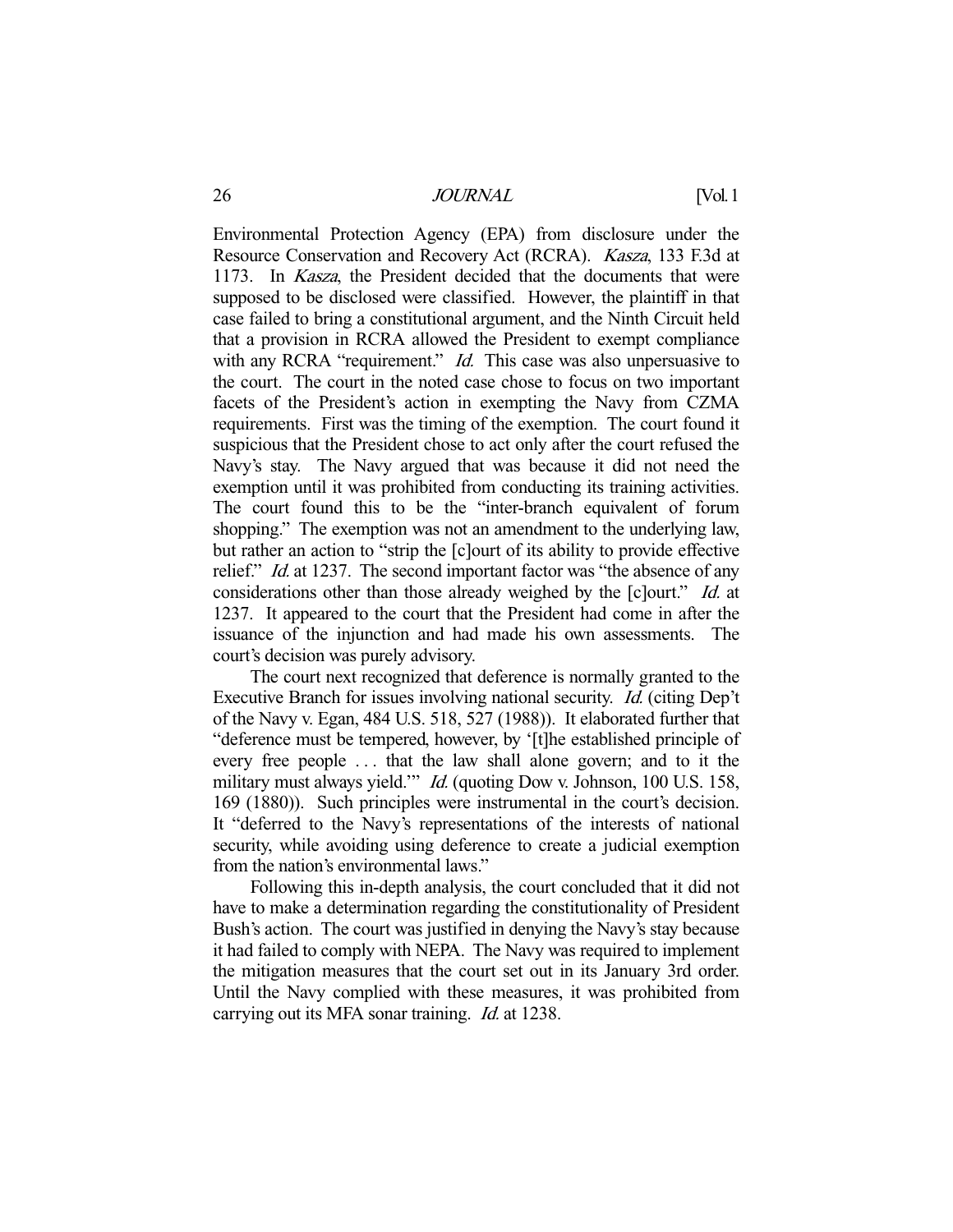#### C. Equitable Relief

 The only issue left for the court to address was whether an injunction was still warranted or whether the court should grant the Navy's application for a stay. Therefore, the court had to address four factors, (1) whether the Navy had shown a likelihood of success on the merits; (2) whether the Navy would suffer irreparable injury absent a stay; (3) whether NRDC would experience measurable injury if a stay is granted; and (4) public interest considerations. Id. at 1238 (citing Hilton v. Braunskill, 481 U.S. 770, 776 (1987)). Here, the court found that the factors weighed against a stay. First, the Navy failed to comply with NEPA. Therefore, it could not show that it would be likely to succeed on the merits of an appeal. Second, there was no evidence that the Navy would be irreparably injured by implementing the mitigation measures mandated in the injunction. Third, there was evidence that NRDC would be harmed substantially because it was likely that the Navy would finish its training exercises before relief could be granted. Finally, the public interest in the case favored an injunction. If a stay were granted, marine life would be affected; if the injunction stood, the Navy could continue to carry out its training, so long as it utilized the mitigation measures. Further, any other balancing of hardships weighed in favor of NRDC. As such, the court denied the Navy's request for a stay. Winter, 527 F. Supp. 2d at 1238-39.

#### III. Conclusion

 During a time of increased fear about national security, the court's opinion provides strong language to support the notion that our environmental laws should not bow down to military interests at any cost. The court refused to accept the contention that CEQ or the President was acting in any way other than to review the court's decision to grant NRDC an injunction. Much of this language will be considered dicta, as the court noted that it had an obligation not to decide questions of constitutionality if possible. It may well be that in cases where the danger to natural resources is not as extreme as in *Winter* courts may give these executive actions more deference. For the time being, however, this case represents a victory for those wishing to protect not only our national security, but also our natural resources.

Catherine Adair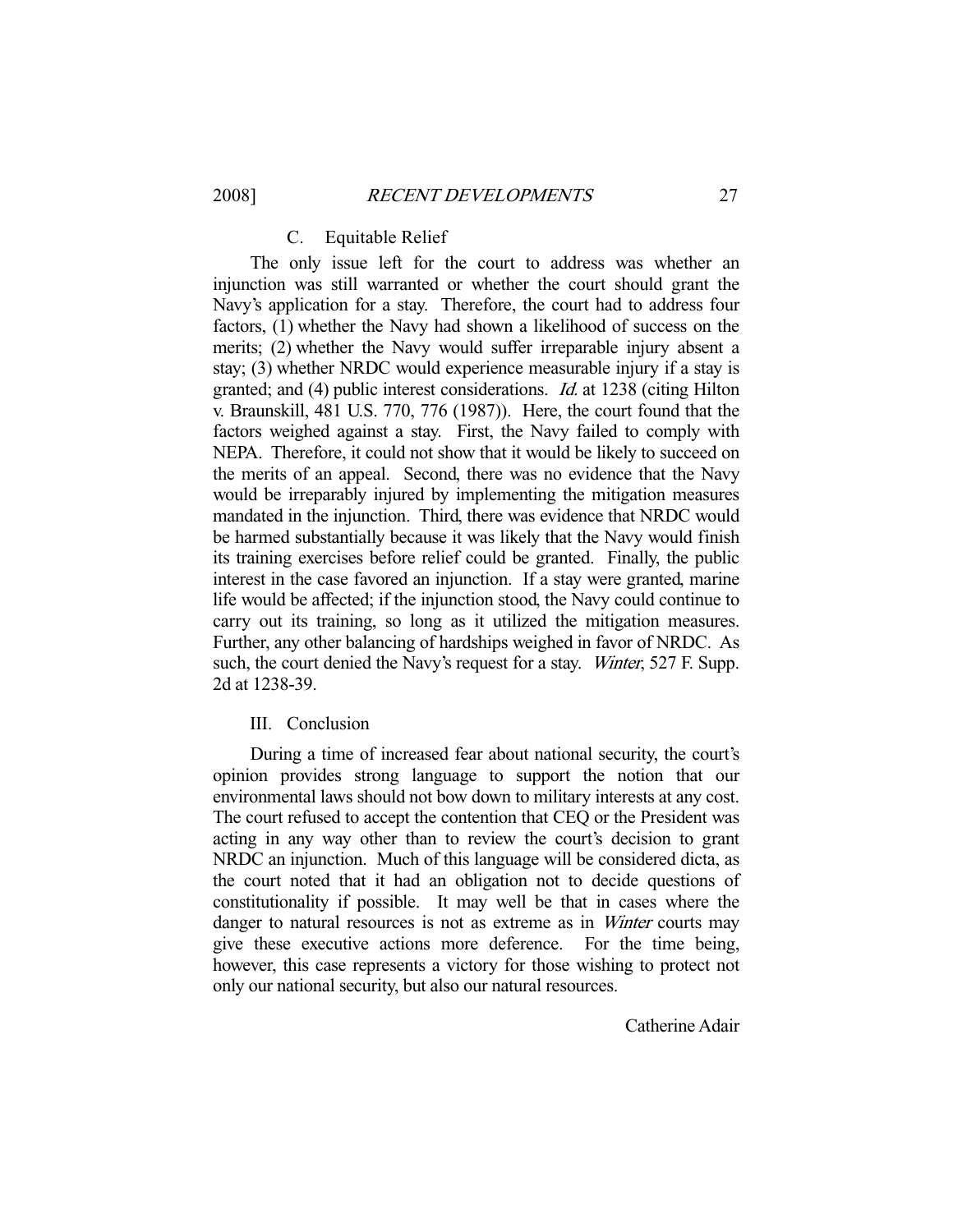#### IV. ENERGY POLICY AND CONSERVATION ACT

# Center for Biological Diversity v. National Highway Traffic Safety Administration, 508 F.3d 508 (9th Cir. 2007)

 Eleven states, the District of Columbia, the City of New York, and four private interest groups, including the named Center for Biological Diversity (collectively, petitioners) challenged a National Highway Traffic Safety Administration (NHTSA) rule establishing Corporate Average Fuel Economy (CAFE) standards for model years 2008–2011. Ctr. for Biological Diversity v. Nat'l Highway Traffic Safety Admin., 508 F.3d 508, 513 (9th Cir. 2007). Petitioners asserted that the rule was arbitrary and capricious because the NHTSA (1) failed to include critical alternative fuel benefits, (2) failed to set CAFE standards for the interim period consistent with the agency's authorizing statute, and (3) failed to close the "SUV loophole" that allows SUVs, minivans, and light trucks to qualify for lower fuel economy standards under an expansive definition of truck. *Id.* at 513-14. Petitioners further asserted that the agency was in violation of the National Environmental Policy Act (NEPA) for its failure to issue an environmental impact statement regarding the new CAFE standards. *Id.* at 514. The United States Court of Appeals for the Ninth Circuit held that the NHTSA rule was arbitrary and capricious and that the agency violated NEPA.

 The court began by laying out the broad goals of the governing statutes, the Energy Policy and Conservation Act of 1975 (EPCA) and NEPA. *Id.* at 514-15, 517-18. The court began its analysis with the petitioner's arbitrary and capriciousness claim. The purpose of the EPCA as intuited from the statutory history was to develop fuel standards that would reduce fuel consumption. Id. at 514-15. In furtherance of this goal, the act required NHTSA to establish minimum fuel economy standards for automobiles. The statute designated a 27.5 mile-per-gallon limit for passenger vehicles, but required NHTSA to promulgate a standard for nonpassenger trucks at the maximum feasible standard achievable by the manufacturers in a model year. *Id.* at 515. Vehicles weighing over 10,000 pounds were exempt from the fuel economy standards. Light trucks, SUVs, and minivans have historically been classified as nonpassenger vehicles under NHTSA definitions, or the "S.U.V. loophole."

 The court then examined the historical effectiveness of the CAFE standard, noting that prior to the consumer demand boom for SUV and minivans, average fuel economy had increased. *Id.* at 516. The court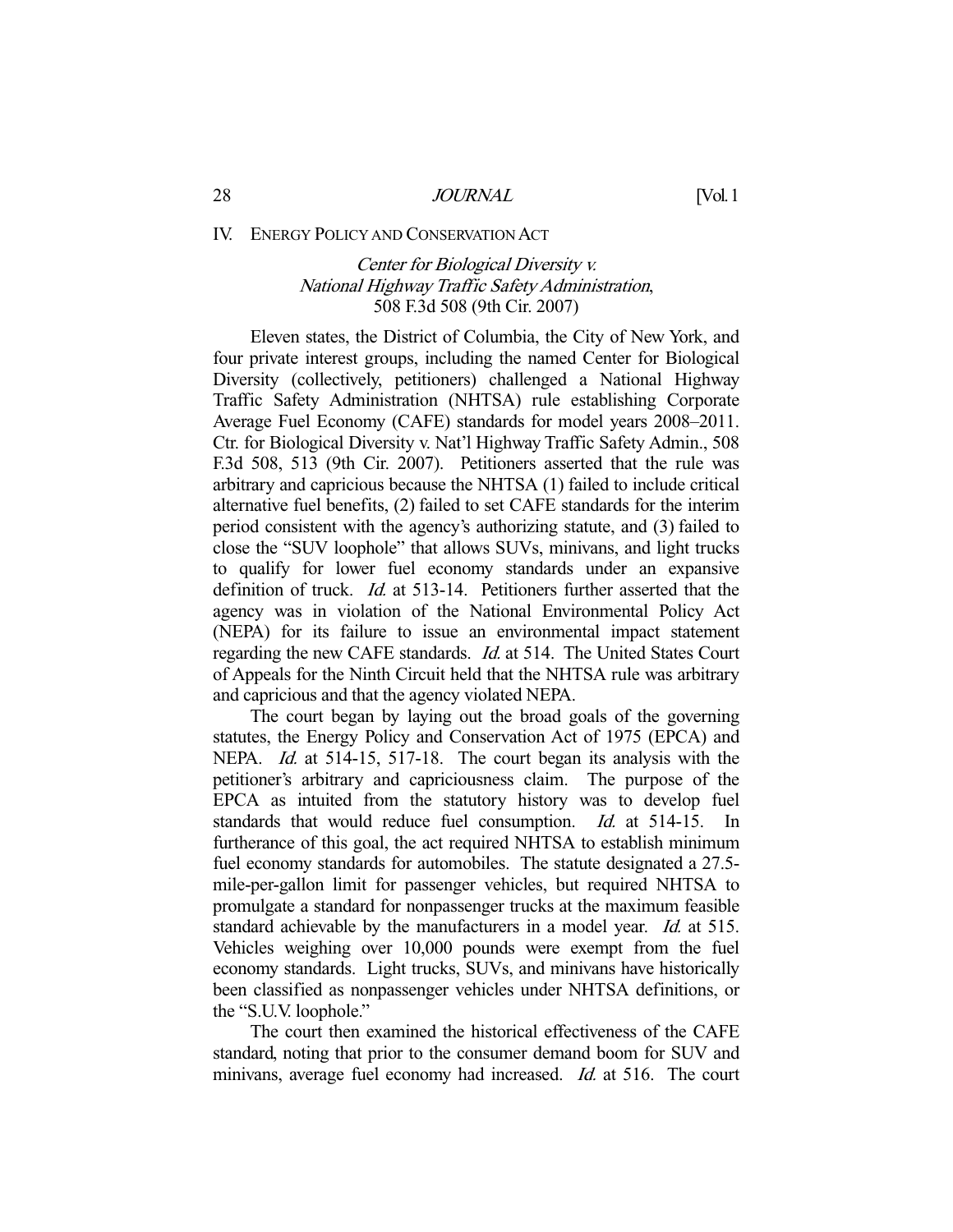noted, however, that because of the SUV loophole and growing demand for the vehicle type, average fuel economy had dropped. *Id.* at 516-17. The court noted further that as indicated by petitioner's evidence, the primary purpose of these vehicles was for passenger transportation. See id. at 517.

 From these facts, the court analyzed whether the final rule violated the clear intent of Congress in enacting EPCA. Id. at 530. The court rejected petitioner's initial claim that the marginal cost-benefit analysis employed by the NHTSA was prohibited. The court noted that the statute gave the agency latitude in determining what the maximum feasible level for light trucks would be and that prior case history supported the economic factors relied upon by NHTSA. However, the court noted that the process could not insulate the result from review and that the standards set must be within the purpose of the statute—to conserve fuel.

 The court next addressed the issue of NHTSA refusal to assign adequate value to the cost of greenhouse emission reduction. Id. at 531. NHTSA argued that nonmonetized factors would have no result on the final standard. The court, however, noted that the value of a benefit would greatly affect the balancing employed and the "most significant benefit" of reducing greenhouse emissions was given zero value. Thus, the court concluded the analysis was not within the purposes of the EPCA and was arbitrary and capricious. Id. at 533-35. The court remanded the rule to NHTSA for the development of new CAFE standards that adequately considered the benefit of green house emission reduction.

 Additionally, the court held that the NHTSA refusal to draft new definitions for passenger vehicles was arbitrary and capricious. Id. at 540. Initially, NHTSA had noted that the definition had become obsolete and failed to properly distinguish between passenger and nonpassenger vehicles. However, in the final rule NHTSA refused to issue a new definition. NHTSA failed to provide adequate reasoning as to why a transitioned change was not possible. Additionally, the court found the NHTSA argument for a standard based upon manufactured purpose rather than consumer use inadequate because the agency failed to address its own finding that many light trucks were intended by the manufacturer to transport passengers.

Finally, the court turned to NHTSA obligations under NEPA. Id. at 545-56. NHTSA argued that it did not have the statutory authority to consider additional factors in its environmental assessment (EA) because of the constraints of EPCA. The court quickly pointed out that this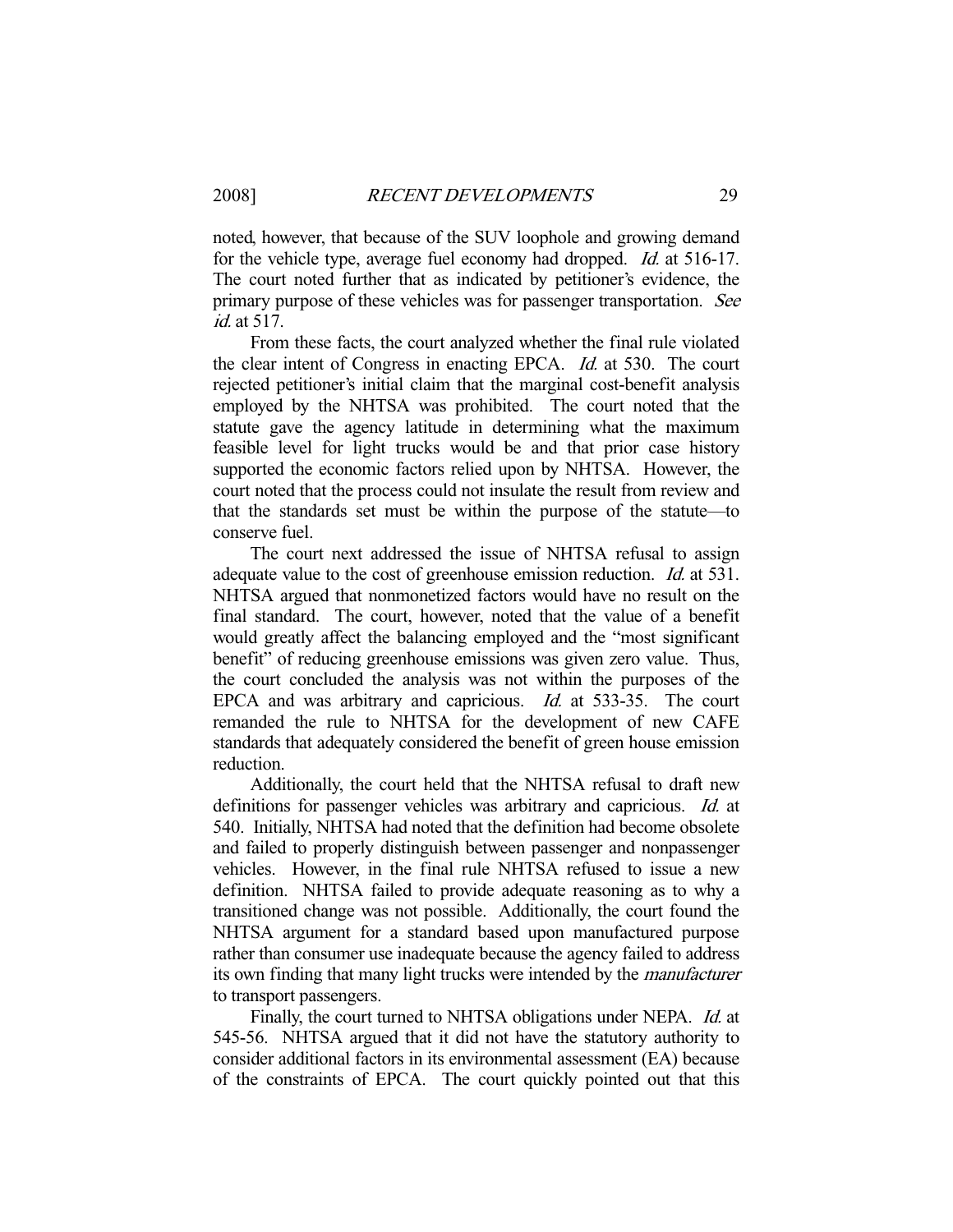defense was counter to the wide discretion NHTSA had claimed as protection from judicial review. The court chastised the agency noting that it could not have the discretion point "both ways." The agency had argued that under the ruling from Department of Transportation v. Public Citizen, 541 U.S. 752 (2004), it did not have to consider climate change because the agency lacked the authority to address the crisis. The court, however, rejected this argument, noting that the crisis at issue was the emission of greenhouse gases and that these emissions could be directly affected by more stringent fuel economy standards. Id. at 546-47.

 Moving forward the court then addressed the sufficiency of the environmental assessment and the Finding of No Significant Impact issued by NHTSA. *Id.* at 548. The court focused upon the NHTSA evaluation of cumulative impacts. The EA, the court noted, failed to address the environmental effects of the incremental release of  $CO[<sub>2</sub>]$ , did not actually address the environmental effects of these emissions, and did not place those effects in the context of the CAFE rulemaking. *Id.* at 549. As a result of these deficiencies the court ruled that the EA was inadequate and on remand the NHTSA was required to prepare a full environmental impact statement. *Id.* at 552-54.

 The court's decision is in line with recent cases such as Massachusetts v. E.P.A., 127 S. Ct. 1438 (2007), and Environmental Defense v. Duke Energy Corp., 127 S. Ct. 1423 (2007). These cases represent a movement to require agencies to recognize the climate crisis and to recognize avoidance measures as legitimate benefits that must be factored into agency cost-benefit analysis.

David L. Curry, Jr.

#### V. REAL IDACT

### Defenders of Wildlife v. Chertoff, 527 F. Supp. 2d 119 (D.D.C. 2007)

#### I. Background

 On May 11, 2005, Congress passed the Emergency Supplemental Appropriations Act for Defense, the Global War on Terror, and Tsunami Relief (REAL ID Act), "[a]n Act Making Emergency Supplemental Appropriations for Defense, the Global War on Terror, and Tsunami Relief, for the fiscal year ending September 30, 2005, and for other purposes." REAL ID Act of 2005, Pub. L. No. 109-13, 119 Stat. 231 (2005). One of the "other purposes" for which Congress passed the Act,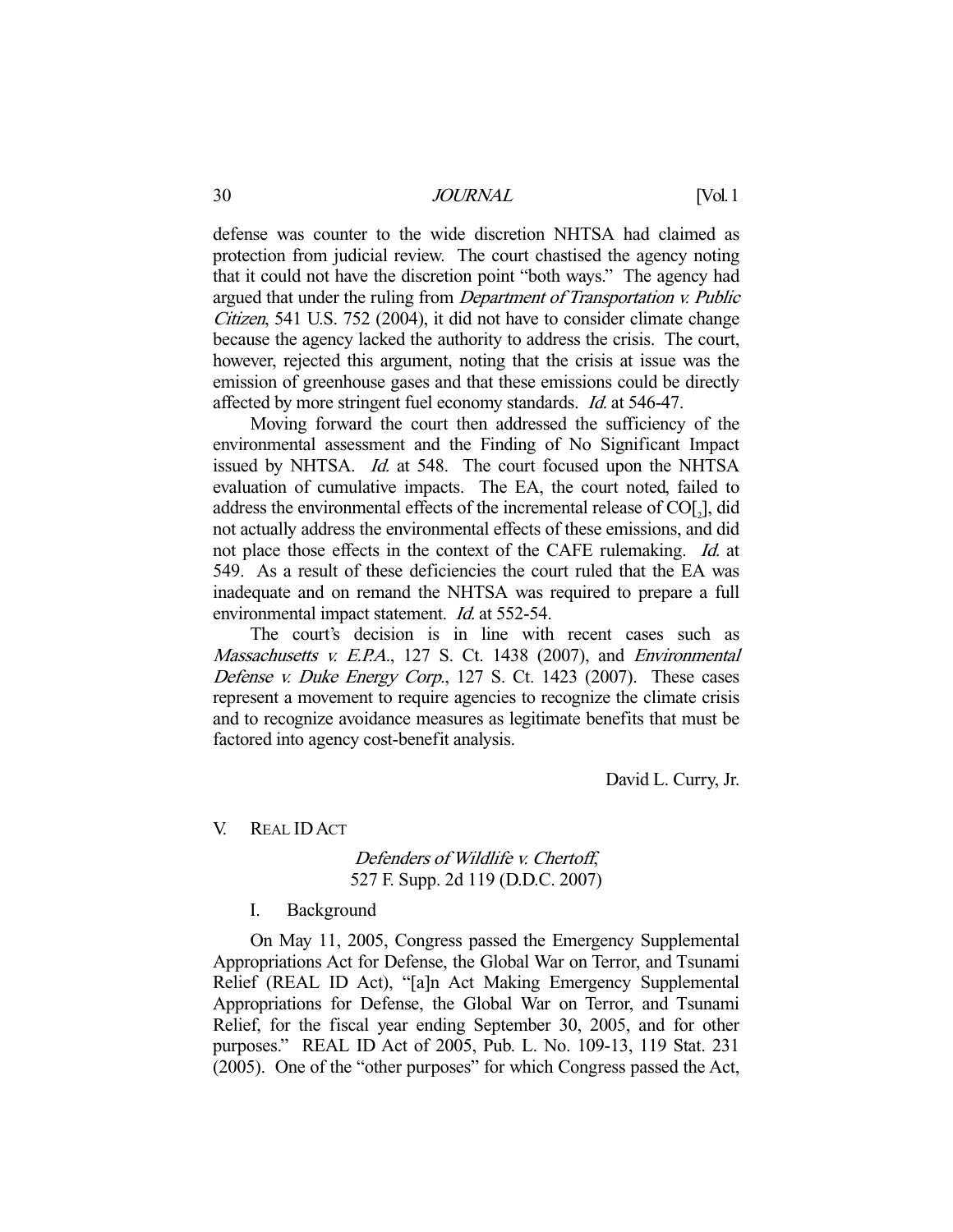found deeply embedded in the Act at section 102, included amending the Illegal Immigration Reform and Immigrant Responsibility Act of 1996 in order to grant the Secretary of the Department of Homeland Security (Secretary) the "authority" in his "sole discretion" to waive compliance with other federal laws in order "to ensure expeditious construction of the barriers and roads." REAL ID Act of 2005,  $\S$  102(c)(1), 119 Stat. at 306.

 To ensure that the Secretary could exercise his "authority" in his "sole discretion," Congress made any waivers the Secretary instituted reviewable only if a claimant could stake a constitutional claim. Id. § 102(c)(2)(A), 119 Stat. at 306. Furthermore, Congress mandated that any such constitutional claim must be filed within sixty days of the Secretary's exercise of the waiver authority. *Id.* § 102(c)(2)(B), 119 Stat. at 306. In order to waive any statute for the purpose of "ensur[ing] expeditious construction of the barriers and roads," the Secretary needed only publish his decision in the Federal Register. *Id.*  $\S 102(c)(1)$ , 119 Stat. at 306. The Secretary had occasion to exercise this authority in late 2007. See Notice of Determination, 72 Fed. Reg. 60870, 60870 (Oct. 26, 2007) (waiving twenty statutes in order to build a fence along the Arizona-Mexico border).

 In September 2007, the Army Corps of Engineers began to construct border fencing, a road, and other drainage structures within the San Pedro Riparian National Conservation Area (SPRNCA) at the behest of the Department of Homeland Security (DHS) for the purpose of securing the border along Mexico in Arizona. Defenders of Wildlife v. Chertoff, 527 F. Supp. 2d 119, 121 (D.D.C. 2007). SPRNCA, under the management of the Bureau of Land Management (BLM), had been described by some environmental groups as "a unique and invaluable environmental resource" and "one of the most biologically diverse areas of the United States." Id. at 121 (internal quotation marks omitted).

 BLM granted DHS a perpetual right of way in order to construct the border fence; however, prior to doing so, BLM conducted an Environmental Assessment (EA), finding the construction of the border fence would have no significant impact when coupled with mitigation measures. Id. Construction of the fence along the border would require "excavation on up to 225 acres of the SPRNCA's 58,000 acres, and the proposed fence segments [would] cover approximately 9,938 feet at the border when completed." *Id.* at 121 n.1.

 In order to halt construction of the fence, both the Defenders of Wildlife and the Sierra Club (collectively Defenders), two environmental organizations, protested the decision of no significant impact directly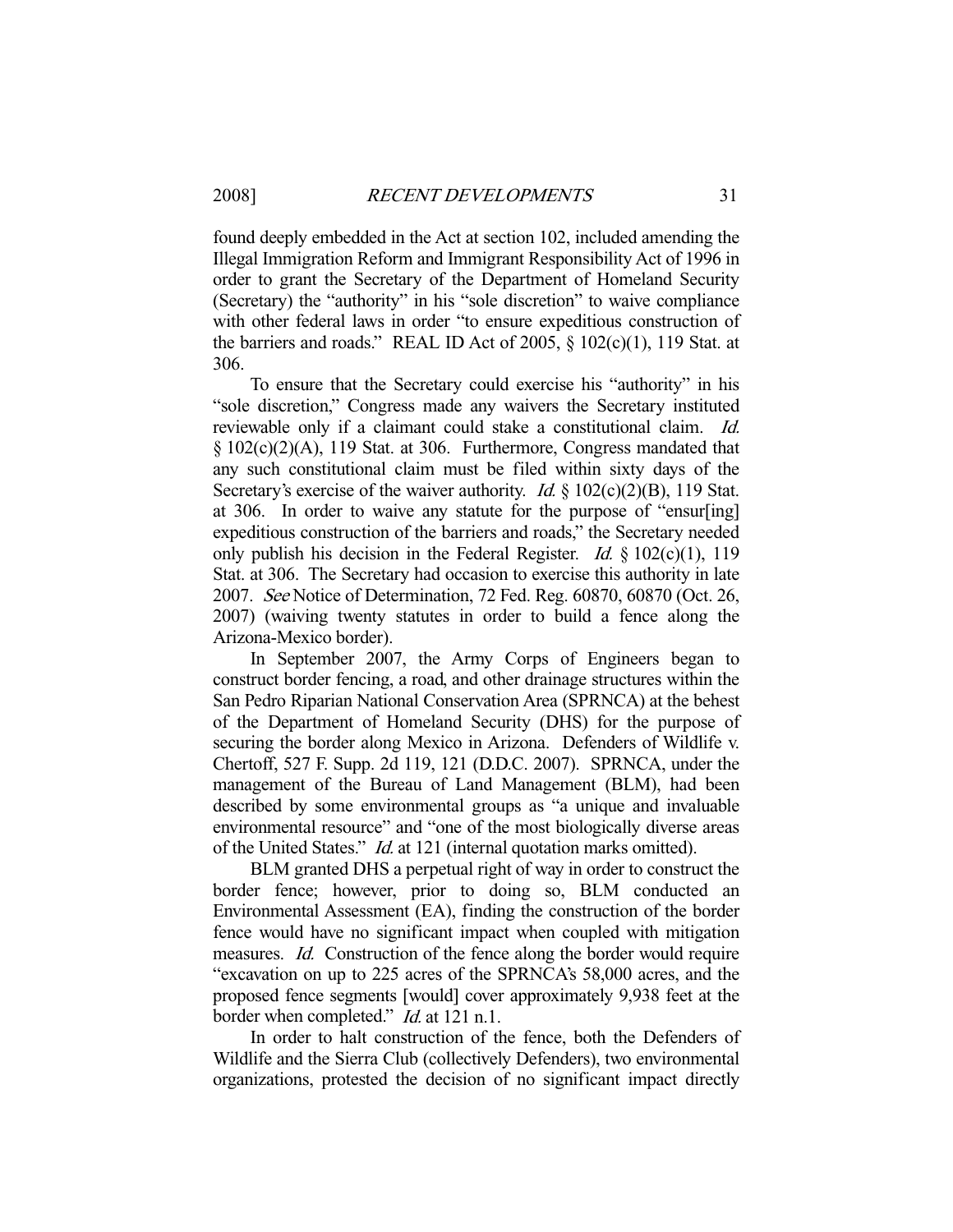with BLM. *Id.* at 121. When the Defender's appeal to BLM failed, the Defenders filed suit in the United States District Court for the District of Columbia in October 2007, alleging that BLM inadequately assessed the environmental impacts of the fence construction project and that NEPA required that an Environmental Impact Statement be completed. Id. Furthermore, the Defenders alleged that BLM's grant of the right-of-way to DHS violated the Arizona-Idaho Conservation Act of 1988 because BLM failed to manage the SPRNCA "in a manner that conserves, protects, and enhances the riparian area and the aquatic, wildlife, archeological, paleontological, scientific, cultural, educational, and recreational resources of the conservation area" by permitting the perpetual right-of-way. *Id.* The Defenders sought immediate emergency injunctive relief from the D.C. district court in order to stop construction of the fence, which the court granted, and construction of the fence ceased until the Secretary exercised his authority under the REAL ID Act. Id. at 121-22.

 In late October 2007, after the Defenders successfully, albeit temporarily, halted further construction, the Secretary found that

approximately 4.75 miles west of the Naco, Arizona Port of Entry to the western boundary of the San Pedro Riparian National Conservation Area (SPRNCA) in southeastern Arizona . . . is an area of high illegal entry. There is presently a need to construct fixed and mobile barriers . . . and roads in the vicinity of the border of the United States.

Notice of Determination, 72 Fed. Reg. 60,870, 60,870 (Oct. 26, 2007). Consequently, the Secretary exercised his authority "to ensure expeditious construction of the barriers and roads," REAL ID Act of 2005, § 102(c)(1), 119 Stat. at 306, by waiving the National Environmental Policy Act, the Endangered Species Act, the Clean Water Act, the National Historic Preservation Act, the Migratory Bird Treaty Act, the Clean Air Act, the Archaeological Resources Protection Act, the Safe Drinking Water Act, the Noise Control Act, the Solid Waste Disposal Act, as amended by the Resource Conservation and Recovery Act, the Comprehensive Environmental Response, Compensation, and Liability Act, the Federal Land Policy and Management Act, the Fish and Wildlife Coordination Act, the Archaeological and Historical Preservation Act, the Antiquities Act, the Historic Sites, Buildings, and Antiquities Act, the Arizona-Idaho Conservation Act, the Farmland Protection Policy Act, and the Administrative Procedure Act. Notice of Determination, 72 Fed. Reg. at 60,870.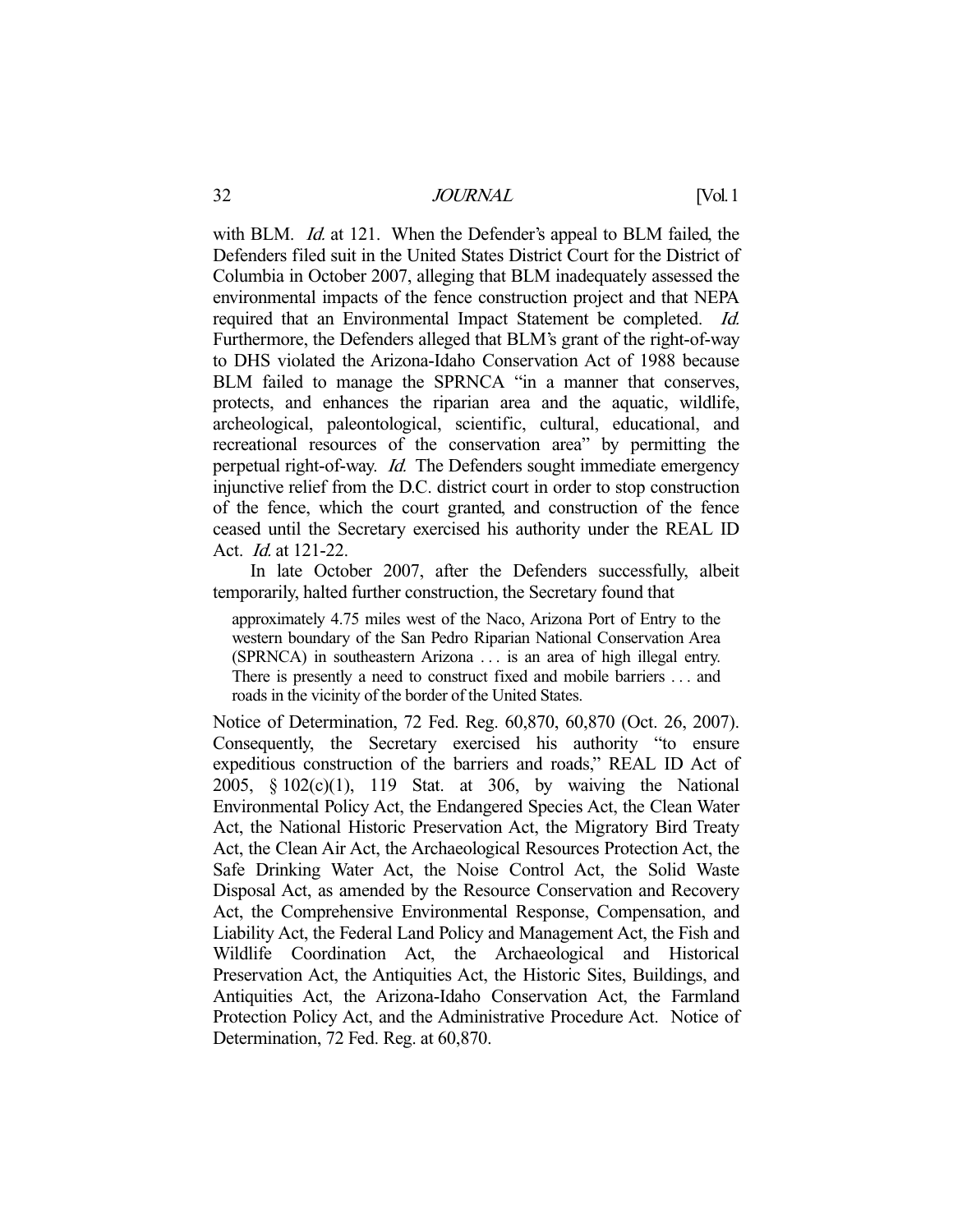#### II. The Arguments

Pursuant to the limited claims available under the REAL ID Act, see REAL ID Act of 2005,  $\S$  102(c)(2)(A), 119 Stat. at 306, the Defenders amended their complaint to stake a constitutional claim, asserting that the broad grant of the REAL ID waiver to the Secretary was an impermissible delegation of legislative authority to the Executive Branch, thereby violating the separation of powers principles embedded in the structure of the Constitution. Defenders of Wildlife, 527 F. Supp. 2d at 123. More specifically analogizing to Clinton v. City of New York, 524 U.S. 417 (1998), the Defenders argued that the REAL ID Act was a de facto grant of power to the Secretary to repeal any law of the United States, allowing him, in his sole discretion, to circumvent the legislative process. Defenders of Wildlife, 527 F. Supp. 2d at 123-24. More generally, the Defenders claimed that the REAL ID Act waiver provision violated the nondelegation doctrine by granting legislative authority to the Secretary without guidance to rein his exercise of the waiver. Id. at 126. Finally, the Defenders argued that, even though waivers in general might be permissible in other federal statutes, the REAL ID waiver was unprecedented in scope and failed to provide the limitations embedded in other available federal law waivers. Id. at 128.

 The Secretary, on the other hand, contended that the REAL ID Act provided an intelligible principle by which the Secretary could exercise the authority Congress had delegated. Id. at 123. Furthermore, the Secretary argued that Congress had considerable latitude to delegate authority related to matters involving immigration policy, foreign affairs, and national security, which were already the appropriate domain of the Executive Branch. Id.

#### III. D.C. District Court's Analysis

 The D.C. district court began its analysis of the arguments by turning to the Defenders' analogy to the United States Supreme Court's decision in *Clinton. Id.* at 123-24. In *Clinton*, the Court struck down the Line Item Veto Act because it permitted the President to eliminate congressional spending items, thereby circumventing the legislative process, by allowing presidential amendment of congressional acts without reconsideration by the legislative branch. 524 U.S. at 448-49. The D.C. district court disagreed with the Defenders' analogy to Clinton, however, on the basis that "the REAL ID Act [was] not equivalent to the partial repeal or amendment" available to the President in the Line Item Veto Act. Defenders of Wildlife, 527 F. Supp. 2d at 124.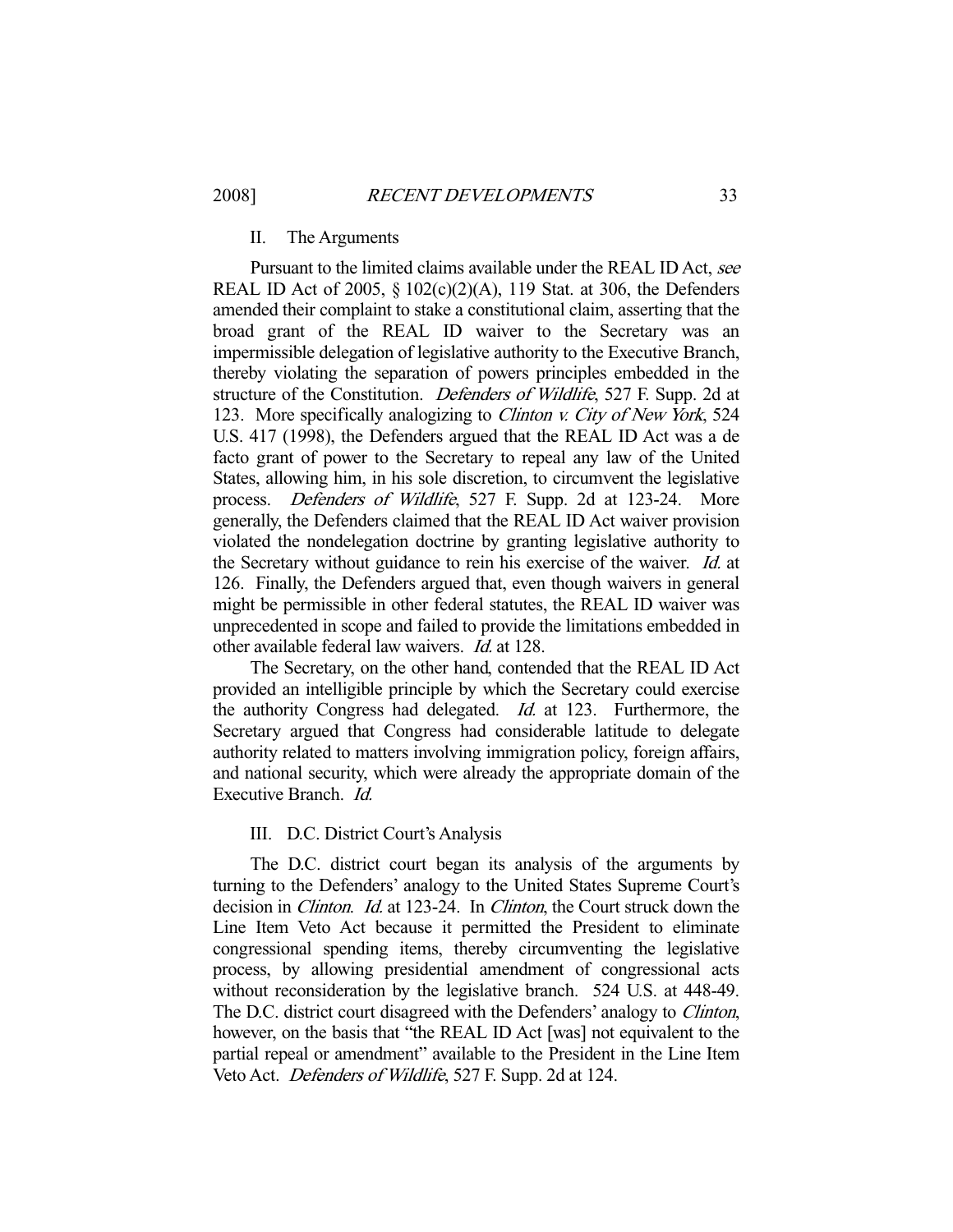Rather, the D.C. district court noted that unlike the Line Item Veto Act, which gave the President unilateral power to cancel congressional spending items and circumvent the Presentment process of Article V of the Constitution, the REAL ID Act granted "no authority [to the Secretary] to alter the text of any statute, repeal any law, or cancel any statutory provision, in whole or in part." *Id.* at 124. The D.C. district court reasoned that, despite the authority to suspend the effects of the statutes in certain instances, the laws themselves nonetheless held "the same legal force and effect as [they] had when [they] [were] passed by both houses of Congress and presented to the President." Id. In effect, the D.C. court noted that to validate the Defenders argument, that the waiver constituted a partial repeal and therefore impermissible, would also render constitutionally impermissible numerous waivers available in other federal statutes. Id. at 124-25.

 Furthermore, the D.C. district court stated that, unlike in other Supreme Court decisions, where the Court found delegations of power to be nonlegislative in nature and therefore did not supplant congressional policy with executive policy, the Court in Clinton found the Line Item Veto Act impermissibly did so. Id. at 125-26. On the other hand, the D.C. district court found that with the REAL ID Act, Congress explicitly intended for the Secretary to waive laws in the interest of national security, thereby effectuating congressional intent, rather than asking the Secretary to substitute executive policy. See id. at 125. Likewise, the D.C. district court found *Clinton* to be inapplicable because the REAL ID Act related to foreign affairs and immigration, "another area in which the Executive Branch ha[d] traditionally exercised a large degree of discretion," whereas the Line Item Veto Act promoted largely domestic policy, where the President lacked such broad discretion. Id. at 125-26. Finally, to bolster its conclusion that reasoning in *Clinton* did not apply to the REAL ID Act, the D.C. district court examined now Chief Justice Roberts's concurring opinion in a United States Court of Appeals for the District of Columbia Circuit, wherein Roberts validated one waiver provision because it resembled waivers the President could permissibly make, rather than resembling the far-reaching line item veto in *Clinton*. Id. at 126 (citations omitted).

 The D.C. district court then turned to the Defender's more general argument that the REAL ID Act waiver violated the separation of powers principle because Congress failed to provide an intelligible principle. Id. at 126-27. The D.C. court recognized that Congress validly had the power to delegate legislative authority to the Executive Branch, so long as Congress provided the executive entity "an intelligible principle to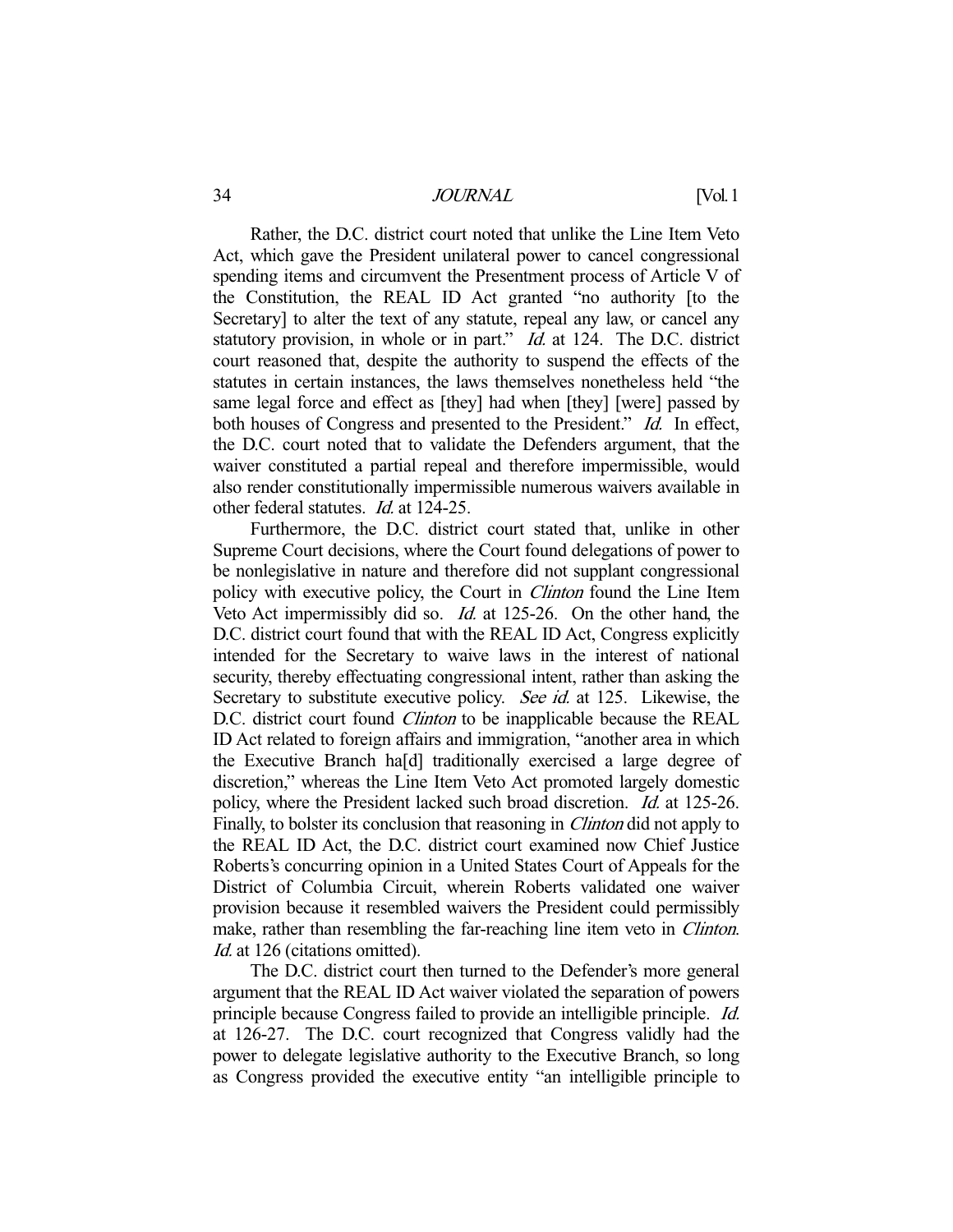which the [entity]  $\ldots$  [wa]s directed to conform." *Id.* at 127 (internal quotation marks omitted) (citations omitted). In construing the intelligible principle provided to the Secretary by Congress, the D.C. district court pointed to the requirement that the Secretary determine the necessity of the waiver for building roads and fences promptly and efficiently. Id. at 127. Likewise, the D.C. district court noted the specific congressional direction that the waiver may only be exercised in connection to building roads and barriers in areas near the nation's borders in order to deter illegal admission into the United States. Id.

 The D.C. district court found that these directives from Congress met the guidance necessary to afford an intelligible principle equivalent to that required in Supreme Court jurisprudence. Id. Drawing on the Supreme Court's most recent opinion on the matter in Whitman v. American Trucking Ass'ns, 531 U.S. 457 (2001), the D.C. district court described the specificity of the intelligible principle to require only a "clearly delineated" "general policy." Defenders of Wildlife, 527 F. Supp. 2d at 127. Thus, the D.C. district court held the intelligible principle of determining the necessity of building barriers and roads in the vicinity of the border for the purpose of enhancing the nation's security of the REAL ID Act to be sufficient, as at least one other United States district court had previously. Id. at 127-28.

 Finally, the D.C. district court analyzed the Defenders' argument that the waiver was unprecedented in its scope, and therefore unlike other waivers available in other federal statutes. *Id.* at 128. The D.C. district court rejected the broad characterization of the waiver because the REAL ID Act required the Secretary to limit his exercise of the waiver to situations requiring "expeditious completion of the border fences . . . in areas of high illegal entry." Id. (internal quotation marks omitted) (citation omitted). Furthermore, the D.C. district court noted it had no authority to "strike down an otherwise permissible delegation simply because of its broad scope." Id. Returning again to the nondelegation doctrine, the D.C. district court found the intelligible principle to be the measure for assessing permissibility of legislative delegation to the other branches, and therefore it concluded it could not "invalidate the waiver provision merely because of the unlimited number of statutes that could potentially be encompassed by the Secretary's exercise of his waiver power." Id. at 128-29.

 Ultimately, the D.C. district court concluded its analysis by returning full circle to its *Clinton* analysis, affirming that the congressional delegation of legislative authority may be even broader in the matters of foreign affairs, a traditional domain of the Executive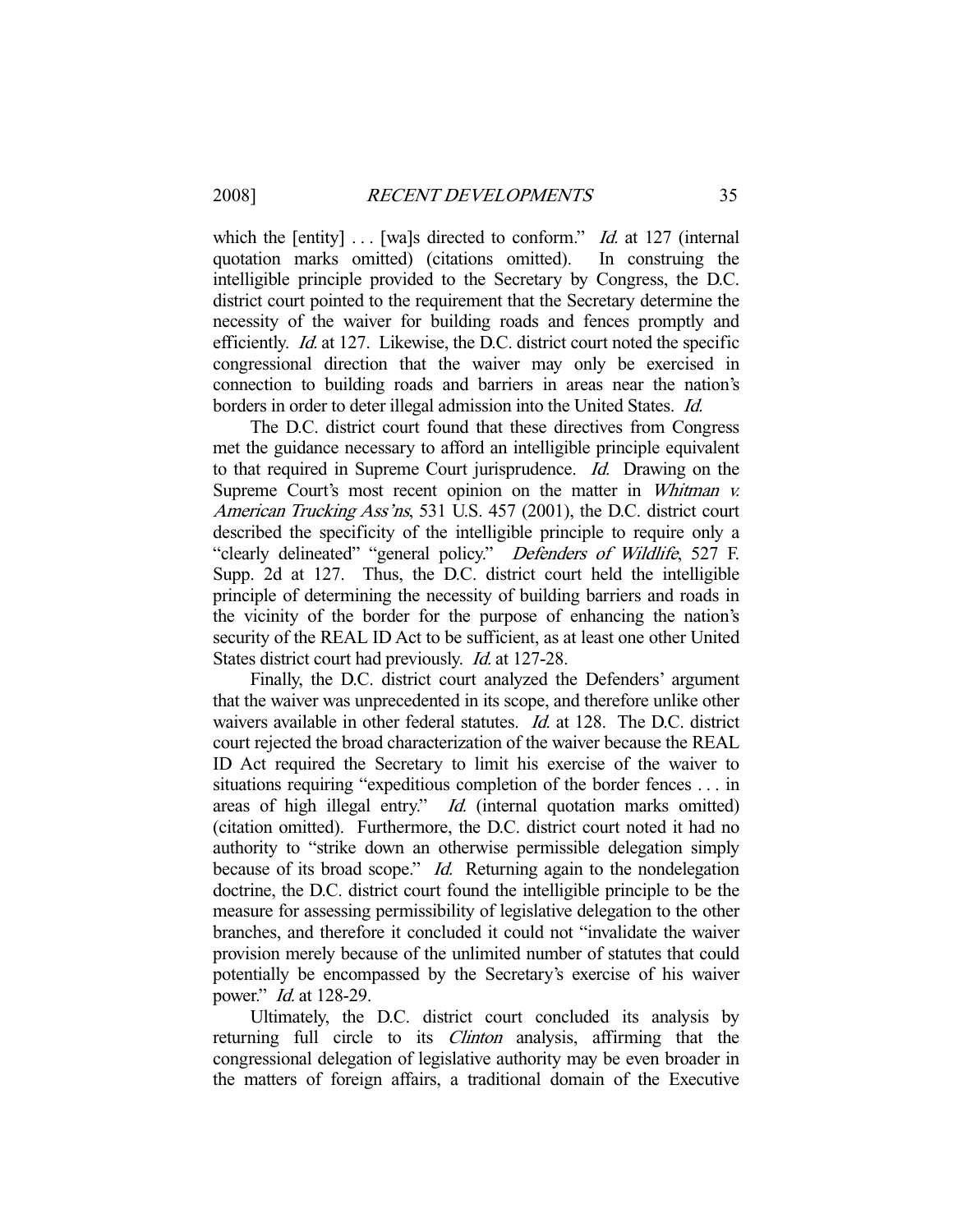Branch. *Id.* at 129. Thus, the D.C. district court upheld the constitutional validity of the waiver, concluding that the waiver provision of the REAL ID Act did not circumvent the Presentment process required by Article V, did not violate the nondelegation doctrine, and did not grant an impermissibly broad power to the Secretary. See id.

#### IV. Conclusion

 While the claim that Congress legislates for the collective good of the nation has become more and more suspect with the rise of lobbies as a virtuoso industry, if this premise is nonetheless taken as true, the REAL ID Act still presents an overly broad delegation of authority to an entity of the Executive Branch, namely DHS, which is the single most intrusive governmental arm in the lives of the American public in a post-911 world. The slippery slope of displacing the operation of nearly all of the nation's environmental statutes can only lead to nullifying other statutes in the supposed name of national security. In reality, any connection of the suspension of the laws to this justifiable cause may be tenuous at best, thereby rendering the intelligible principle the court claimed to recognize only fictionally discernible.

 Furthermore, though Congress supposedly has effectively limited the waiver provision to matters which permit the efficacious building of fences and roads at our nation's borders, failing to allow the nation's citizenry broader review of the exercise of the waiver can only lead to underhanded waivers justified under the guise of national security, permitting a chosen few to profit while our natural and constructed environments suffer. See id. at 127-28.

 Congress has the capacity to act quickly when the need arises and certainly can act more quickly than the agencies, which undoubtedly heard the call to fortify the nation's borders in 2005 when the REAL ID Act was passed. However, they failed to implement appropriate environmental protections and mitigate environmental damages in the two years between the passage of the REAL ID Act and the construction of the fence along the Mexican border in Arizona. The solution is not to permit the impermissibly broad waiver, but rather to grease the bureaucratic wheels of agencies that make decisions regarding environmental assessments and let them know ahead of time to put measures in place, rather than eliminating the application of the laws meant to safeguard both nature and humanity. Because there is no real check on the Secretary's power and because he may capitalize on the fears of domestic invasion to render any and all laws null under the auspices of securing the nation's borders, while lining pockets of private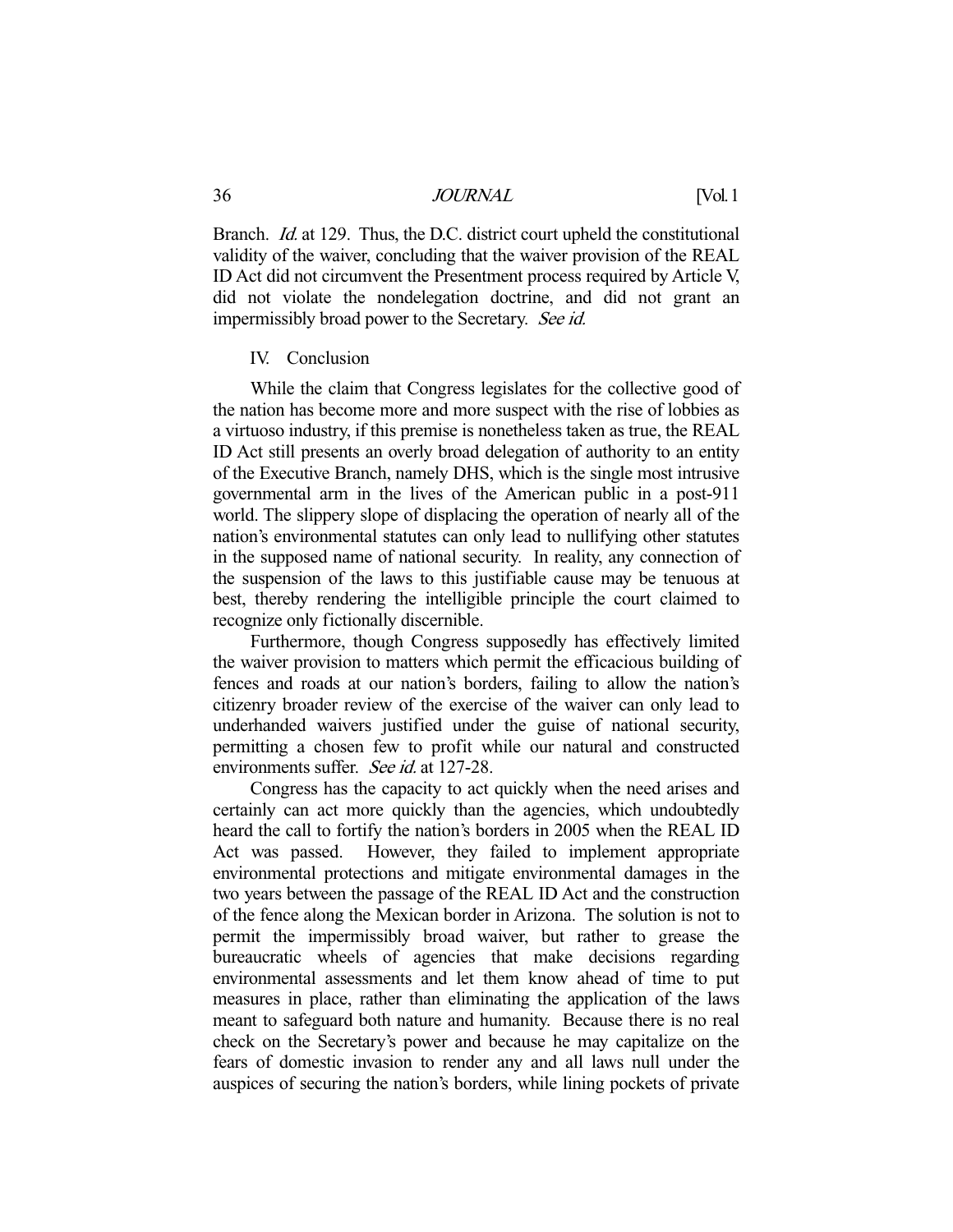interests, all in the name of national security, the United States Court of Appeals of the District of Columbia should reverse the D.C. district court decision and permit government agencies to continue to comply with the environmental statutes, whose only purposes are to preserve and protect the natural and constructed environments.

Valerie R. Auger

#### VI. GLOBAL WARMING

# Comer v. Murphy Oil USA, Inc., No. 05-436 (S.D. Miss. Aug. 30, 2007)

 Plaintiff Ned Comer brought a class action in the Southern District of Mississippi against eight named oil companies, thirty-one coal named coal or energy companies, and four chemical companies for damages caused by alleged unjust enrichment, civil conspiracy and aiding and abetting, public and private nuisance, trespass, negligence, and fraudulent misrepresentation and concealment which significantly increased global warming. Third Amended Complaint, Comer v. Murphy Oil USA, Inc., No. 05-436 (S.D. Miss. Aug. 30, 2007). The plaintiffs sought compensation under two theories of damages. First, the defendants' tortious behavior increased the intensity of Hurricane Katrina and caused or exacerbated plaintiff's personal injuries, loss of property, and business interruption. Id. Second, the defendants' ongoing emissions of greenhouse gases (the defendants are the largest oil, coal, gas and halocarbon producers and emitters in the United States) increase storm and flood risk to the plaintiffs' property, decreasing the plaintiffs' property values and increasing the plaintiffs' insurance premiums (as risk modelers use global warming statistics to calculate risk and premiums). Id.; see also Opposition to the Motion To Dismiss Filed by Defendant Xcel Energy, Inc., Comer, No. 05-436, at 41 (S.D. Miss., filed Aug. 30, 2006).

 On a motion to dismiss brought by thirteen of the "coal company" defendants, Judge Louis Guirola, Jr., of the Southern District of Mississippi ruled that the plaintiffs lacked standing to assert their claims and accordingly dismissed the plaintiffs' claims against all defendants. Trial of Hearing on Defendants' Motion To Dismiss, No. 05-436, at 41 (S.D. Miss. Aug. 30, 2007). Previously, insurance defendants were dismissed without prejudice from the case on the grounds that the plaintiffs should seek recovery from the insurers through actions against each insurance company individually. Order, Comer v. Murphy Oil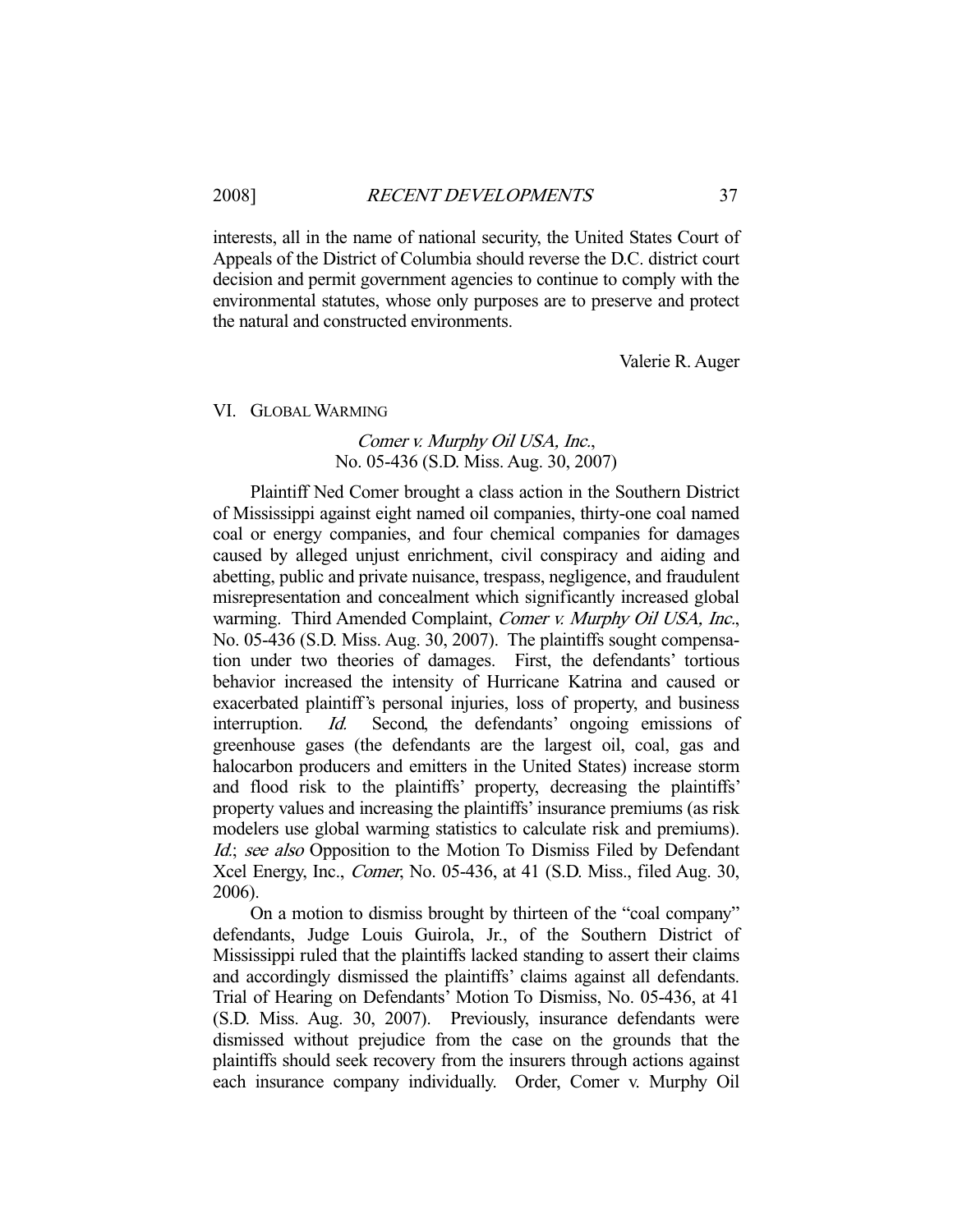USA, Inc., No. 05-436, 2006 WL 1066645 (S.D. Miss. Feb. 23, 2006). Alternatively, the court ruled that the claims raised nonjusticiable political questions that could only be addressed by the legislative or executive branches of government. Hearing, Comer, No. 05-436, at 36- 40. Finally, the court noted that discovery in the case would be time consuming and expensive, and that it would be imprudent to allow such discovery before the standing issue could be reviewed by the Fifth Circuit. Id. at 40-41.

 Functionally, Judge Guirola conflated standing and justiciability. In Massachusetts v. E.P.A., 127 S. Ct. 1438 (2007), the standing analysis focused on the first and third prongs of the Lujan analysis: "To ensure the proper adversarial presentation, *Lujan* holds that a litigant must demonstrate that it has suffered a concrete and particularized injury that is either actual or imminent, that the injury is fairly traceable to the defendant, and that it is likely that a favorable decision will redress that injury." *Id.* at 1453 (citing Lujan v. Defenders of Wildlife, 504 U.S. 555, 560-61 (1992)). The Supreme Court analyzed whether the plaintiff states had suffered or would suffer an actual injury and whether the remedy they sought could redress that injury, while stipulating that the injury was fairly traceable to the EPA. *Id.* at 1453-58. But in *Comer*, Judge Guirola dismissed based on the second "traceability" prong of the *Lujan* test. He appears to have accepted that the plaintiffs have suffered actual injuries and that monetary damages would redress that injury. Trial of Hearing on Defendants' Motion To Dismiss, Comer, No. 05-436, at 35-36. In dismissing the case, he reasoned that "all of us are responsible for the emission of  $CO<sub>2</sub>$  and ultimately greenhouse gases which cause global warming. . . . I do not think that under our system of jurisprudence that is attributable or traceable to these individual defendants but is instead ... attributable to a larger group that are not before this court." *Id.* at 36. In other words, the court determined that, because the number of greenhouse gas emitters are so numerous, it would be impossible to apportion fault amongst the Comer defendants, and therefore the injury is not fairly traceable to those defendants.

 Judge Guirola then addressed the political question doctrine, discussing at length the actions taken by various states and international groups to try to address greenhouse gas emissions and other global warming causes and effects. *Id.* at 36-39. The court stated that Congress must pass legislation to set the standards by which courts and juries may measure reasonable conduct. *Id.* at 39. The court pointed out that there is an absence of legislation and judicial precedent applicable to this matter. See id. at 35, 37.